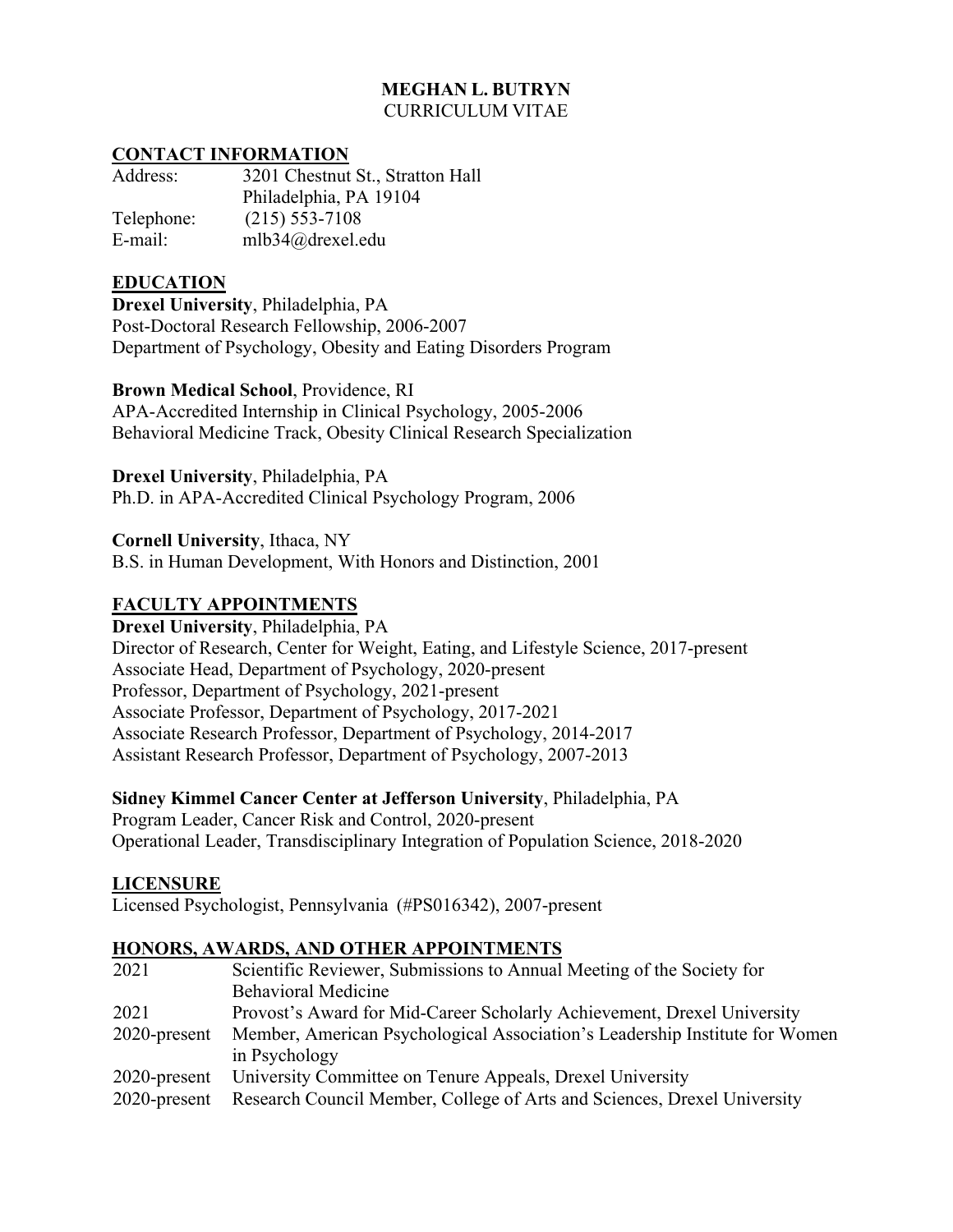| 2020         | JCP Award for Most Valuable Paper on Eating, Obesity, and Eating Disorders   |  |  |
|--------------|------------------------------------------------------------------------------|--|--|
|              | (for paper published in American Psychologist)                               |  |  |
| 2020         | Citation Abstract Award, Society for Behavioral Medicine                     |  |  |
| 2019         | Review Committee, American Psychological Association, Science Directorate    |  |  |
|              | <b>Dissertation Research Awards</b>                                          |  |  |
| 2018         | Citation Abstract Award, Society for Behavioral Medicine                     |  |  |
| 2017-present | Fellow, The Obesity Society                                                  |  |  |
| 2017-present | Scientific Review Committee, The Obesity Society                             |  |  |
| 2017-2020    | <b>Drexel University Liberty Scholars Mentor</b>                             |  |  |
| 2017-present | Coordinator, Faculty-Freshmen Mentorship Program, Drexel University          |  |  |
| 2017-2019    | Mentoring and Advising Action Team, Society for Behavioral Medicine's        |  |  |
|              | Physical Activity Special Interest Group                                     |  |  |
| 2017         | National Institutes of Health Endocrinology, Metabolism and Reproduction     |  |  |
|              | Sciences Special Emphasis Panel                                              |  |  |
| 2017         | Obesity Week Poster Tour Selection, Intervention and Clinical Studies Track  |  |  |
| 2016-2020    | Study Section Member, Psychosocial Risk and Disease Prevention, National     |  |  |
|              | Institutes of Health                                                         |  |  |
| 2016         | Early Career Award for Outstanding Oral Abstract Submission in Ethnic        |  |  |
|              | Minority and Multicultural Health, Society for Behavioral Medicine           |  |  |
| 2014-present | Editorial Board Member, Obesity: Science and Practice                        |  |  |
| 2014-2019    | Publications Board Member, The Obesity Society                               |  |  |
| 2014-2015    | Psychosocial Risk and Disease Prevention Study Section Ad Hoc Reviewer,      |  |  |
|              | National Institutes of Health                                                |  |  |
| 2013         | Special Emphasis Panel Ad Hoc Reviewer, National Institutes of Health        |  |  |
| 2006         | College of Arts and Sciences Outstanding Doctoral Researcher, Drexel         |  |  |
|              | University                                                                   |  |  |
| 2006         | Award for Teaching Assistant Excellence, Drexel University                   |  |  |
| 2003         | Junior Investigator Travel Fellowship, National Institute of Mental          |  |  |
|              | Health                                                                       |  |  |
| 2001         | College of Human Ecology Valedictorian, Cornell University                   |  |  |
| 2001         | Merrill Presidential Scholar, Cornell University                             |  |  |
| 2001         | New York State Chancellors' Award for Student Excellence, Cornell University |  |  |

## **EXTRAMURAL RESEARCH SUPPORT**

*Sharing Digital Self-Monitoring Data with Others to Enhance Long-Term Weight Loss: A Randomized Trial using a Factorial Design* R01 DK129300 Role: PI 7/20/2021-6/30/2026 Funding Agency: National Institutes of Health Total Costs: \$3,013,010 *Using Artificial Intelligence to Optimize Delivery of Weight Loss Treatment* R01 DK125641 Role: Co-Investigator (PI: Forman) 5/1/2021-4/30/2026

| ROIC. CO-HIVESUgator (11. FORMail)            | 2/1/2021-7/20/2020       |
|-----------------------------------------------|--------------------------|
| Funding Agency: National Institutes of Health | Total Costs: \$2,971,225 |
|                                               |                          |

*Tailored Physical Activity for Patients with Cancer Undergoing Immunotherapy*  Role: Principal Investigator (MPIs: Lu-Yao, Johnson) Funding Agency: ECOG-ACRIN Cancer Research Group Subcontract Costs: \$22,794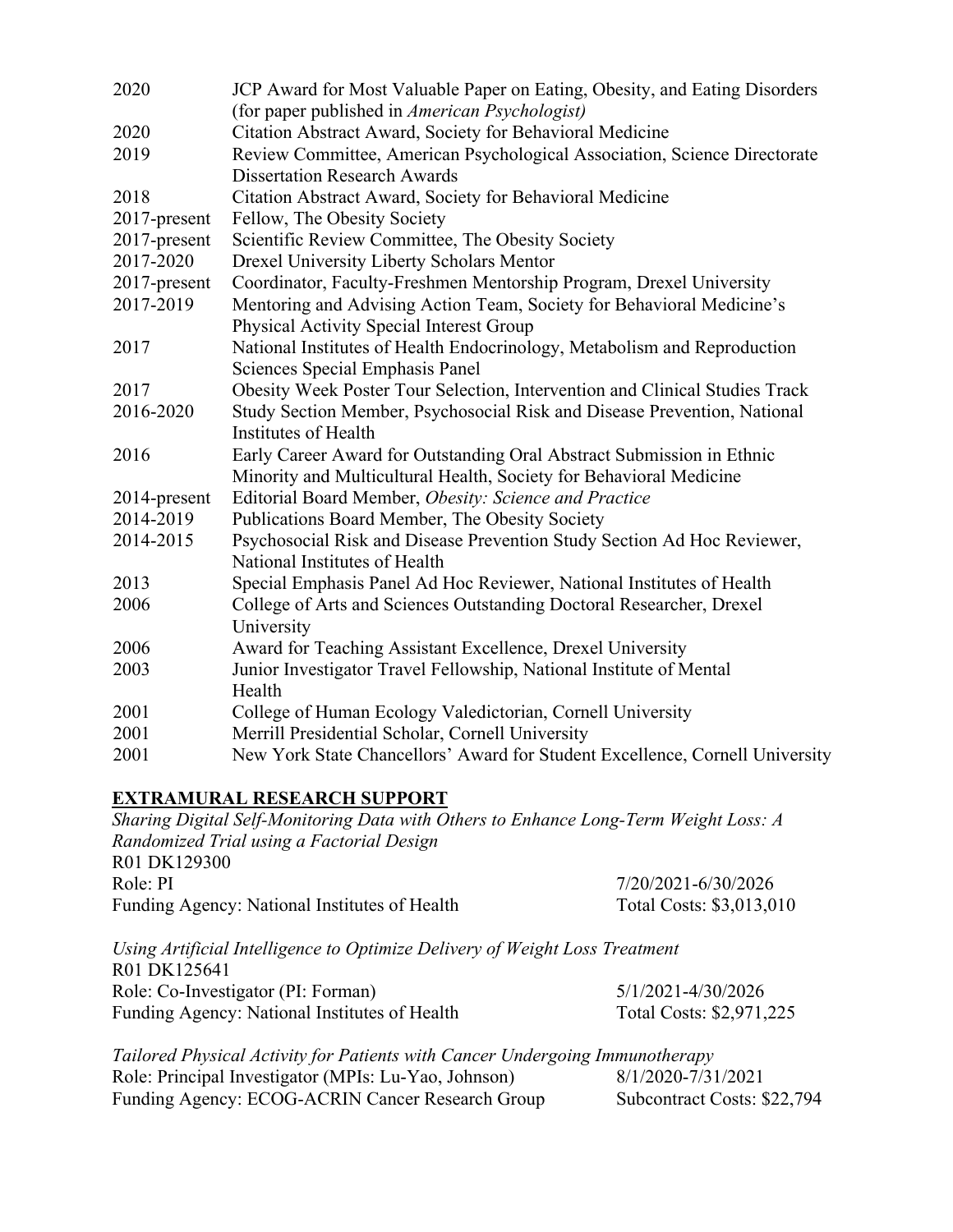| Optimizing an mHealth Intervention to Change Food Purchasing Behaviors for Cancer<br>Prevention  |                                                                                         |
|--------------------------------------------------------------------------------------------------|-----------------------------------------------------------------------------------------|
| R21 CA252933                                                                                     |                                                                                         |
| Role: Principal Investigator                                                                     | 7/1/2020-6/30/2022                                                                      |
| Funding Agency: National Institutes of Health                                                    | Total Costs: \$402,404                                                                  |
| Identify the Most Effective Components<br>R01 DK119658                                           | Mindfulness and Acceptance-Based Interventions for Obesity: Using a Factorial Design to |
| Role: Co-Investigator (PI: Forman)                                                               | 7/15/2019-6/30/2024                                                                     |
| Funding Agency: National Institutes of Health                                                    | Total Costs: \$3,608,935                                                                |
| Enhancing Effectiveness of a Dissonance-Based Obesity Prevention Program<br>R01 HD093598         |                                                                                         |
| Role: Co-Investigator (PI: Stice); PI of Subcontract                                             | 9/18/2018-07/31/2023                                                                    |
| Funding Agency: National Institutes of Health                                                    | Subcontract Costs: \$1,095,548                                                          |
| Life Study (BWELL)                                                                               | Reducing Breast Cancer Recurrence among Black Women: The Breast Cancer Weight Loss for  |
| Role: Co-Investigator (PI: Phillips); PI of Subcontract                                          | 7/1/2018-6/30/2020                                                                      |
| Funding Agency: Weill Cornell Medical Center                                                     | Subcontract Costs: \$24,080                                                             |
| Support and Accountability<br>R21 DK112741                                                       | Improving Weight Loss Maintenance by Using Digital Data Sharing to Provide Responsive   |
| Role: Principal Investigator                                                                     | 9/20/2017-7/31/2021                                                                     |
| Funding Agency: National Institutes of Health                                                    | Total Costs: \$424,875                                                                  |
| Reducing Cancer Risk by Training Response Inhibition to Obesogenic Foods<br>R21 CA191859         |                                                                                         |
| Role: Co-Investigator (PI: Forman)                                                               | 7/1/2015-6/30/2018                                                                      |
| Funding Agency: National Institutes of Health                                                    | Total Costs: \$424,875                                                                  |
| Learning                                                                                         | A Companion Smartphone App to Enhance Dietary Adherence through Predictive Machine      |
| Role: Co-Investigator (PI: Forman)                                                               | 11/1/2014-10/31/2015                                                                    |
| Funding Agency: The Obesity Society                                                              | Total Costs: \$60,000                                                                   |
| An Innovative, Physical Activity-Focused Approach to Weight Loss Maintenance<br>R01 DK100345     |                                                                                         |
| Role: Principal Investigator                                                                     | 9/1/2014-7/31/2021                                                                      |
| Funding Agency: National Institutes of Health                                                    | Total Costs: \$2,709,126                                                                |
| Evaluating Options for Non-Responders: A SMART Approach to Enhancing Weight Loss<br>R01 CA188892 |                                                                                         |
| Role: Co-Investigator (PI: Sherwood); PI of Subcontract                                          | 8/1/2014-7/31/2020                                                                      |
| Funding Agency: National Institutes of Health                                                    | Subcontract Costs: \$334,490                                                            |
|                                                                                                  |                                                                                         |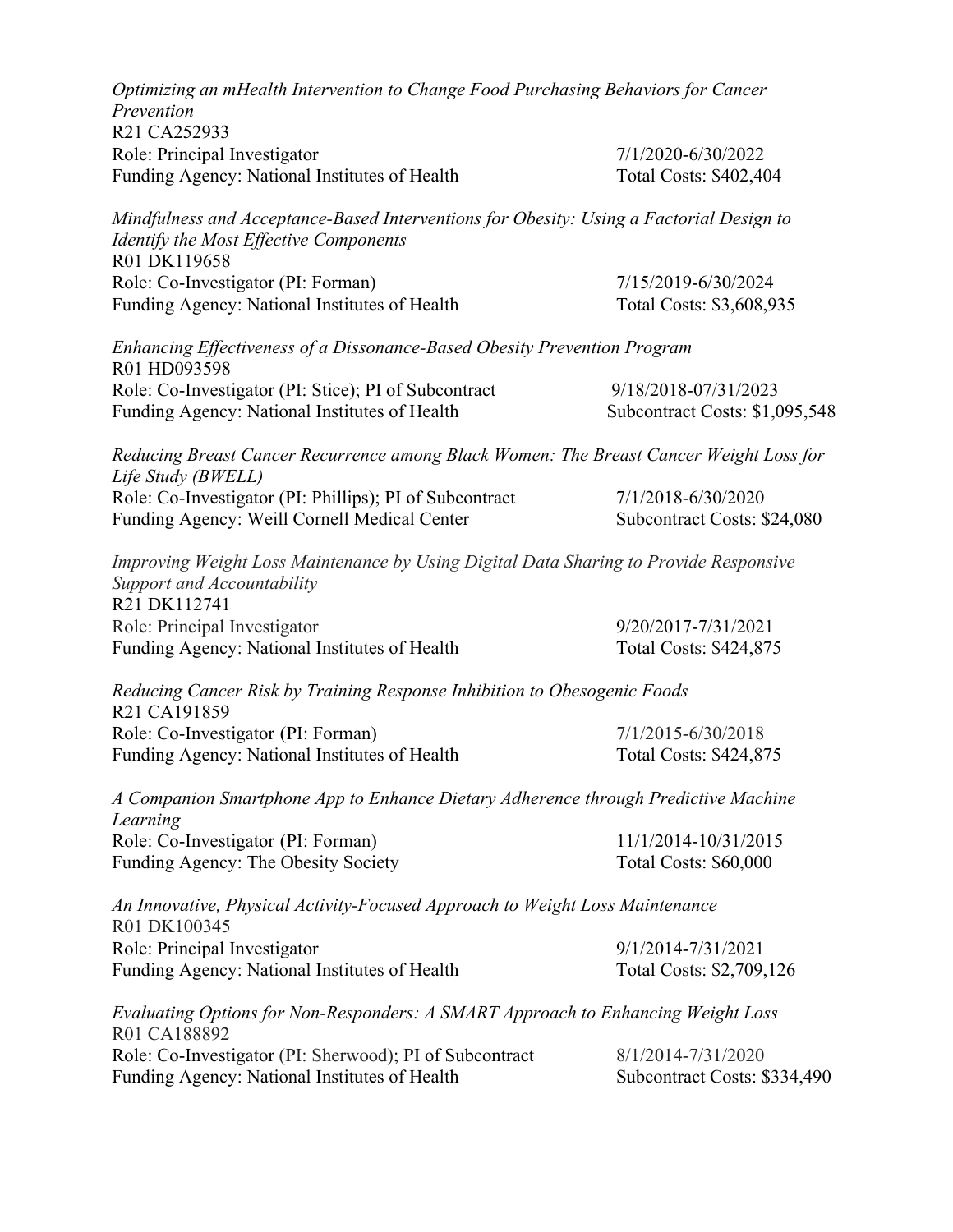| Acceptance-Based Behavior Treatment for Obesity: Maintenance and Mechanisms<br>R01 DK095069                                     |                              |
|---------------------------------------------------------------------------------------------------------------------------------|------------------------------|
| Role: Co-Investigator (PI: Forman)                                                                                              | 7/1/2012-6/30/2018           |
| Funding Agency: National Institutes of Health                                                                                   | Total Costs: \$2,812,483     |
| Environmental and Acceptance-based Innovations for Weight Loss Maintenance<br>R01 DK092374                                      |                              |
| Role: Principal Investigator                                                                                                    | 9/15/2011-6/30/2018          |
| Funding Agency: National Institutes of Health                                                                                   | Total Costs: \$2,446,712     |
| Eating Disorders Prevention: An Effectiveness Trial for At-Risk College Students<br>R01 MH86582                                 |                              |
| Role: Co-Principal Investigator (co-PI: Stice)                                                                                  | 4/1/2010-3/31/2015           |
| Funding Agency: National Institutes of Health                                                                                   | Subcontract Costs: \$710,006 |
| Acceptance-Based Behavioral Treatment: An Innovative Weight Control Intervention<br>R21 DK080430                                |                              |
| Role: Co-Investigator (PI: Forman)                                                                                              | 7/1/2009-6/30/2012           |
| Funding Agency: National Institutes of Health                                                                                   | Total Costs: \$413,575       |
| A Test of Nutritional Interventions to Enhance Weight Loss Maintenance<br>R01 DK80909                                           |                              |
| Role: Co-Investigator (PI: Lowe)                                                                                                | 4/1/2009-3/31/2014           |
| Funding Agency: National Institutes of Health                                                                                   | Total Costs: \$2,147,000     |
| <b>EXTRAMURAL RESEARCH SUPPORT: TRAINING GRANTS</b>                                                                             |                              |
| Addressing Body Image in Weight Management: An Overlooked Risk Factor for Poor Treatment<br>Outcome among Women<br>K23 DK124578 |                              |
| Role: Other Significant Contributor (PI: Olson)                                                                                 | 8/1/2020-7/30/2025           |
| Funding Agency: National Institutes of Health                                                                                   |                              |
| Acceptance-Based Therapy Weight Loss Intervention for Adolescents: A Pilot, Randomized<br>Controlled Trial                      |                              |
| K01 HL141535                                                                                                                    |                              |
| Role: Co-Mentor (PI: Cardel)<br>Funding Agency: National Institutes of Health                                                   | 8/1/2018-7/31/2023           |
| Identifying and Targeting Unique Physical Activity Determinants for Midlife Women<br>K23 HL136657                               |                              |
| Role: Career Collaborator (PI: Arigo)                                                                                           | 3/1/2018-2/28/2023           |
| Funding Agency: National Institutes of Health                                                                                   |                              |
| Novel Assessment of Affective Distress Intolerance in Binge Eating<br>F31 MH108279                                              |                              |
| Role: Co-Sponsor (PI: Manasse)                                                                                                  | 7/1/2015-6/30/2017           |

Funding Agency: National Institutes of Health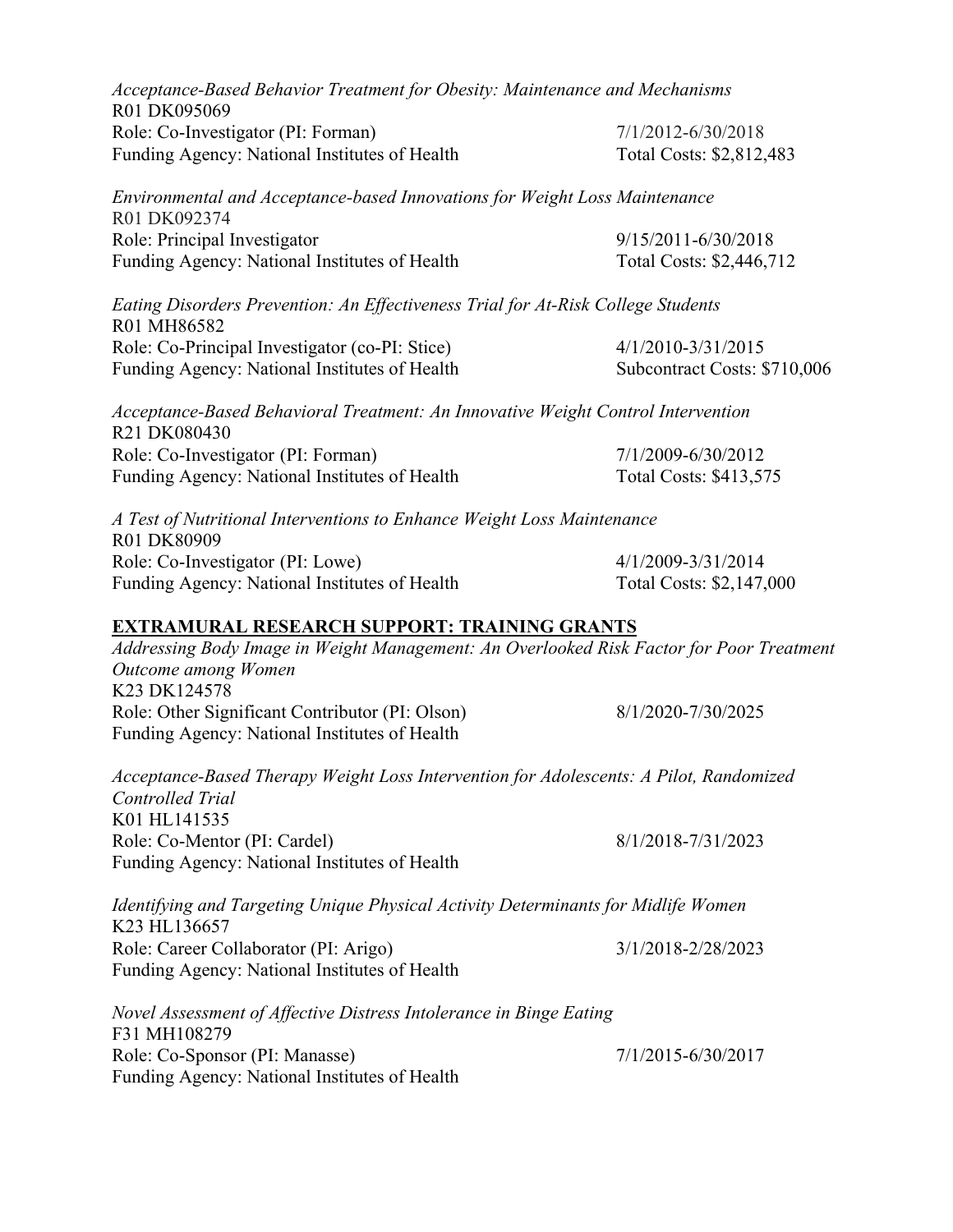# **INTRAMURAL RESEARCH SUPPORT**

| A Pilot Study to Assess Adherence to an Exercise Prescription in Elderly Multiple Myeloma                          |                              |
|--------------------------------------------------------------------------------------------------------------------|------------------------------|
| Patients                                                                                                           |                              |
| Role: Co-Principal Investigator (Co-PI: Binder)                                                                    | 7/1/2019-12/31/2020          |
| Funding Agency: Sidney Kimmel Cancer Center                                                                        | <b>Total Costs: \$50,000</b> |
| Cancer Risk, Prevention and Control                                                                                |                              |
| Role: Principal Investigator/Program Leader                                                                        | 8/20/2018-6/30/2021          |
| Funding Agency: Sidney Kimmel Cancer Center                                                                        | <b>Total Costs: \$62,000</b> |
| A Smartphone App-based System to Anticipate and Prevent Lapses in Those Attempting to<br>Follow a Weight Loss Diet |                              |
| Role: Co-Investigator (PI: Forman)                                                                                 | 9/1/2016-8/31/2017           |
| Funding Agency: Drexel Ventures Innovation Fund                                                                    | Total Costs: \$75,000        |
| Take Control: A Smartphone Application for the Treatment of Binge Eating Disorder                                  |                              |
| Role: Co-Investigator (PI: Forman)                                                                                 | 7/1/2013-12/31/2014          |
| Funding Agency: Shire Pharmaceuticals Partnership                                                                  | Total Costs: \$250,000       |
| The Neurocognition of Eating Behavior                                                                              |                              |
| Role: Co-Investigator (PI: Forman)                                                                                 | $9/1/2011 - 8/31/2013$       |
| Funding Agency: Stein Family Foundation                                                                            | <b>Total Costs: \$17,000</b> |

#### **EDITED OR AUTHORED BOOKS (3 to date)**

Forman, E.M., & **Butryn, M.L.** (2016). *Effective weight loss: An acceptance-based behavioral approach (Clinician Guide)*. New York: Oxford. [A title in the peer-reviewed *Treatments that Work* series.]

Forman, E.M., & **Butryn, M.L.** (2016). *Effective weight loss: Companion Workbook*. New York: Oxford. [A title in the peer-reviewed *Treatments that Work* series.]

Haynos, A., Forman, E.M., **Butryn, M.L.**, & Lillis, J. (Eds.). (2016). *Mindfulness and acceptance for treating eating disorders and weight concerns: Evidence-based interventions.* Oakland, CA: New Harbinger.

#### **PEER-REVIEWED PUBLICATIONS (136 to date)**

*\*denotes trainee under my mentorship*

\*Arigo, D., \*Roberts, S.R., & **Butryn, M.L**. (in press). Social comparisons between group members during behavioral weight loss treatment: comparison direction, scale, and associations with weight loss maintenance. *Psychology and Health.*

Kiplagat, K., Antoine, F., Ramos, R., Nahi, M., Forte, E., Godfrey, K., **Butryn, M.L.,** & Phillips, E.G. (in press). An acceptance-based lifestyle intervention in Black breast cancer survivors with obesity. *Journal of Immigrant and Minority Health.*

Sherwood, N.E., Crain, A.L., Seburg, E.M., **Butryn, M.L.**, Forman, E.M., Crane, M., Levy, R.L., Kunin-Batson, A.S., & Jeffery, R.W. (in press). BestFIT Sequential Multiple Assignment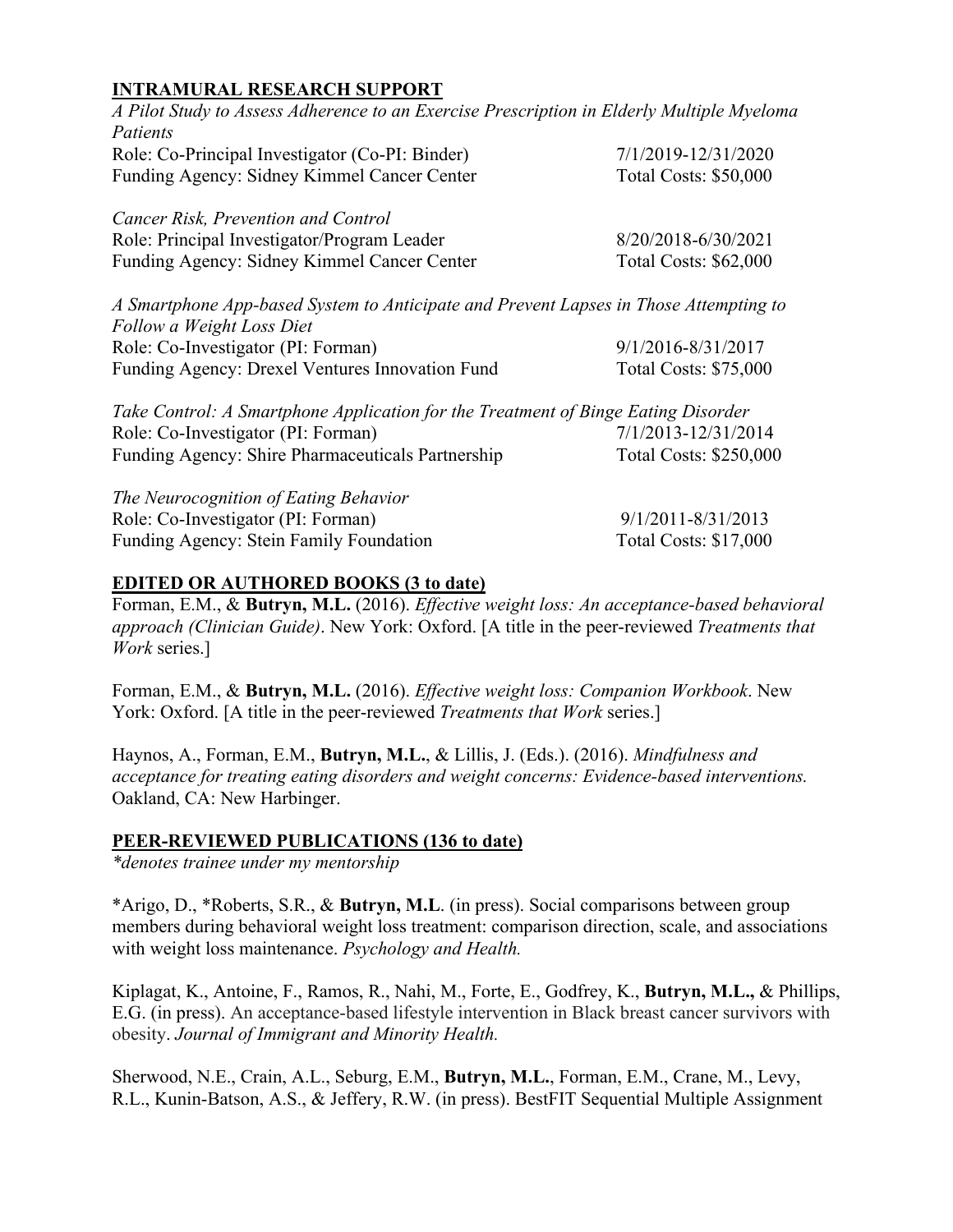Randomized Trial Results: A SMART approach to developing individualized weight loss treatment sequences. *Annals of Behavioral Medicine.*

Stice, E., Rohde, P., Gau, J., **Butryn, M**., Shaw, H., Cloud, K., \*D'Adamo, L. (in press). Enhancing efficacy of a dissonance-based obesity and eating disorder prevention program: Experimental therapeutics. *Journal of Consulting and Clinical Psychology.*

Berry, M.P., Seburg, E.M., **Butryn, M.L.**, Jeffery, R.W., Crane, M.M., Levy, R. L., Forman, E.M. & Sherwood, N.E. (2021). Discrepancies between clinician and client adherence ratings predict weight outcomes during a 6-month behavioral weight loss treatment. *Translational Behavioral Medicine, 11*, 1006-1014.

Bruneau, M., Milliron, B., Sinclair, E., Obeeid, E., Gross, L., Bealin, L., Smaltz, C., **Butryn, M.L.**, & Giri, V. (2021). Physical activity assessment among men undergoing genetic counseling for inherited prostate cancer: a teachable moment for improved survivorship. *Supportive Care in Cancer, 29*, 2145-2151.

**Butryn, M.L.,** \*Godfrey, K., \*Call, C.C., Forman, E.M., Zhang, F., & Volpe, S. (2021). Promotion of physical activity during weight loss maintenance: a randomized controlled trial. *Health Psychology, 40,* 178-187*.*

\*Call, C.C., **\***D'Adamo, L., **Butryn, M.L**., & Stice, E. (2021). Examining weight suppression as a predictor and moderator of intervention outcomes in an eating disorder and obesity prevention trial: A replication and extension study. *Behaviour Research and Therapy, 141*, 103850.

\*Cardel, M.I., Lee, A.M., Chi, X., Newsome, F., Miller, D., Bernier, A., Thompson, L., Gurka, M.J., Janicke, D. M., & **Butryn, M.L.** (2021). Feasibility & acceptability of an acceptance-based therapy lifestyle intervention for diverse adolescent girls with overweight/obesity. *Obesity Science & Practice, 7*, 291-301*.*

Forman, E.M., Manasse, S.M., Dallal, D.H., Crochiere, R.L., Berry, M.P., **Butryn, M.L.,** Juarascio, A.S. (2021). Gender differences in the effect of gamification on weight loss during a daily, neurocognitive training program. *Translational Behavioral Medicine, 11,* 1015-1022.

\*Kerrigan, S.G., Forman, E.M., Williams, D., Patel, M., Loyka, C., Zhang, F., Crosby, R.D., & **Butryn, M.L.** (2021). Project Step: A randomized controlled trial investigating the effects of frequent feedback and contingent incentives on physical activity. *Journal of Physical Activity and Health, 8*, 247-253.

Micaily, I., Hackbart, H., **Butryn, M.L.**, & Abu-Khalaf, M. (2021). Obesity in early-onset African-American breast cancer patients. *The Breast Journal, 27*, 603-607*.*

\*Schumacher, L.M., **\***Martinelli, M.K., \*Convertino, A.D., Forman, E.M., & **Butryn, M.L.** (2021). Weight-related information avoidance prospectively predicts poorer selfmonitoring and engagement in a behavioral weight loss intervention. *Annals of Behavioral Medicine, 55*, 103-111*.*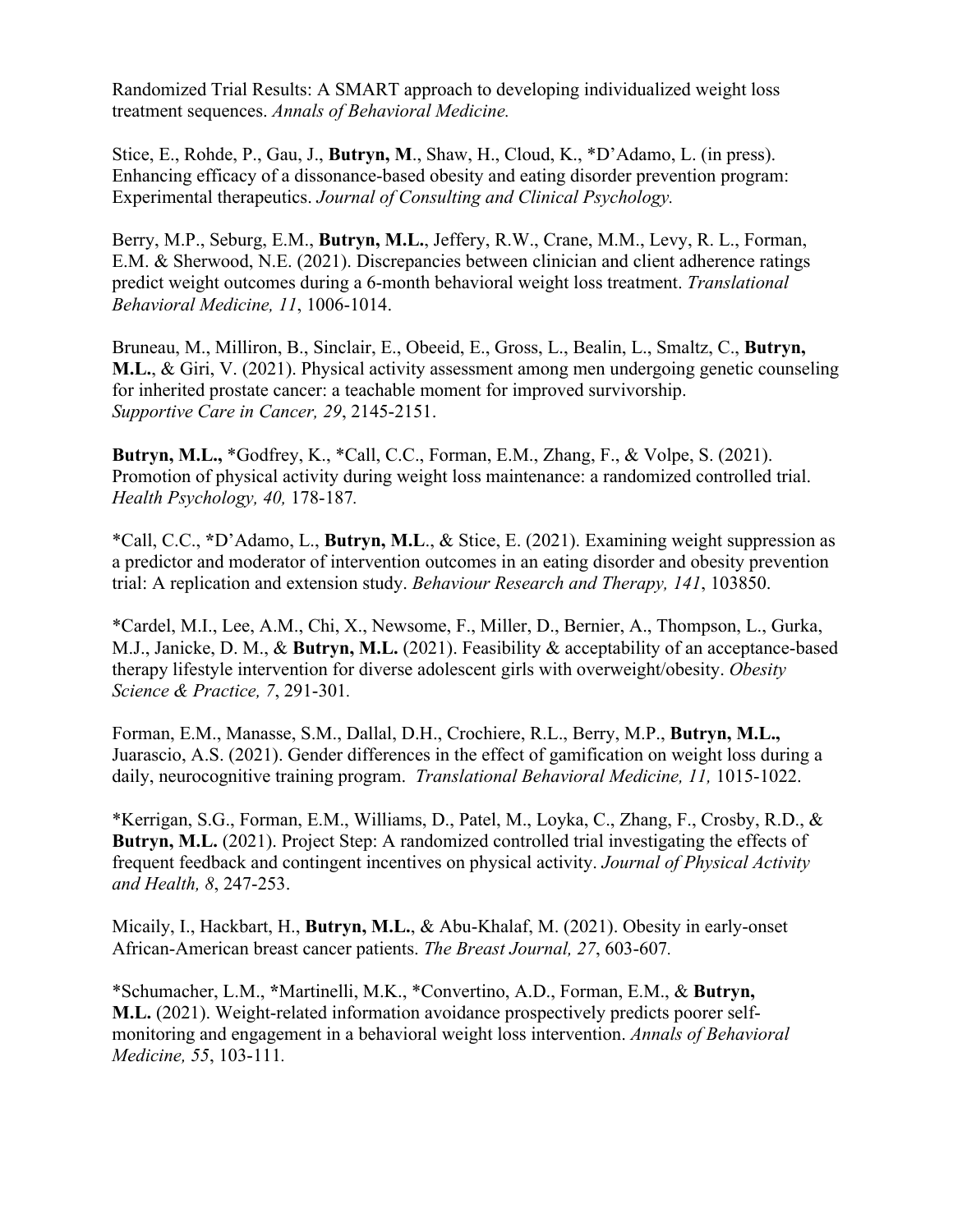Thomas, J.G., Goldstein, C.M., Bond, D.S., Lillis, J., Hekler, E.B., Emerson, J.A., Espel-Huynh, H.M., Goldstein, S.P., Dunsiger, S.I., Evans, E.W., **Butryn, M.L.,** Huang, J., & Wing, R.R. (2021). Evaluation of intervention components to maximize outcomes of behavioral obesity treatment delivered online: a factorial experiment following the multiphase optimization strategy framework. *Contemporary Clinical Trials, 100*, 106217*.*

\*Arigo, D., Mogle, J.A., Brown, M.M., \*Roberts, S.R., Pasko, K., **Butryn, M.L.,** & Symons Downs, D. (2020). Accelerometer cut point methods among midlife women with cardiovascular risk markers. *Menopause, 27*, 559-567.

**Butryn, M.L.**, \*Godfrey, K., \*Martinelli, M., \*Roberts, S.R., Forman, E.F., & Zhang, F. (2020). Digital self-monitoring: does adherence or association with outcomes differ by selfmonitoring target. *Obesity Science & Practice, 6,* 126-133.

**Butryn, M.L.**, \*Martinelli, M., \*Crane, N.T., \*Godfrey, K., \*Roberts, S.R., Zhang, F., & Forman, E.M. (2020). Counselor surveillance of digital self-monitoring data: a pilot randomized controlled trial. *Obesity, 28*, 2339-2346.

\*Call, C.C., \*Roberts, S.R., \*Schumacher, L.M., \*Remmert, J.E., \*Kerrigan, S.G., & **Butryn, M.L.** (2020). Perceived barriers to physical activity during and after a behavioral weight loss program. *Obesity Science & Practice, 6*, 10-18*.*

Cardel, M., Ross, K., **Butryn, M.L.,** Donahoo, W., Eastman, A., Dillard, J., Grummon, A., Hopkins, P., Wigham, L., & Janicke, D. (2020) Acceptance-based therapy: the potential to augment behavioral interventions in the treatment of type 2 diabetes. *Nutrition and Diabetes*, *10*, 3.

Crochiere, R.J., \*Kerrigan, S.G., Manasse, S.M., Lampe, E.W., Crosby, R.D., **Butryn, M.L.,** Forman, E.M. (2020). Is physical activity a risk or protective factor for subsequent dietary lapses among behavioral weight loss participants? *Health Psychology, 39*, 240-244.

Goldstein, S.P., Thomas, J.G., Turner-McGrievy, G.M., Foster, G.D., Herbert, J.D., **Butryn, M.L.,** Martin, G.J., & Forman, E.M. (2020). Refining an algorithm-powered just-in-time adaptive weight control intervention: A randomized controlled trial evaluated model performance and behavioral outcomes. *Health Informatics Journal, 26*, 2315-2331*.*

\*Kerrigan, S.G., \*Schumacher, L., Manasse, S.M., Loyka, C., **Butryn, M.L.,** & Forman, E.M. (2020). The association between negative affect and physical activity among adults in a behavioral weight loss treatment. *Psychology of Sport & Exercise, 47*, 101507.

\*Martinelli, M.K., \*D'Adamo, L., & **Butryn, M.L.** (2020). Binge eating predicts adherence to digital self-monitoring during behavioral weight loss. *Eating Behaviors, 39*, 101448*.*

\*Martinelli, M.K., \*Godfrey, K.M., \*Martinez, M., Forman, E.M., & **Butryn, M.L.** (2020). Physical discomfort intolerance as a predictor of weight loss and physical activity in a lifestyle modification program. *Journal of Behavioral Medicine, 43*, 1041-1046.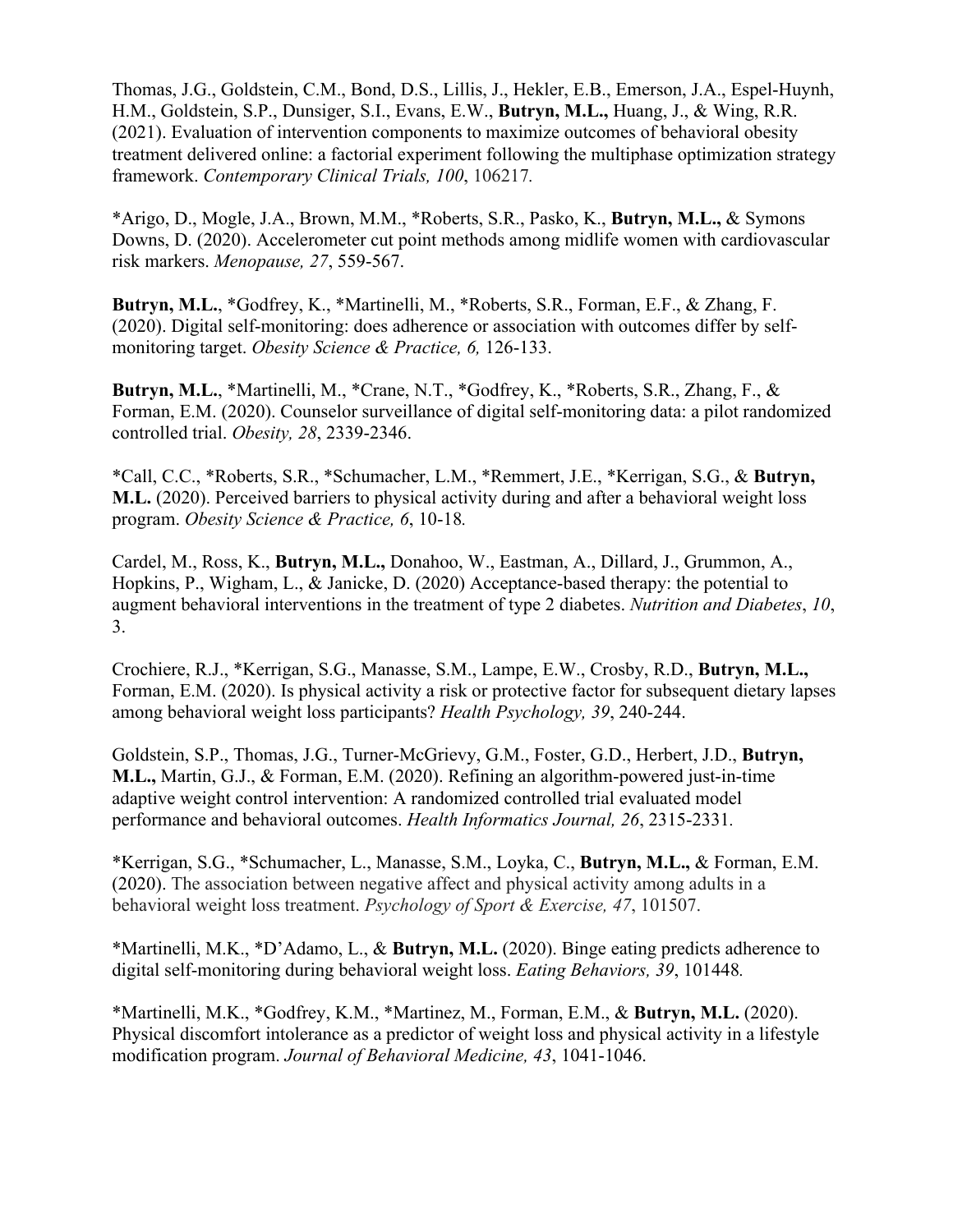Wadden, T.A., Tronieri, J., & **Butryn, M.L.** (2020). Lifestyle modification for the treatment of obesity in adults. *American Psychologist, 75*, 235-251*.*

**Butryn, M.L.**, \*Call, C.C., & \*Remmert, J.E. (2019). Acceptance-based behavioral counseling. *Current Opinion in Endocrine and Metabolic Research*, *4*, 70-74.

**Butryn, M.L.**, \*Martinelli, M.K., \*Remmert, J.E., \*Roberts, S.R., Zhang, F., Forman, E.M., & Manasse, S.M. (2019). Executive functioning as a predictor of weight loss and physical activity outcomes. *Annals of Behavioral Medicine, 53*, 909-917.

\*Call, C.C., Piers, A.D., Wyckoff, E.P., Lowe, M.R., Forman, E.M., & **Butryn, M.L.** (2019). The relationship of weight suppression to treatment outcomes during behavioral weight loss. *Journal of Behavioral Medicine, 42*, 365-375.

\*Call, C.C., \*Schumacher, L.M., \*Rosenbaum, D.L., \*Convertino, A.D., Zhang, F., & **Butryn, M.L.** (2019). Participant and interventionist perceptions of challenges during behavioral weight loss treatment. *Journal of Behavioral Medicine, 42*, 353-364.

Forman, E.M., \*Kerrigan, S.G., **Butryn, M.L.,** Juarascio, A.S., Manasse, S.M., Ontañón, S., Dallal, D.H., Crochiere, R.J., Moskow, D.M. (2019). Can the artificial intelligence technique of reinforcement learning use continuously-monitored digital data to optimize treatment for weight loss? *Journal of Behavioral Medicine, 42*, 276-290.

Forman, E.M., Manasse, S.M., **Butryn, M.L.,** Crosby, R.D., Dallal, D.H., & Crochiere, R.J. (2019). Long-term follow-up of the Mind Your Health project: acceptance-based versus standard behavioral treatment for obesity. *Obesity, 27*, 565-571.

Forman, E.M., Manasse, S.M., Dallal, D.H., Crochiere, R.J., Loyka, C.M., **Butryn, M.L.,** Juarascio, A.S., & Houben, K. (2019). Computerized neurocognitive training for improving dietary health and facilitating weight loss. *Journal of Behavioral Medicine, 42*, 1029-1040.

\*Godfrey, K.M., **Butryn, M.L.,** Forman, E.M., \*Martinez, M., \*Roberts, S.R., & Sherwood, N.E. (2019). Depressive symptoms, psychological flexibility, and binge eating in individuals seeking behavioral weight loss treatment. *Journal of Contextual Behavioral Science, 14*, 50-54.

\*Godfrey, K.M., \*Schumacher, L.M., **Butryn, M.L.**, & Forman, E.M. (2019). Physical activity intentions and behavior mediate treatment response in an acceptance-based weight loss intervention. *Annals of Behavioral Medicine, 9*, 1009-1019*.*

\*Kerrigan, S.G., Forman, E.F., Patel, M., Williams, D., Zhang, F., Crosby, R., & **Butryn, M.L.** (2019). Evaluating the feasibility, acceptability, and effects of deposit contracts with and without daily feedback to promote physical activity. *Journal of Physical Activity and Health, 6*, 1-8.

\*Remmert, J.E., \*Convertino, A., \*Godfrey, K., \*Roberts, S.R., & **Butryn, M.L.** (2019.) The relationship between stigmatizing weight experiences in healthcare, BMI, and eating behaviors. *Obesity Science & Practice, 5*, 555-563*.*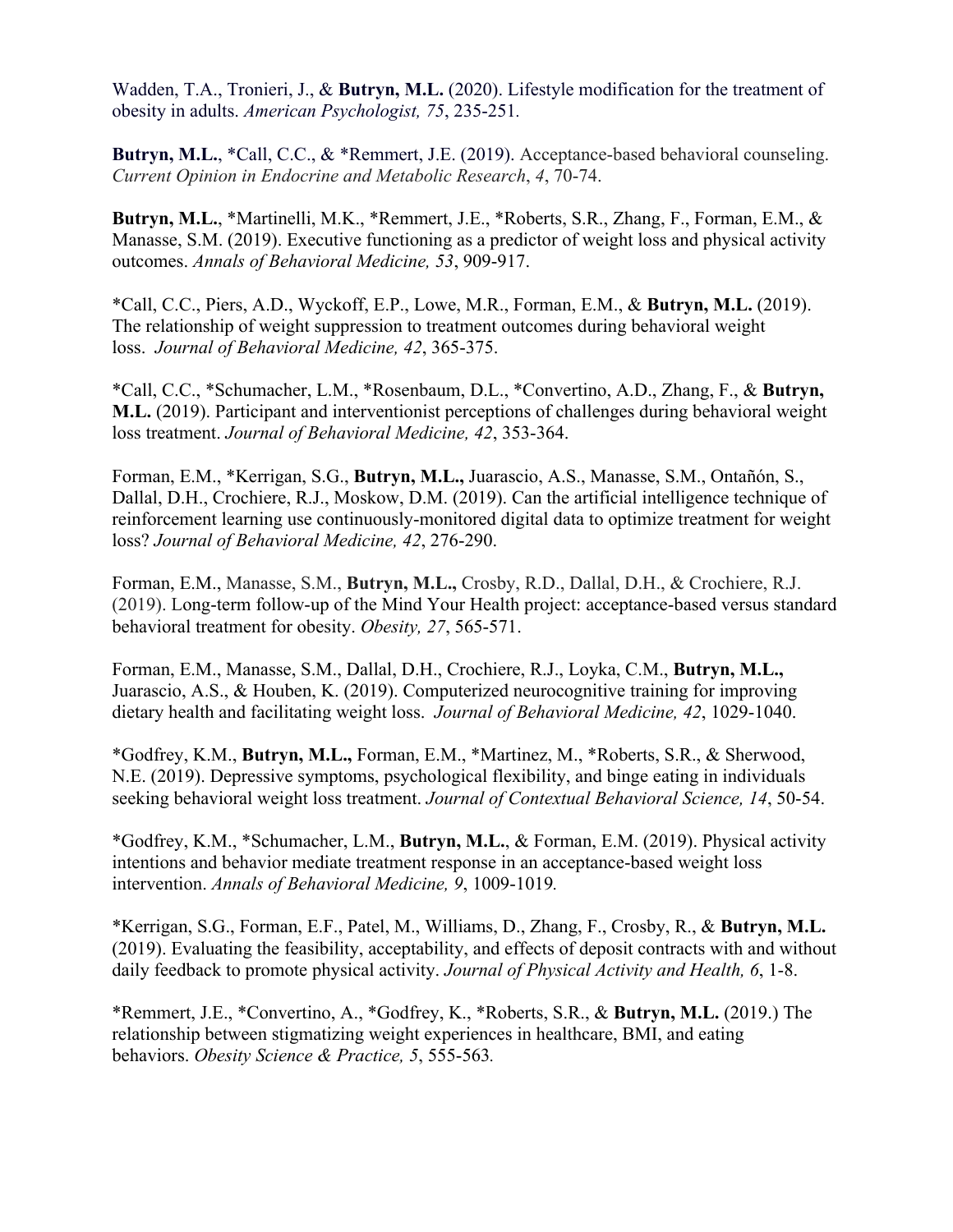\*Remmert, J.E., Tsai, A.G., \*Roberts, S.R., & **Butryn, M.L.** (2019). Communication between patients and primary care physicians after behavioral weight loss. *Primary Health Care Research & Development, 20,* 1-7.

\*Remmert, J.E., Woodworth, A., Chau, L., \*Schumacher, L., **Butryn, M.L.,** & Schneider, M. (2019). Pilot test of an acceptance-based behavioral intervention to promote physical activity among adolescents. *Journal of School Nursing, 35*, 449-461*.*

\*Schumacher, L.M., \*Godfrey, K.M., Forman, E.M., & **Butryn, M.L.** (2019). Change in domain-specific but not general psychological flexibility relates to greater weight loss in acceptance-based behavioral treatment for obesity. *Journal of Contextual Behavioral Science*, *12*, 59-65.

\*Schumacher, L.M., \*Kerrigan, S.G., \*Remmert, J.E., \*Call, C.C., Zhang, F., & **Butryn, M.L.** (2019). I think therefore I am? Examining the relationship between exercise identity and exercise behavior during behavioral weight loss treatment. *Psychology of Sport & Exercise, 43,* 123-127.

\*Arigo, D., & **Butryn, M.L.** (2018). Prospective relations between social comparison orientation and weight loss outcomes. *Behavioral Medicine, 26*, 1-17.

**Butryn, M.L.,** \*Call, C.C., \*Schumacher, L.M., \*Kerrigan, S.G., & Forman, E.F. (2018). Time to peak weight loss during extended behavioral treatment. *Obesity, 26,* 658-664.

Forman, E.M., Goldstein, S.P., Zhang, F., Evans, B.C., Manasse S.M., **Butryn, M.L.,** Juarascio, A.S., Abichandani, P., Martin, G.J., & Foster, G.D. (2018). OnTrack: Development and feasibility of a smartphone app designed to predict and prevent dietary lapses. *Translational Behavioral Medicine, 9*, 236-245*.*

Goldstein, S.P, Dochat, C., \*Schumacher, L.M., Manasse, S.M., Crosby, R., Thomas, J.G., **Butryn, M.L., &** Forman, E.F. (2018). Using ecological momentary assessment to better understand dietary lapse types. *Appetite, 129,* 198-206*.*

Goldstein, S.P., Zhang, F., Thomas, J.G., **Butryn, M.L.**, Herbert, J.D., & Forman, E.M. (2018). Application of machine learning to predict dietary lapses during weight loss. *Journal of Diabetes Science and Technology, 12*, 1045-1052*.*

\*Kerrigan, S.G., \*Call, C., \*Schaumberg, K., Forman, E., & **Butryn, M.L.** (2018). Associations between change in sedentary behavior and outcome in standard behavioral weight loss treatment. *Translational Behavioral Medicine, 8*, 299-304.

\*Kerrigan, S.G., \*Clark, M., \*Convertino, A., Forman, E., & **Butryn, M.L.** (2018). The association between previous success with weight loss through dietary change and success in a lifestyle modification program. *Journal of Behavioral Medicine, 41*, 152-159.

Lowe, M.R., **Butryn, M.L.**, & Zhang, F. (2018). Evaluation of meal replacements and a home food environment intervention for long-term weight loss: A randomized controlled trial. *The American Journal of Clinical Nutrition, 107*, 12-19.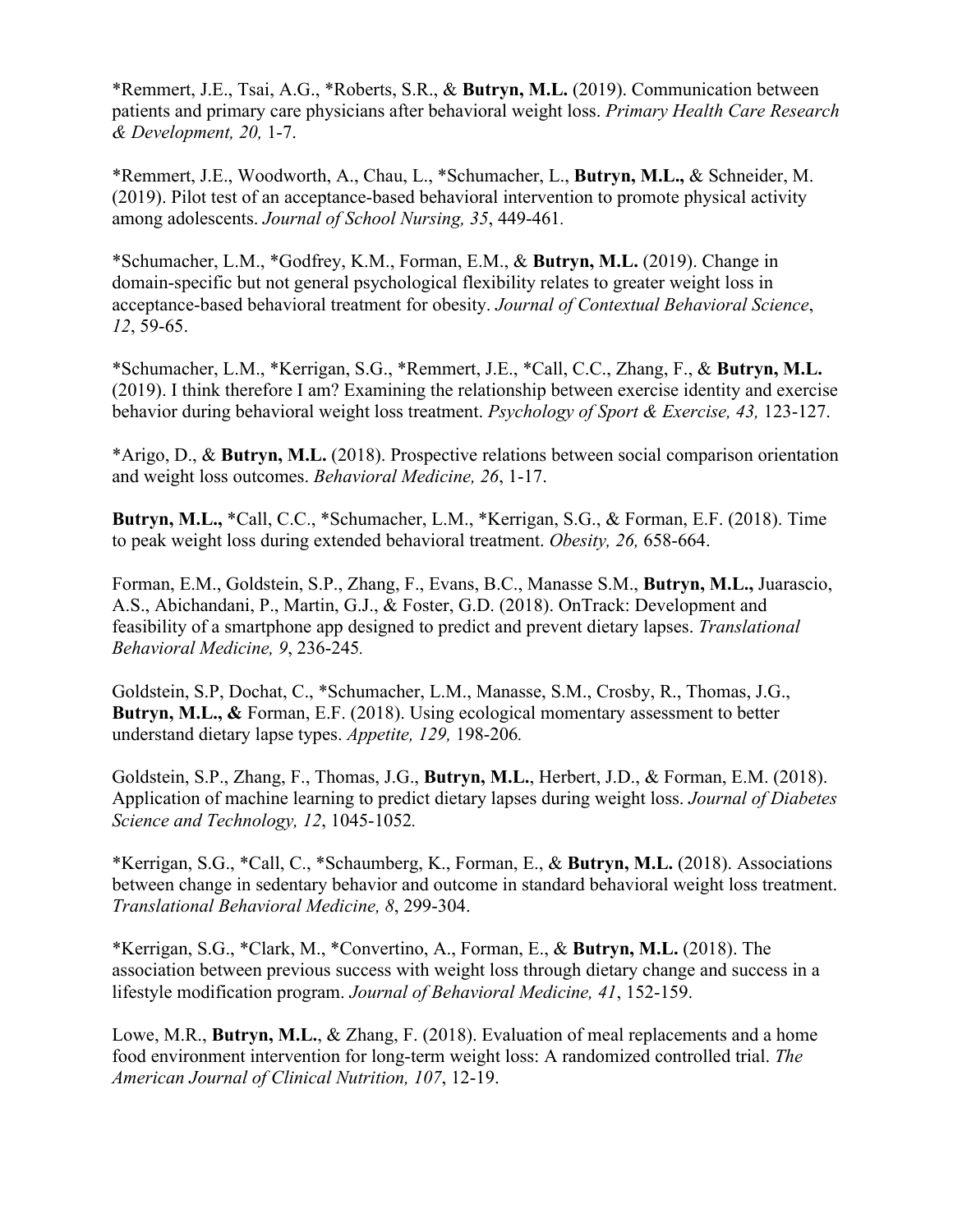Manasse, S.M., Crochiere, R.J., Dallal, D.H., Lieber, E.W., \*Schumacher, L.M., Crosby, R.D., **Butryn, M.L**., & Forman, E.M. (2018). A multimodal investigation of impulsivity as a moderator of the relation between momentary elevations in negative internal states and subsequent dietary lapses. *Appetite, 127*, 52-58.

Manasse, S.M., \*Schumacher, L.M., Goldstein, S.P., Martin, G.J., Crosby, R.D., Juarascio, A.S., **Butryn, M.L., & Forman, E.M. (2018). Are individuals with loss-of-control eating more prone** to dietary lapse in behavioural weight loss treatment? An ecological momentary assessment study. *European Eating Disorders Review, 26*, 259-264.

\*Rosenbaum, D.L., \*Clark, M.H., \*Convertino, A.D., \*Call, C.C., Forman, E.M., & **Butryn, M.L.** (2018). Examination of nutrition literacy and quality of self-monitoring in behavioral weight loss. *Annals of Behavioral Medicine, 52*, 809-816.

\*Rosenbaum, D.L., \*Remmert, J.E., Forman, E.M., & **Butryn, M.L.** (2018). Do participants with children age 18 and under have suboptimal weight loss? *Eating Behaviors, 29*, 68-74.

\*Schumacher, L.M., Martin, G., Goldstein, S.P., Manasse, S.M., Crosby, R.D., **Butryn, M.L.**, Lillis, J., & Forman, E.M. (2018). Brief report: Ecological momentary assessment of selfattitudes in response to dietary lapses. *Health Psychology, 37*, 148-152.

Tsai, A.G., \*Remmert, J.E., **Butryn, M.L.**, & Wadden, T.A. (2018). Treatment of obesity in primary care. *Medical Clinics of North America, 102*, 35-47.

Akers, L., Rohde, P., Stice, E., **Butryn, M.L.**, & Shaw, H. (2017). Cost-effectiveness of treating subclinical eating disorders with a brief dissonance-based program. *Eating Disorders, 25*, 263- 272.

Bradley, L.E., Forman, E.M., \*Kerrigan, S.G., Goldstein, S.P., **Butryn, M.L.**, Thomas, J.G., Herbert, J.D., & Sarwer, D.B. (2017). Project HELP: a remotely-delivered behavioral intervention for weight regain after bariatric surgery. *Obesity Surgery, 27*, 586-598*.*

**Butryn, M.L.**, Forman, E.M., Lowe, M.R., Gorin, A., Zhang, F., & \*Schaumberg, K. (2017). Efficacy of environmental and acceptance-based enhancements to behavioral weight loss treatment: the ENACT trial. *Obesity, 25*, 866-872*.*

Forman, E.M., \*Schumacher, L.M., Crosby, R.C., \*Manasse, S.M., \*Goldstein, S.P., **Butryn, M.L.**, Wyckoff, E.P., & Thomas, J.G. (2017). Ecological momentary assessment of dietary lapses across behavioral weight loss treatment: Characteristics, predictors, and relationships with weight change. *Annals of Behavioral Medicine, 51*, 741-753.

Goldstein, S.P., Forman, E.M., **Butryn, M.L.**, & Herbert, J.D. (2017). Differential programming needs of college students preferring web-based versus in-person physical activity programs. *Health Communication*, 1-7.

\*Manasse, S.M., Flack, D., Dochat, C., Zhang, F., **Butryn, M.L.**, & Forman, E.M. (2017). Not so fast: The impact of impulsivity on weight loss varies by treatment type. *Appetite, 113*, 193- 199*.*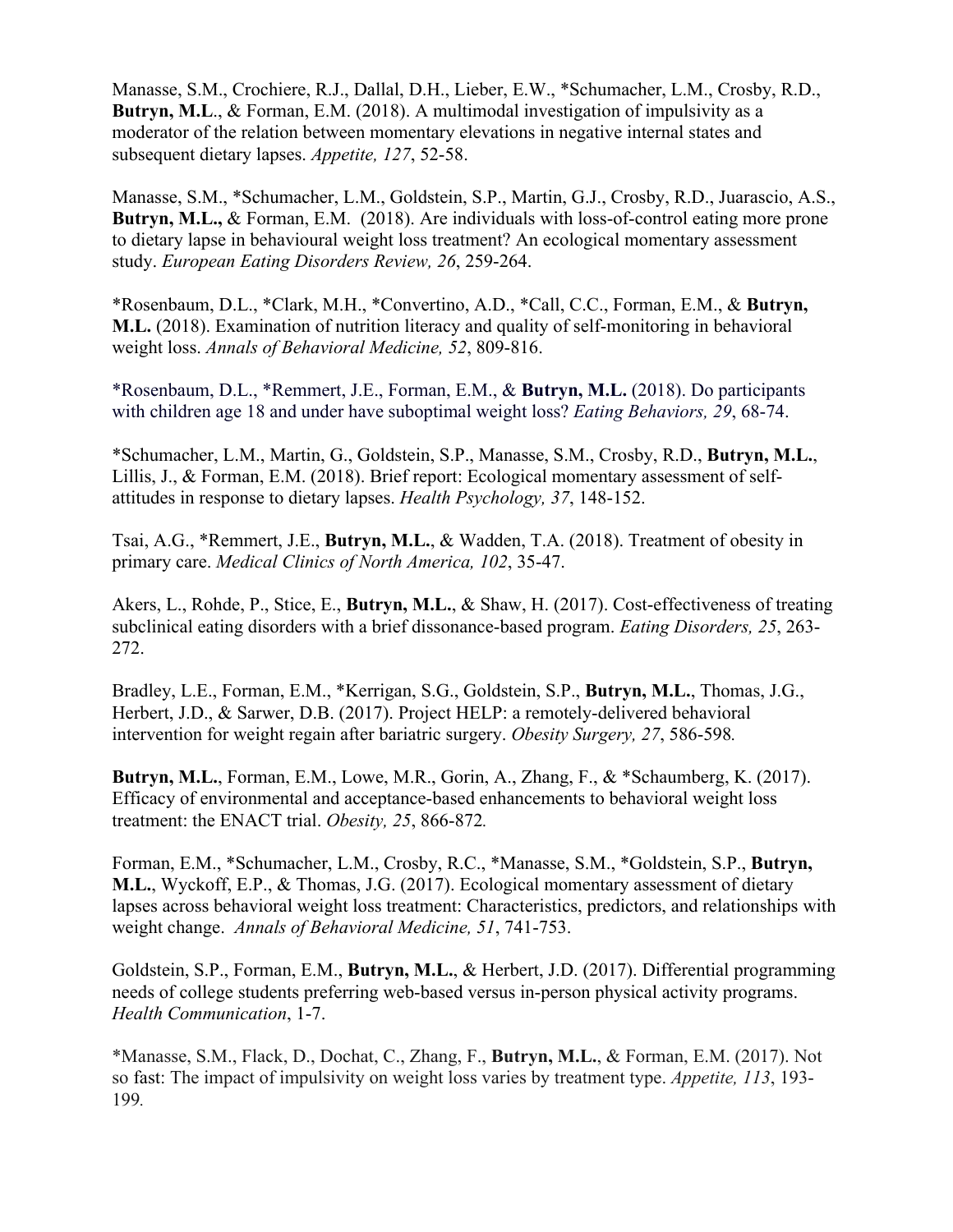Martin, L.M., Espel, H.M., Marando-Blanck, S., Evans, B.C., Forman, E.M., **Butryn, M.L.**, Quillian-Wolever, R., Baer, R., & Herbert, J.D. (2017). Trusting homeostatic cues versus accepting hedonic cues: A randomized controlled trial comparing two distinct mindfulness-based intervention components. *Journal of Contextual Behavioral Psychology, 6*, 409-417*.* 

\*Rosenbaum, D.L., Espel, H., **Butryn, M.L.**, Zhang, Z., & Lowe, M.R. (2017). Daily selfweighing and weight gain prevention: A longitudinal study of college-aged women. *Journal of Behavioral Medicine, 40*, 846-853.

\*Rosenbaum, D.L., \*Piers, A.D., \*Schumacher, L.M., \*Kase, C.A., & **Butryn, M.L.** (2017). Racial and ethnic minority enrollment in randomized clinical trials of behavioral weight loss utilizing technology: A systematic review. *Obesity Reviews, 18,* 808-817.

Wyckoff, E.P., Evans, B.C., \*Manasse, S.M., **Butryn, M.L.**, & Forman, E.M. (2017). Executive functioning and dietary intake: Neurocognitive correlates of fruit, vegetable, and saturated fat intake in adults with obesity, *Appetite, 111,* 79-85.

\*Arigo, D.R., **Butryn, M.L.**, \*Raggio, G.A., Stice, E., & Lowe, M.R. (2016). Predicting change in physical activity: a longitudinal investigation among weight-concerned college women. *Annals of Behavioral Medicine, 50,* 629-641.

Bradley, L.E., Forman, E.M., \*Kerrigan, S.G., **Butryn, M.L.**, Herbert, J.D., & Sarwer, D.B. (2016). A pilot study of an acceptance-based behavioral intervention for weight regain after bariatric surgery*. Obesity Surgery, 26*, 2433-2441*.*

Bradley, L.E., Sarwer, D.B., Forman, E.M., \*Kerrigan, S.G., **Butryn, M.L.**, & Herbert, J.D. (2016). A survey of bariatric surgery patients' interest in postoperative interventions. *Obesity Surgery*, *26*, 332-338.

**Butryn, M.L.**, \*Arigo, D., \*Raggio, G.A., \*Colasanti, M., & Forman, E.M. (2016). Enhancing physical activity promotion with technology-based self-monitoring and social connectivity: A pilot study. *Journal of Health Psychology*, *21*, 1548-1555.

**Butryn, M.L.**, \*Kerrigan, S.G., \*Arigo, D., \*Raggio, G.A., & Forman, E.M. (2016). A pilot test of an acceptance-based behavioral intervention to promote physical activity during weight loss maintenance. *Behavioral Medicine, 21*, 1-11.

Forman, E.M., **Butryn, M.L.**, \*Manasse, S.M., Crosby, R.D., Goldstein, S.P., Wyckoff, E.P., Thomas, J.G. (2016). Acceptance-based versus standard behavioral treatment for obesity: Results from the Mind Your Health randomized controlled trial. *Obesity, 24,* 2050-2056.

Forman, E.M., Shaw, J.A., Goldstein, S.P., **Butryn, M.L.**, Martin, L.M., Meiran, N., & \*Manasse, S.M. (2016). Mindful decision making and inhibitory control training as complementary means to decrease snack consumption. *Appetite*, *103*, 176-183.

\*Kase, C.A., \*Piers, A.D., \*Schaumberg, K., Forman, E.M., & **Butryn, M.L.** (2016). The relation of alcohol use to weight loss in the context of behavioral weight loss treatment. *Appetite*, *99*, 105-111.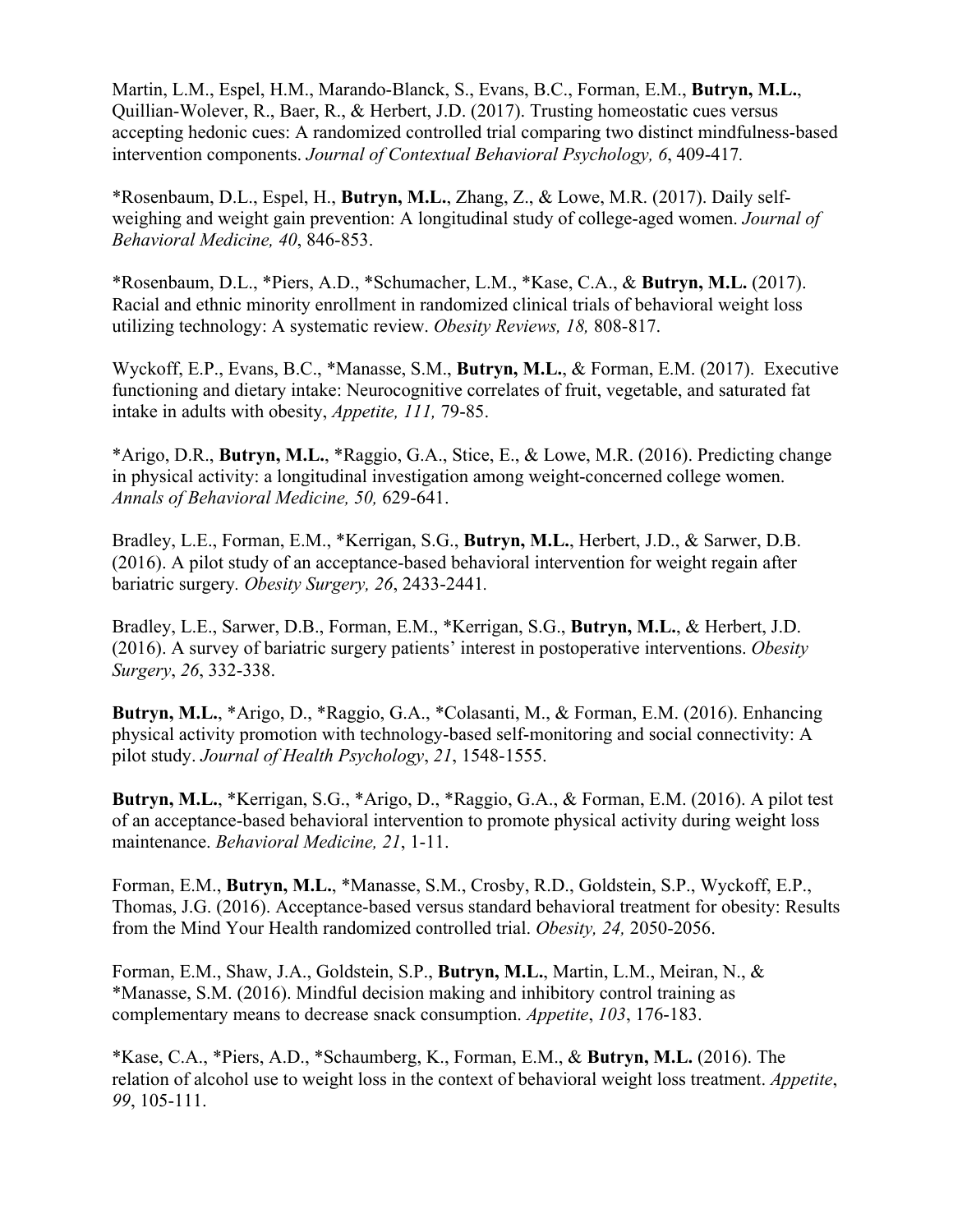Katterman, S.N., **Butryn, M.L.**, Hood, M.M., & Lowe, M.R. (2016). Daily weight monitoring as a method of weight gain prevention in healthy weight and overweight young adult women. *Journal of Health Psychology, 21,* 2955-2965.

\*Kerrigan, S.G., \*Schaumberg, K., \*Kase, C., \*Gaspar, M., Forman, E., & **Butryn, M.L.** (2016). From last supper to self‐initiated weight loss: pretreatment weight change may be more important than previously thought. *Obesity*, *24*, 843-849.

Lowe, M.R., \*Arigo, D.R., **Butryn, M.L.**, Gilbert, J., Sarwer, D., & Stice, E. (2016). Hedonic hunger prospectively predicts onset and maintenance of loss of control eating among college women. *Health Psychology*, *35*, 238-244.

\*Manasse, S.M., Goldstein, S.P., Wyckoff, E., Forman, E.M., Juarascio, A.S., **Butryn, M.L.**, & Nederkoorn, C. (2016). Slowing down and taking a second look: Inhibitory deficits associated with binge eating are not food-specific. *Appetite*, *96*, 555-559.

\*Rosenbaum, D.L., \*Schumacher, L.M., \*Schaumberg, K., \*Piers, A.D., \*Gaspar, M., Lowe, M.R., Forman, E.M., & **Butryn, M.L.** (2016). Energy intake highs and lows: How much does consistency matter in weight control? *Clinical Obesity*, *6*, 193-201.

\*Schaumberg, K., \*Schumacher, L.M., \*Rosenbaum, D.L., \*Kase, C.A., \*Piers, A.D., Lowe, M.R., Forman, E.M., & **Butryn, M.L.** (2016). The role of negative reinforcement eating expectancies in the relation between experiential avoidance and disinhibition. *Eating Behaviors*, *21*, 129-134.

\*Schumacher, L.M., \*Gaspar, M., \*Remmert, J.E., Zhang, F., Forman, E.M., & **Butryn, M.L.** (2016). Small weight gains during obesity treatment: normative or cause for concern? *Obesity Science & Practice, 2,* 366-375.

Shaw, J.A., Forman, E.M., Espel, H.M., **Butryn, M.L.**, Herbert, J.D., Lowe, M.R., & Nederkoorn, C. (2016). Can evaluative conditioning decrease soft drink consumption? *Appetite*, *105*, 60-70.

Sherwood, N.E., **Butryn, M.L.**, Forman, E.M., Almirall, D., Seburg, E.M., Crain, A.L., Levy, R., & Jeffery, R.W. (2016). The BestFIT trial: A SMART approach to developing individualized weight loss treatments. *Contemporary Clinical Trials*, *47*, 209-216.

\*Arigo, D., \*Schumacher, L.M., \*Pinkasavage, E., & **Butryn, M.L.** (2015). Addressing barriers to physical activity among women: A feasibility study using social networking-enabled technology. *Digital Health, 1*, 2055207615583564.

**Butryn, M.L.**, \*Arigo, D.R., \*Raggio, G.A, \*Kaufman, A.I., \*Kerrigan, S.G., & Forman, E.M. (2015). Measuring the ability to tolerate activity-related discomfort: initial validation of the Physical Activity Acceptance Questionnaire (PAAQ). *Journal of Physical Activity & Health, 12*, 717-726.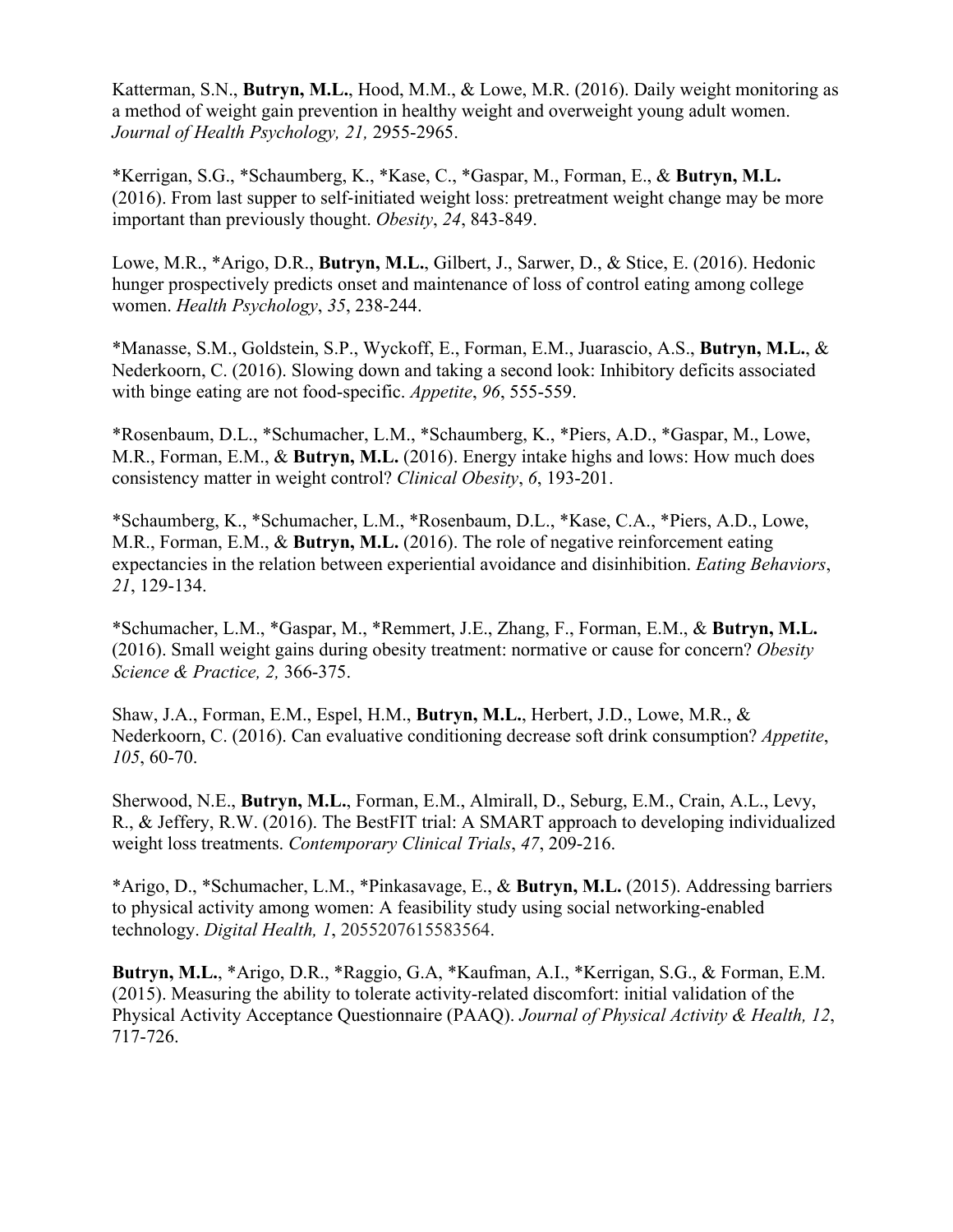Forman, E.M., & **Butryn, M.L.** (2015). A new look at the science of weight control: How acceptance and commitment strategies can address the challenge of self-regulation. *Appetite, 84*, 171-180*.*

Forman, E.M., **Butryn, M.L.**, \*Manasse, S.M., & \*Bradley, L.E. (2015). Acceptance-based behavioral treatment for weight control: a review and future directions. *Current Opinion in Psychology, 2*, 87-90*.*

Juarascio, A.S., Goldstein, S.P., \*Manasse, S.M., Forman, E.M, & **Butryn, M.L.** (2015). Perceptions of the feasibility and acceptability of a smartphone application for the treatment of binge eating disorders: Qualitative feedback from a user population and clinicians. *International Journal of Medical Informatics, 84*, 808-816.

Juarascio, A.S., \*Manasse, S.M., Goldstein, S.P., Forman, E.M., & **Butryn, M.L.** (2015). A review of smartphone applications for the treatment of eating disorders. *European Eating Disorders Review, 23*, 1-11*.*

Lowe, M.R., Shank, L.M., \*Mikorski, R., & **Butryn, M.L.** (2015). Personal history of dieting and family history of obesity are unrelated: implications for understanding weight gain proneness. *Eating Behaviors, 17*, 144-148.

\*Manasse, S.M., Espel, H.M., Forman, E.M., Juarascio, A.S., **Butryn, M.L.**, Ruocco, A.C., Zhang, F. & Lowe, M.R. (2015). The independent and interacting effects of hedonic hunger and executive function on binge eating. *Appetite, 89*, 16-21*.* 

\*Manasse, S.M., Forman, E.M., Ruocco, A.C., **Butryn, M.L.**, Juarascio, A.S., & Fitzpatrick, K.K. (2015). Do executive functioning deficits underpin binge eating disorder? A comparison of overweight women with and without binge eating pathology. *International Journal of Eating Disorders, 48*, 677-683*.*

Rohde, P., Shaw, H., **Butryn, M.L.**, & Stice, E. (2015). Assessing program sustainability in an eating disorder prevention effectiveness trial delivered by college clinicians. *Behaviour Research and Therapy, 72*, 1-8*.*

Stice, E., Rohde, P., **Butryn, M.L.**, Menke, K., & Marti, C.N. (2015). Randomized controlled pilot trial of a novel dissonance-based group treatment for eating disorders. *Behaviour Research and Therapy, 65*, 67-75*.* 

Stice, E., Rohde, P., **Butryn, M.L.**, Shaw, H., & Marti, C.N. (2015). Effectiveness trial of a selective dissonance-based eating disorder prevention program with female college students: Effects at 2- and 3-year follow-up. *Behaviour Research and Therapy, 71*, 20-26*.*

**Butryn, M.L.**, Rohde, P., Marti, C.N., & Stice, E. (2014). Do participant, facilitator, or group factors moderate effectiveness of the Body Project? Implications for dissemination. *Behaviour Research and Therapy, 61*, 142-149*.*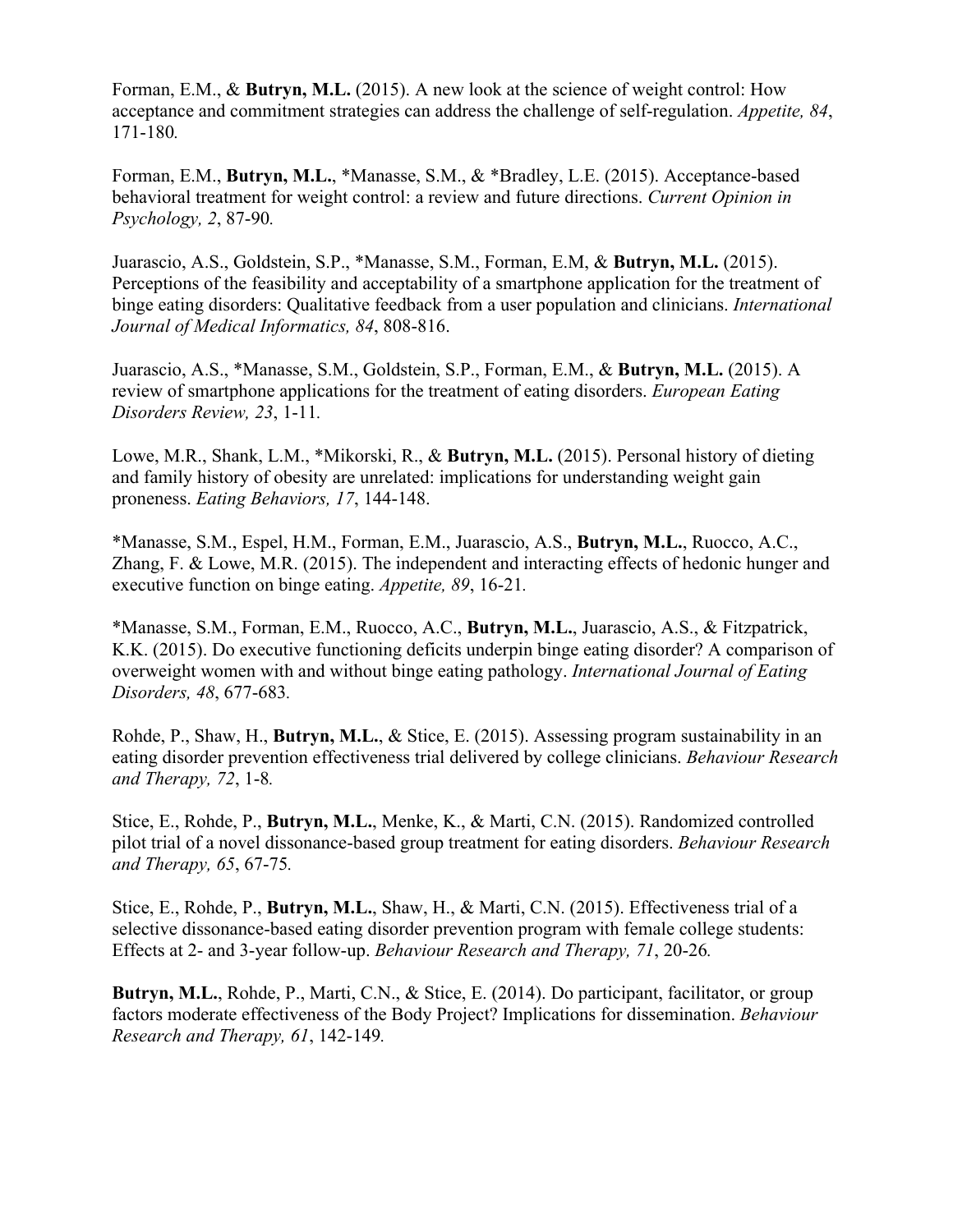Goldstein, S.P., Forman, E.M., Meiran, N., Herbert, J.D., Juarascio, A.S., & **Butryn, M.L.** (2014). Predicting disinhibited eating behavior: attitude discrepancy, mindfulness, and impulsivity. *Eating Behaviors, 15*, 164-170*.*

Katterman, S.N., Goldstein, S.P., **Butryn, M.L.**, Forman, E.M., & Lowe, M.R. (2014). Efficacy of an acceptance-based behavioral intervention for weight gain prevention in young adult women. *Journal of Contextual Behavioral Sciences, 3*, 45-50*.*

Lowe, M.R., **Butryn, M.L.**, Thomas, J.G., & Coletta, M.C. (2014). Meal replacements, reduced energy density eating and weight loss maintenance: A randomized controlled trial. *Obesity, 22*, 94-100*.*

\*Manasse, S.M., Juarascio, A.S., Berner, L.A., Ruocco, A.C., **Butryn, M.L.**, & Forman, E.M. (2014). Executive functioning in overweight individuals with and without loss-of-control eating. *European Eating Disorders Review, 22*, 373-377*.*

\*Raggio, G.A., \*Arigo, D.R., \*Mikorski, R., Palmer, S., & **Butryn, M.L.** (2014). Prevalence and correlates of sexual morbidity in long-term breast cancer survivors. *Psychology and Health, 29*, 632-650*.*

Wadden, T.A., **Butryn, M.L.**, Hong, P.S., & Tsai, A.G. (2014). Behavioral treatment of obesity in patients encountered in primary care settings: a systematic review. *Journal of the American Medical Association, 312*, 1779-1791*.*

Witt, A., \*Raggio, G.A., **Butryn, M.L.**, & Lowe, M.R. (2014). Do hunger and exposure to food affect scores on a measure of hedonic hunger? An experimental study. *Appetite, 74*, 1-5.

**Butryn, M.L.**, Juarascio, A., Shaw, J., \*Kerrigan, S.G., Clark, V.L., O'Planick, A., & Forman, E.M. (2013). Mindfulness and its relationship with eating disorders symptomatology in women receiving residential treatment. *Eating Behaviors, 14*, 13-16*.*

Forman, E.M., **Butryn, M.L.**, Bradley, L.E., Juarascio, A.S., Shaw, J., Lowe, M.R., & Herbert, J.D. (2013). The Mind Your Health Project: A randomized controlled trial of an innovative behavioral treatment for obesity. *Obesity, 21,* 1119-1126.

Forman, E.M., Hoffman, K.L., Juarascio, A.S., **Butryn, M.L.**, & Herbert, J.D. (2013). Comparison of acceptance-based and standard cognitive-based coping strategies for craving sweets in overweight and obese women. *Eating Behaviors, 14*, 64-68.

Juarascio, A.S., \*Kerrigan, S.G., Goldstein, S.P., Shaw, J., Forman, E.M., **Butryn, M.L.**, & Herbert, J.D. (2013). Baseline eating disorder severity predicts response to an acceptance and commitment therapy-based group treatment. *Journal of Contextual Behavioral Science, 2*, 74-78*.*

Juarascio, A.S., Shaw, J., Forman, E.M., Herbert, J.D., Timko, C.A., Butryn. M.L., Bunnell, D., \*Matteucci, A.J., & Lowe, M. (2013). Acceptance and commitment therapy as a novel treatment for eating disorders: An initial test of efficacy and mediation. *Behavior Modification, 37, 459- 489*.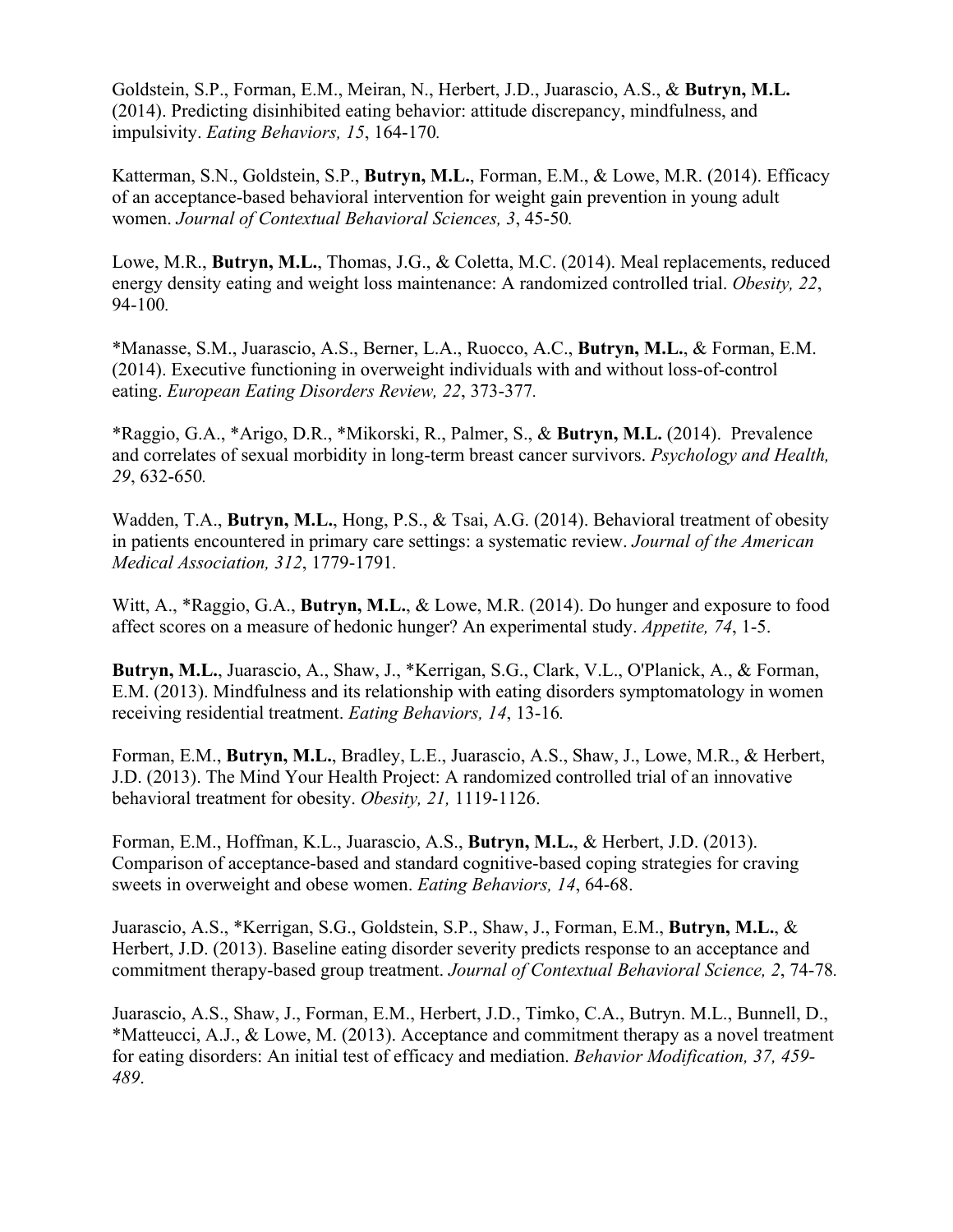Juarascio, A.S., Shaw, J., Forman, E.M., Timko, C.A., Herbert, J.D., **Butryn, M.L.**, & Lowe, M. (2013). Acceptance and commitment therapy for eating disorders: Clinical applications of a group treatment. *Journal of Contextual Behavioral Science, 2*, 85-94*.*

Stice, E., **Butryn, M.L.**, Rohde, P., Shaw, H., & Marti, C.N. (2013). An effectiveness trial of a new enhanced dissonance eating disorder prevention program among female college students. *Behavior Research and Therapy, 51*, 862-871.

Goodwin, C.L., Forman, E.M., Herbert, J.D., **Butryn, M.L.**, & Ledley, G.S. (2012.) A pilot study examining the initial effectiveness of a brief acceptance based behavior therapy for modifying diet and physical activity among cardiac patients. *Behavior Modification, 36*, 201- 219.

**Butryn, M.L.**, Forman, E.M., Hoffman, K.L., Shaw, J., & Juarascio, A. (2011). A pilot study of acceptance and commitment therapy for promotion of physical activity. *Journal of Physical Activity and Health, 8*, 516-522*.* 

**Butryn, M.L.**, Juarascio, A.S., & Lowe, M.R. (2011). The relation of weight suppression and BMI to bulimic symptoms. *International Journal of Eating Disorders, 44*, 612-617*.*

**Butryn, M.L.**, Webb, V., & Wadden, T.A. (2011.) Behavioral treatment of obesity. *Psychiatric Clinics of North America, 34*, 841-859.

Faith, M.S., **Butryn, M.L.**, Wadden, T.A., Fabricatore, A., Nguyen, A.M., & Heymsfield, S. (2011). Evidence for prospective associations among depression and obesity in population-based studies. *Obesity Reviews, 12*, 438-453.

Juarascio, A., Forman, E., Timko, C.A., **Butryn, M.L.**, & Goodwin, C. (2011). The development and validation of the Food Craving Acceptance and Action Questionnaire (FAAQ). *Eating Behaviors, 12*, 182-187*.*

Juarascio, A.S., Forman, E.M., Timko, C.A., Herbert, J.D., Lowe, M.R., & **Butryn, M.L.** (2011). Implicit internalization of the thin ideal as a predictor of increases in weight, body dissatisfaction, and disordered eating. *Eating Behaviors, 12*, 207-213*.*

Thomas, J.G., **Butryn, M.L.**, Stice, E., & Lowe, M.R. (2011). A prospective study of weight change and bulimia nervosa onset. *International Journal of Eating Disorders, 44*, 295-303*.*

**Butryn, M.L.**, Wadden, T.A., Rukstalis, M.R., Bishop-Gilyard, C., Xanthopolous, M.S., Louden, D., & Berkowitz, R.I. (2010). Maintenance of weight loss in adolescents: current status and future directions. *Journal of Obesity.* doi:10.1155/2010/789280

Lowe, M.R., Tappe, K., **Butryn, M.L.**, Annunziato, R.A., Coletta, M., Ochner, C., & Rolls, B.J. (2010). Nutrition-focused interventions for weight gain prevention in worksite cafeterias. *Eating Behaviors, 11*, 144-151*.*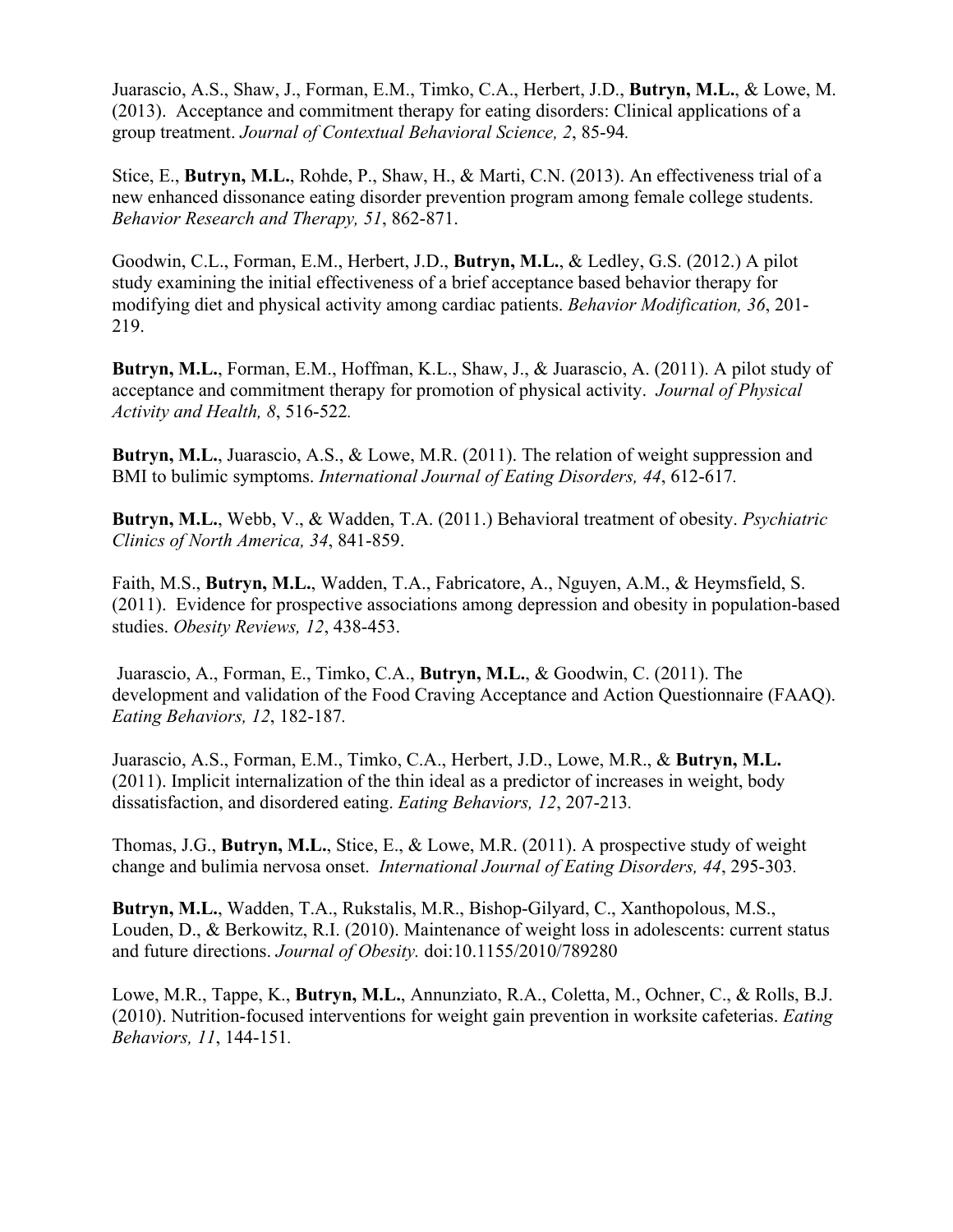Neeren, A.M., **Butryn, M.L.**, Lowe, M.R., O'Planick, A.P., Bunnell, D.W., & Ice, S.M. (2010). Does attrition during follow-up bias outcome data in studies of eating disorders? *Eating Behaviors, 11*, 40-44*.*

**Butryn, M.L.**, Thomas, J.G., & Lowe, M.R. (2009). Reductions in internal disinhibition during weight loss predict better weight loss maintenance. *Obesity*, *17*, 1101-1103*.*

Fabricatore, A.N., Wadden, T.A, Moore, R.H., **Butryn, M.L.**, Gravallese, E.A., Erondu, N.E., Heymsfield, S.B., & Nguyen, A. (2009). Attrition from randomized controlled trials of pharmacological weight loss agents: A systematic review and analysis. *Obesity Reviews*, *10*, 333-341*.*

Fabricatore, A.N., Wadden, T.A, Moore, R.H., **Butryn, M.L.**, Heymsfield, S.B., & Nguyen, A. (2009). Predictors of attrition and weight loss success: Results from a randomized controlled trial. *Behavior Research and Therapy, 47*, 685-691*.*

Forman, E.M., **Butryn, M.L.**, Hoffman, K.L., & Herbert, J. (2009). An open trial of an acceptance-based behavioral intervention for weight loss. *Cognitive and Behavioral Practice*, 16, 223-235*.*

Lowe, M.R., **Butryn, M.L.**, Didie, E.R., Annunziato, R.A., Thomas, J.G, Crerand, C., Ochner, C., Coletta, M., Bellace, D., Wallaert, M., & Halford, J. (2009). The Power of Food Scale: A new measure of the psychological influence of the food environment. *Appetite, 53*, 114-118*.*

Raynor, H.A., van Whalen, E., Niemeier, H., **Butryn, M.L.**, & Wing, R.R. (2009). Using food packaged in single servings reduces intake during a weight loss intervention. *Journal of the American Dietetic Association, 109*, 1922-1925*.*

Markowitz, J.T., **Butryn, M.L.**, & Lowe, M.R. (2008). Perceived deprivation, restrained eating and susceptibility to weight gain. *Appetite, 51,* 720-722*.*

**Butryn, M.L.**, Phelan, S., Hill, J.O., & Wing, R.R. (2007). Consistent self-monitoring of weight: A key component of successful weight loss maintenance. *Obesity, 15*, 3091-3096.

Lowe, M.R., & **Butryn, M.L.** (2007). Hedonic hunger: A new dimension of appetite? *Physiology and Behavior, 91*, 432-439.

Lowe, M.R., Thomas, J.G., Safer, D.L., & **Butryn, M.L.** (2007). The relationship of weight suppression and dietary restraint to binge eating in bulimia nervosa. *International Journal of Eating Disorders, 40*, 640-644.

Wadden, T.A., **Butryn, M.L.**, & Wilson, C. (2007). Lifestyle modification for the management of obesity. *Gastroenterology*, *132*, 2226-2238.

**Butryn, M.L.**, Lowe, M.R., Agras, W.S., & Safer, D.L. (2006). Weight suppression as a predictor of outcome during cognitive-behavioral treatment of bulimia nervosa. *Journal of Abnormal Psychology, 115*, 62-67.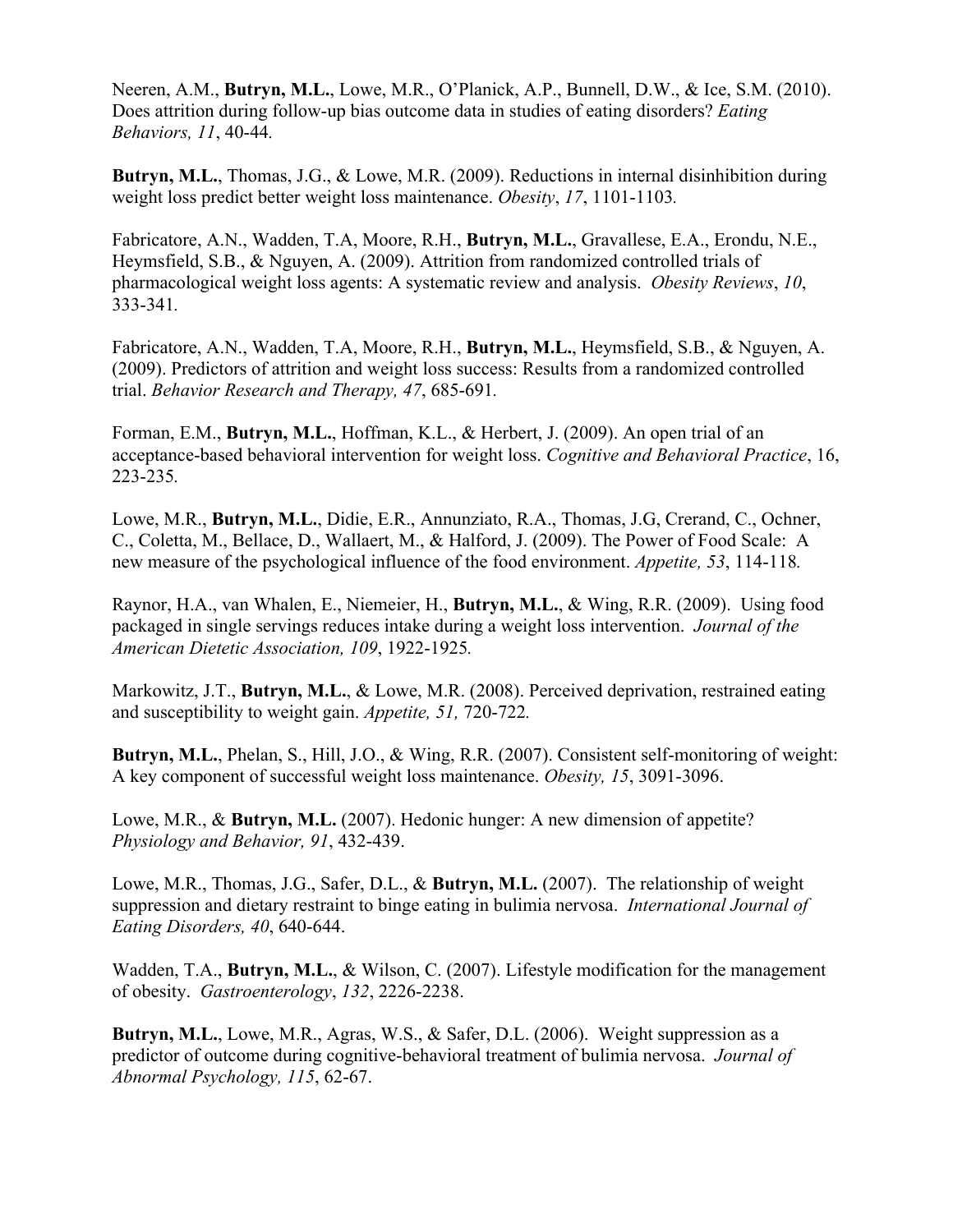Lowe, M.R., Davis, W., Lucks, D., Annunziato, R.A., & **Butryn, M.L.** (2006). Weight suppression predicts weight gain during inpatient treatment of bulimia nervosa. *Physiology and Behavior*, *87*, 487-492.

Wadden, T.A., **Butryn, M.L.**, Sarwer, D.B., Fabricatore, A., Crerand, C., Lipschutz, P., et al. (2006). Comparison of psychosocial status in treatment seeking women with class III vs. class I-II obesity. *Obesity Research, 14*, 90S-98S.

**Butryn, M.L.**, & Wadden, T.A. (2005). Treatment of overweight in children and adolescents: Does dieting increase the risk of eating disorders? *International Journal of Eating Disorders, 37*, 285-293.

Wadden, T.A., **Butryn, M.L.**, & Byrne, K.J. (2004). Efficacy of lifestyle management for longterm weight control. *Obesity Research, 12*, 151S-162S.

Wadden, T.A., & **Butryn, M.L.** (2003). Behavioral treatment for obesity. *Endocrinology and Metabolism Clinics of North America*, *32*, 981-1003.

## **BOOK CHAPTERS (14 to date)**

**Butryn, M.L.**, \*Schumacher, L.M., & Forman, E.M. (2018). Alternative behavioral weight loss approaches: ACT and motivational interviewing. In T.A. Wadden & G.A. Bray (Eds.), *Handbook of obesity treatment* (2<sup>nd</sup> ed., pp. 508-521). New York, NY: Guilford.

**Butryn, M.L.**, & Wadden, T.A. (2017). Behavioral treatment of obesity. In K.D. Brownell & B.T. Walsh (Eds.), *Eating disorders and obesity* (3rd ed., pp. 512-518). New York, NY: Guilford.

Forman, E.M., & **Butryn, M.L.** (2016). Acceptance- based behavioral treatment for weight loss. In A. Haynos, E.M. Forman, M.L. Butryn, & J. Lillis (Eds.), *Mindfulness and acceptance for treating eating disorders and weight concerns: Evidence-based interventions* (pp. 145-168). Oakland, CA: New Harbinger.

**Butryn, M.L.**, Lowe, M.R., & \*Raggio, G.A. (2015). Weight management. In R. Cautin, S. Lilienfeld (Eds.) & B. Gaudiano (Assoc Ed.), *The encyclopedia of clinical psychology* (pp. 2952- 2956). Hoboken, NJ: Wily-Blackwell.

Sarwer, D., **Butryn, M.L.**, Forman, E.M., & Bradley, L.M. (2014). Lifestyle modification for the treatment of obesity. In C. Still, D. Sarwer, & J. Blankenship (Eds.), *The ASMBS textbook of bariatric surgery*. (Vol. 2, pp. 147-155). New York: Springer.

**Butryn, M.L.**, Coletta, M., & Clark, V.L. (2012). Behavioral treatment for obesity. In S.R. Akabas, S.A. Lederman, & B.J. Moore (Eds.), *Understanding obesity: biological, psychological and cultural influences* (pp. 253-272). New York: Wiley.

**Butryn, M.L.**, \*Kerrigan, S.G., & Kelly, M. (2012.) Self-guided weight loss. In T. F. Cash (Ed.), *Encyclopedia of body image and human appearance* (pp. 718-723)*.* San Diego: Academic Press.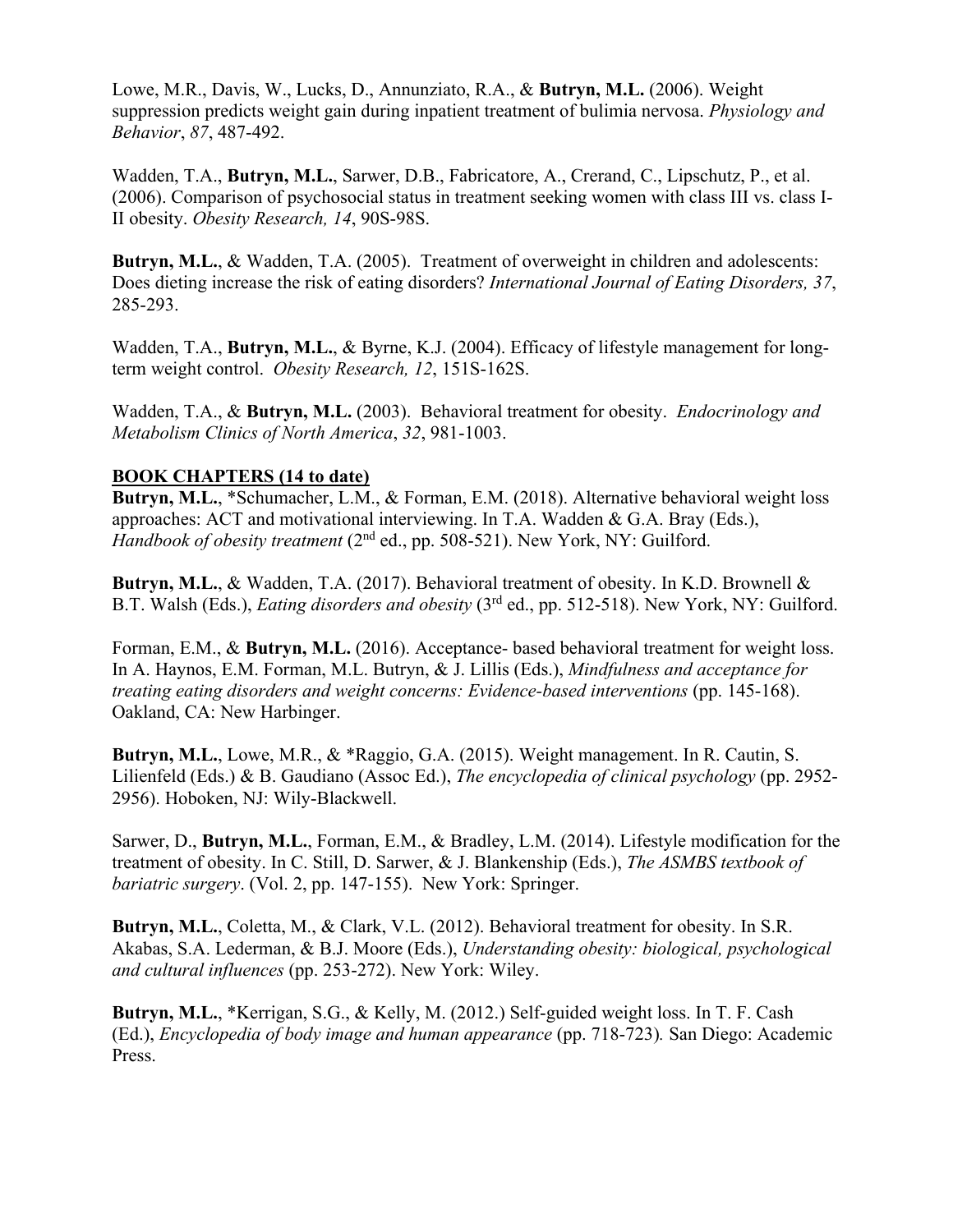Lowe, M.R., **Butryn, M.L.**, & Ely, A.V. (2012.) Obesity. In [M.V. Spiers,](http://www.google.com/search?tbo=p&tbm=bks&q=inauthor:%22Mary+V.+Spiers%22) [P.A. Geller,](http://www.google.com/search?tbo=p&tbm=bks&q=inauthor:%22Pamela+A.+Geller%22) & [J.D.](http://www.google.com/search?tbo=p&tbm=bks&q=inauthor:%22Jacqueline+D.+Kloss%22)  [Kloss](http://www.google.com/search?tbo=p&tbm=bks&q=inauthor:%22Jacqueline+D.+Kloss%22) (Eds.), *Women's health psychology* (pp. 149-172). New York: Wiley.

**Butryn, M.L.**, & Lowe, M.R. (2008). Dieting: Good or bad? In J.G. Golson & K. Keller (Eds.), *Encyclopedia of obesity* (pp. 184-187). Thousand Oaks, CA: Sage.

Thompson, K.L., & **Butryn, M.L.** (2008). Hypertension in children. In J.G. Golson & K. Keller (Eds.), *Encyclopedia of obesity* (pp. 378-379). Thousand Oaks, CA: Sage.

**Butryn, M.L.**, Phelan, S., & Wing, R.R. (2007). Self-guided approaches to weight loss. In J. Latner & G.T. Wilson (Eds.), *Self-help approaches for obesity and eating disorders* (pp. 3-20). New York: Guilford.

Collins, C.A., **Butryn, M.L.**, & Jennings, E. (2007). Use of readiness for change in cardiac rehabilitation programs. In W. Kraus & S. Keteyian (Eds.), *Current concepts in cardiology* (pp. 67-76). Totowa, NJ: Humana.

Phelan, S., **Butryn, M.L.**, & Wing, R.R. (2007). Obesity prevention during adulthood. In S. Kumanyika & R.C. Brownson (Eds.), *Handbook of obesity prevention* (pp. 489-514). New York: Springer.

Stice, E., Burton, E., Lowe, M.R., & **Butryn, M.L.** (2007). Relation of dieting to eating pathology. In T. Jaffa & B. McDermott (Eds.), *Eating disorders in children and adolescent* (pp. 45-56). Cambridge, UK: Cambridge University.

#### **PROFESSIONAL PRESENTATIONS**

**Butryn, M.L.** (2022, April). *Choosing which opportunities to pursue and which to decline.* Invited breakfast roundtable presentation at the annual meeting of the Society for Behavioral Medicine, Baltimore, MD.

\*Crane, N. T., Lowe, M.R, Gorin, A.A., & **Butryn, M. L.** (2021, November). *Improvements in hedonic hunger during behavioral weight loss.* Poster presentation at the annual meeting of the Association for Behavioral and Cognitive Therapies, New Orleans, LA.

**Butryn, M.L.,** Zhang, F., \*Crane, N.T., & Forman, E.F. (2021, November). *The impact of physical activity on long-term weight loss depends on eating behavior*. Poster presentation at the annual meeting of The Obesity Society, Virtual Meeting (COVID-19).

**Butryn, M.L.** (2021, November). *Non-surgical obesity management: your guide to the guidelines.* Invited presentation at the annual meeting of The Obesity Society, Virtual Meeting (COVID-19).

Sala, M., Roos, C.R., Crochiere, R.J., **Butryn, M.L.,** Juarascio, A.S., Manasse, S.M., & Forman, E.M. (June, 2021) *Real-time fluctuations in mindful awareness, willingness, and values clarity, and their associations with craving and dietary lapse among those seeking weight loss.* In Dalrymple, K.L. (chair), *Understanding the role of contextual behavioral science in obesity and obesity treatments.* Oral presentation at the annual meeting of the Association for Contextual Behavioral Science, Virtual Meeting (COVID-19).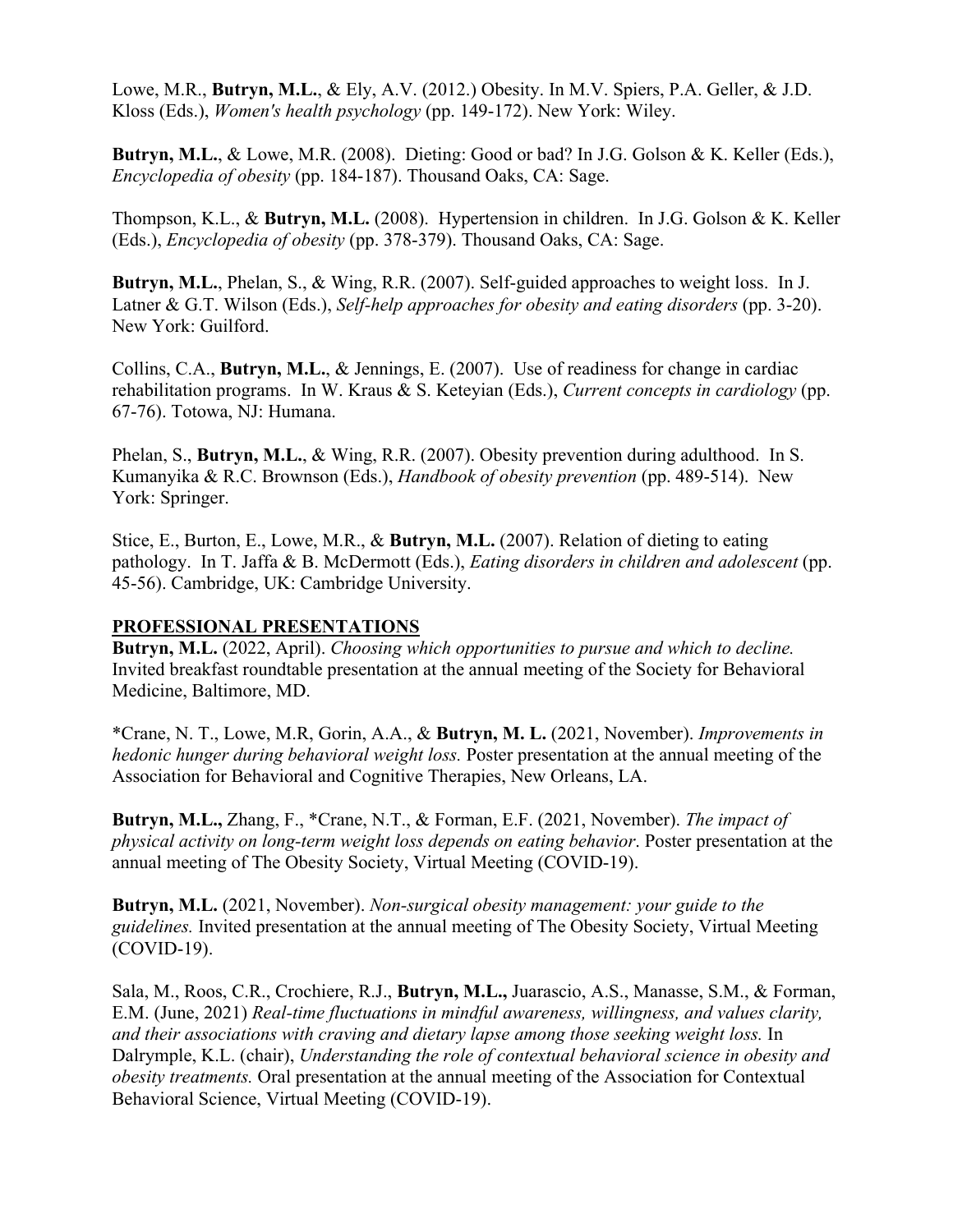\*Call, C.C., \*D'Adamo, L., \*Crane, N.T., **Butryn, M.L.** (2021, June). *Grit as a moderator of long-term weight loss in a randomized controlled trial of an acceptance-based behavioral treatment for obesity.* In K.L. Dalrymple (Chair), *Understanding the role of contextual behavioral science in obesity and obesity treatments.* Oral presentation at the annual meeting of the Association for Contextual Behavioral Science, Virtual Meeting (COVID-19).

**Butryn, M.L.,** Appelhans, B., Fang, C., Levine, M., & Sherwood, N. (2021, April). *How I write grants: a behind the scenes look at how successful researchers approach the grant writing process.* Panel presented at the annual meeting of the Society for Behavioral Medicine, Virtual Meeting (COVID-19).

Schneider, M., & **Butryn, M.L.** (2021, April). *Competitive grant writing.* Invited co-leader of roundtable discussion at the annual meeting of the Society for Behavioral Medicine, Virtual Meeting (COVID-19).

\*Remmert, J.E., \*Crane, N., McCrea, L., Tsai, A.G., & **Butryn, M.L**. (2021, April). *A randomized, controlled pilot study of a patient-initiated approach to increasing weight communication in primary care*. Research spotlight presented at the Society of Behavioral Medicine annual meeting, Virtual Meeting (COVID-19).

**Butryn, M.L.** (2021, February). *Using acceptance-based principles to promote behavior change during cancer survivorship.* Invited talk presented to the Breast Oncology Program, Harvard Medical School/Dana Farber Cancer Institute, Boston, MA.

**Butryn, M.L.** (2021, Feburary). *Using the latest approaches in behavioral sciences to promote dietary change.* Invited talk presented to the Department of Nutrition Seminar Series, Drexel University, Philadelphia, PA.

\*Call, C. C., \*D'Adamo, L., \*Crane, N.T., & **Butryn, M.L.** (2020, November). *The role of grit in weight loss maintenance.* Poster presented at the annual meeting of the Association for Behavioral and Cognitive Therapies, Philadelphia, PA.

\*Crane, N.T., \*Martinelli, M.K., & **Butryn, M.L.** (2020, November). *Predicted and actual experience of exercise and their discrepancy predict weight loss and physical activity outcomes.* Poster presented at the annual meeting of the Association for Behavioral and Cognitive Therapies, Philadelphia, PA.

\*Martinelli, M.K. & **Butryn, M.L.** (2020, November). *Examining delay discounting as a predictor of treatment outcomes in a behavioral weight loss program*. Poster presented at the annual meeting of the Association for Behavioral and Cognitive Therapies, Philadelphia, PA.

\*Remmert, J.E., \*Crane, N., McCrea, L., Tsai, A.G., & **Butryn, M.L.** (2020, October). *A feasibility and acceptability study of a patient-initiated approach to increasing communication about weight in primary care.* Poster presented at the Collaborative Family Healthcare Association Conference, Philadelphia, PA.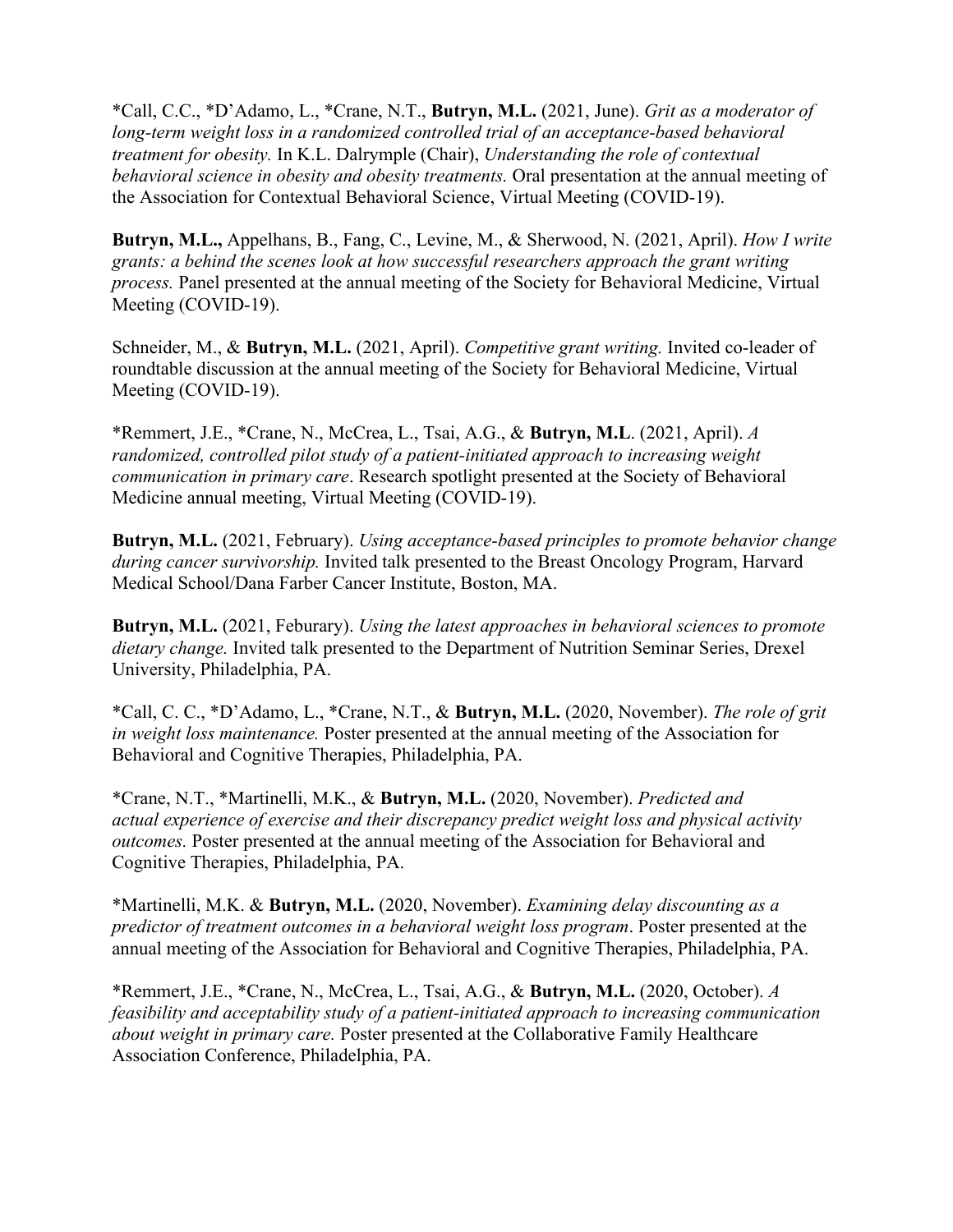Abu-Khalaf, M., LuYao, G., Nikita, F., Shimada, A., Micaily, I., Hackbart, H., & **Butryn, M.L.** (2020, May). *Change in body mass index in breast cancer patients in the first two years from diagnosis.* Abstract presented online at the annual meeting of the American Society of Clinical Oncology, Chicago, IL.

**Butryn, M.L.,** \*Godfrey, K., \*Martinelli, M.K., Zhang, F., & Forman, E.F. (2020, April). *The acceptability and efficacy of sharing digital self-monitoring data with weight loss coaches to enhance adherence.* Paper accepted at the annual meeting of the Society of Behavioral Medicine, San Francisco, CA. (Conference canceled due to COVID-19.)

\*Call, C.C., **\***D'Adamo, L., **Butryn, M.L.,** & Stice, E. (2020, April). *The impact of weight suppression and dietary restraint on outcomes in an eating disorder and obesity prevention trial*. Poster accepted at the annual meeting of the Society of Behavioral Medicine, San Francisco, CA. (Conference canceled due to COVID-19.)

\*D'Adamo, L., \*Call, C.C., \*Schumacher, L.M., Forman, E.M., & **Butryn, M.L.** (2020, April). *Predicting physical activity maintenance after behavioral weight loss treatment*. Poster accepted at the annual meeting of the Society of Behavioral Medicine, San Francisco, CA. (Conference canceled due to COVID-19.)

Forman, E.M, Manasse, S.M., Dallal, D.H., Crochiere, R.J., **Butryn, M.L.**, & Juarascio, A.S. (2020, April). *Gamification of a daily, neurocognitive training program enhances weight loss for men but not for women.* Paper accepted at the annual meeting of the Society of Behavioral Medicine, San Francisco, CA. (Conference canceled due to COVID-19.)

**Butryn, M.L.** (2020, April). *From self-monitoring to peer and counselor monitoring: new directions when using digital tools.* Invited presentation to be given at the University of Alabama-Birmingham Nutrition Obesity Research Center seminar series, Birmingham, AL. (Seminar canceled due to COVID-19.)

Giri, V., Milliron, B., Bruneau, M., & **Butryn, M.L.** (2020, February). *Physical activity assessment among men undergoing genetic counseling for inherited prostate cancer: A teachable moment.* Poster presented at the Genitourinary Cancers Symposium, San Francisco, CA.

**Butryn, M.L.** (2020, January). *Lifestyle modification in cancer prevention and survivorship.* Invited presentation given at the Sidney Kimmel Cancer Center Annual Research Retreat, Philadelphia, PA.

\*Martinez, M.C., Haller, L., \*Remmert, J.E., & **Butryn, M.L.** (2019, November). *Change in acceptance and related constructs during behavioral weight loss*. Poster presented at the annual meeting of the Association for Behavioral and Cognitive Therapies, Atlanta, GA.

**Butryn, M.L.,** \*Godfrey, K.M., \*Roberts, S.R., \*Martinelli, M.K., Forman, E.M., & Zhang, F. (2019, November). *Digital self-monitoring in behavioral weight loss: Adherence and association with outcomes.* Poster presented at the annual meeting of The Obesity Society, Las Vegas, NV.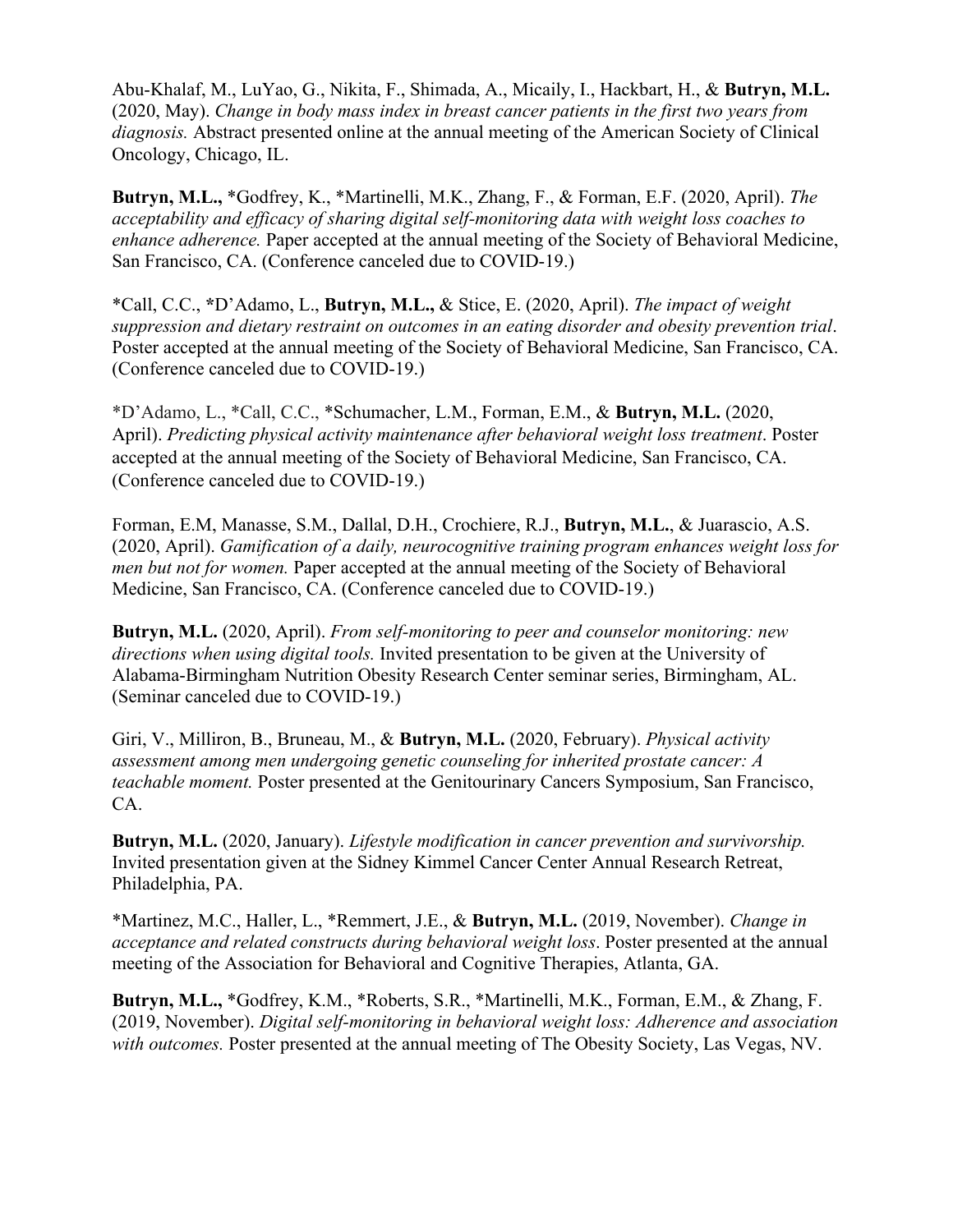Olson, K., **Butryn, M.L.,** & Wing, R. (2019, November). *Revisiting the myth that racial minorities are protected from body image concerns.* Poster presented at the annual meeting of The Obesity Society, Las Vegas, NV.

**Butryn, M.L.** (2019, October). *Diet and exercise during and after treatment for breast cancer.* Invited presentation at Thomas Jefferson University's Breast Health Symposium, Philadelphia, PA.

**Butryn, M.L.** (2019, September). *The role of executive functioning in behavioral weight loss outcomes.* Invited presentation at Villanova University's MacDonald Center for Obesity Prevention and Education's national webinar series.

**Butryn, M.L.** (2019, July). *The importance of diet, exercise, and weight tools in cancer survivorship.* Invited presentation at the American Society of Clinical Oncology's ASCO Direct town hall, Philadelphia, PA.

\*Arigo, D., Mogle, J.A., Pasko, K., **Butryn, M.L.,** & Symons Downs, D. (2019, March). *Assessing physical activity among midlife women with cardiovascular risk markers: differences between accelerometer cut point methods.* Poster presented at the annual meeting of the Society for Behavioral Medicine, Washington, D.C.

**Butryn, M.L.,** Forman, E.M., Zhang, F., \*Roberts, S.R., & \*Godfrey, K. (2019, March). *An experimental test of physical activity promotion during weight loss maintenance.* Poster presented at the annual meeting of the Society for Behavioral Medicine, Washington, D.C.

\*Call, C.C., Unick, J.L., Forman, E.M., **Butryn, M.L.** (2019, March). *The relation of weight change to behavioral and psychological factors in active young adults*. Poster presented at the annual meeting of the Society for Behavioral Medicine, Washington, D.C.

Forman, E.M., **Butryn, M.L.,** Manasse, S.M., Crosby, R.D., Dallal, D.H., & Crochiere, R.J. (2019, March). *RCT of an acceptance-based behavioral treatment for obesity: weight and quality of life across 3 years*. Paper presented at the annual meeting of the Society for Behavioral Medicine, Washington, D.C.

Forman, E.M., Goldstein, S.P., Crochiere, R.J., **Butryn, M. L.,** Juarascio, A.S., & Martin, G.M. (2019, March). *Just-in-time adaptive intervention for weight loss: predictive accuracy, engagement and efficacy*. Paper presented at the annual meeting of the Society for Behavioral Medicine, Washington, D.C.

Forman, E.M., \*Kerrigan, S.G., **Butryn, M.L.,** Juarascio, A.D., Manasse, S.M., & Ontanon, S. (2019, March). *Applying the AI technique of reinforcement learning to optimize obesity treatment*. Paper presented at the annual meeting of the Society for Behavioral Medicine, Washington, D.C.

\*Godfrey, K.M., \*Schumacher, L.M., **Butryn, M.L.,** & Forman, E.M. (2019, March). *Response to an acceptance-based weight loss intervention is mediated by physical activity intentions and behavior*. Paper presented at the annual meeting of the Society for Behavioral Medicine, Washington, D.C.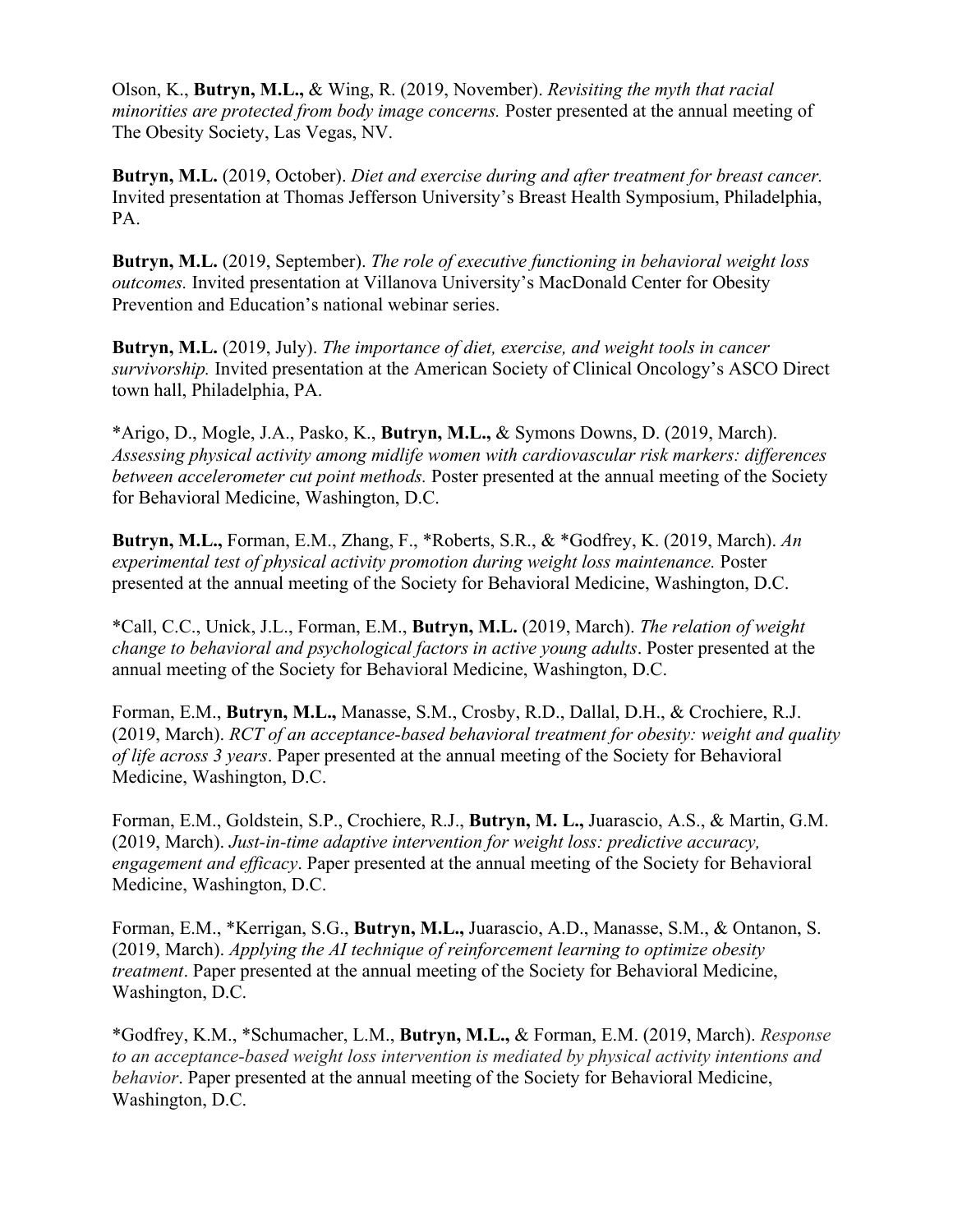\*Kerrigan, S.G., Forman, E.M., Loyka, C., Williams, D., Patel, M., Zhang, F., Crosby, R.D., & **Butryn, M.L.** (2019, March). *Investigating the independent effects of feedback and incentives on physical activity*. Poster presented at the annual meeting of the Society for Behavioral Medicine, Washington, D.C.

\*Martinelli, M.K., \*Godfrey, K.M., Forman, E.M., & **Butryn, M.L.** (2019, March). *Physical discomfort intolerance as a predictor of weight loss and physical activity in a behavioral weight loss program.* Paper presented at the annual meeting of the Society for Behavioral Medicine, Washington, D.C.

\*Martinez, M., \*Roberts, S.R., \*Call, C.C., & **Butryn, M.L.** (2019, March). *Is greater variety in type of physical activity associated with greater amount of exercise during behavioral weight loss?* Poster presented at the annual meeting of the Society for Behavioral Medicine, Washington, D.C.

\*Remmert, J.E**.**, \*Convertino, A., \*Roberts, S.R., \*Godfrey, K.M., & **Butryn, M.L.** (2019, March). *The relationship between stigmatizing weight experiences in healthcare, BMI, and eating behaviors*. Paper presented at the annual meeting of the Society for Behavioral Medicine, Washington, D.C.

\*Roberts, S.R., \*Rysdon, B., \*Colao, C.F., \*Bell, A.E., & **Butryn, M.L.** (2019, March). *Increasing enjoyment of physical activity through behavioral weight loss*. Poster presented at the annual meeting of the Society for Behavioral Medicine, Washington, D.C.

\*Schumacher, L.M., \*Martinelli, M., \*Convertino, A., Forman, E.M., & **Butryn, M.L.** (2019, March). *Weight-related information avoidance as a predictor of self-monitoring compliance in a behavioral weight management program.* Poster presented at the annual meeting of the Society for Behavioral Medicine, Washington, D.C.

\*Roberts, S.R., \*Colao, C.F., \*Call, C.C., & **Butryn, M.L.** (2019, March.) *Hedonic hunger: Association with eating behavior and depression*. Poster presented at the Academy of Eating Disorders International Conference on Eating Disorders, New York, NY.

\*Call, C.C., \*Roberts, S.R., \*Schumacher, L.M., \*Remmert, J.E., \*Kerrigan, S.G., & **Butryn, M.L.** (2018, November). *Barriers to physical activity throughout behavioral weight loss*. Poster presented at the Annual Meeting of the Association for Behavioral and Cognitive Therapies, Washington, DC.

\*Roberts, S.R., \*Colao, C.F., & **Butryn, M.L.** (2018, November). *The role of hedonic hunger in behavioral weight loss*. Poster presented at the Annual Meeting of the Association for Behavioral and Cognitive Therapies, Washington, DC.

**Butryn, M.L.,** Forman, E.M., & Zhang, F. (2018, November). *Physical activity promotion during long-term behavioral weight loss: An RCT.* Poster presented at the annual meeting of The Obesity Society, Nashville, TN.

Forman, E.F., \*Kerrigan, S.G., Dallal, D.H., Moskow, D.M., **Butryn, M.L.,** Juarascio, A.S., Manasse, S.M., & Ontanon, S. (2018, November). *Artificial intelligence optimizes weight loss*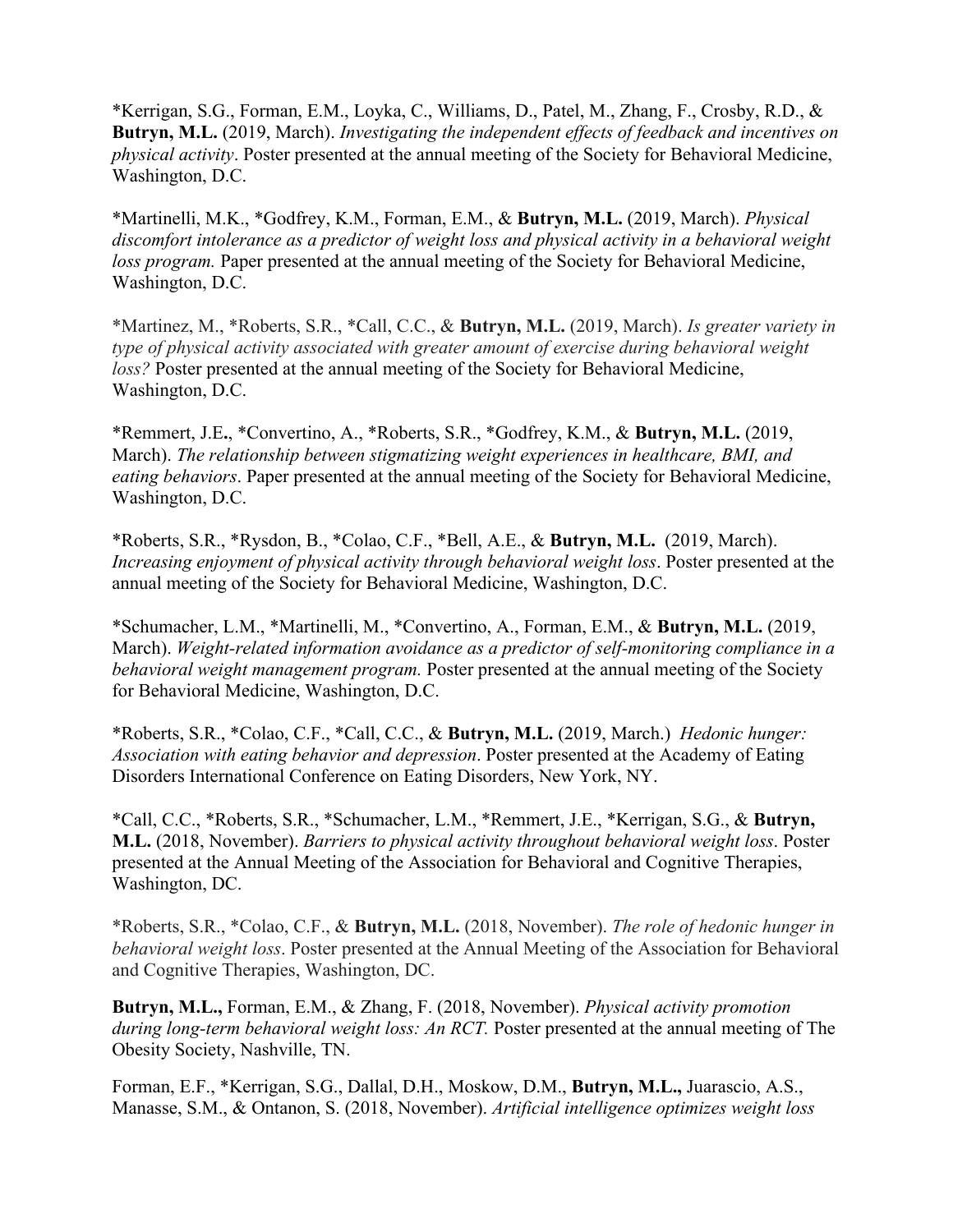*coaching via continuously-monitored digital data*. Poster presented at the annual meeting of The Obesity Society, Nashville, TN.

Forman, E.F., **Butryn, M.L.,** Manasse, S.M., Crosby, R.D., Dallal, D.H., & Crochiere R.J. (2018, November). *RCT of acceptance-based behavioral treatment for obesity: Weight and quality of life across 3 years*. Poster presented at the annual meeting of The Obesity Society, Nashville, TN.

Forman, E.F., Manasse, S.M., Dallal, D.H., **Butryn, M. L.,** Juarascio, A.S., Crochiere, R.J., Loyka, C.M., Dochat, C., & Houben, K. (2018, November). *Computerized neurocognitive training for improving dietary health and facilitating weight loss*. Paper presented at the annual meeting of The Obesity Society, Nashville, TN.

\*Schumacher, L.M., \*Godfrey, K.M., Forman, E.M., & **Butryn, M.L.** (2018, November). *How does acceptance-based behavioral treatment improve weight loss among African American adults?* Poster presented at the annual meeting of The Obesity Society, Nashville, TN.

Forman, E.F., \*Kerrigan, S.G., Juarascio, A.S., Manasse, S.M., Ontanon, S., Dallal, D.H., Crochiere, R.J., & **Butryn, M.L.** (2018, October). *Applying the engineering system of reinforcement learning to the optimize the treatment of eating and weight disorders.* Paper presented at the annual meeting of the Eating Disorders Research Society, Sydney, Australia.

Manasse, S.M., Juarascio, A.S., Dallal, D.H., Crochiere, R.J., **Butryn, M.L.,** & Forman, E.M. (2018, October). *Novel methods of enhancing inhibitory control in eating and weight disorders: gamification and virtual reality.* Paper presented at the annual meeting of the Eating Disorders Research Society, Sydney, Australia.

**Butryn, M.L.** (2018, September). *Lifestyle modification across the cancer continuum.* Invited presentation at the Transdisciplinary Integration of Population Science Retreat, Sidney Kimmel Cancer Center, Thomas Jefferson University, Philadelphia, PA.

\*Call, C.C., \*Sininsky, S., \*Convertino, A.D., \*Roberts, S.R., & **Butryn, M.L.** (2018, August). *Behavioral and psychological factors that counteract physical activity during behavioral weight loss.* Poster presented at the annual meeting of the American Psychological Association, San Francisco, CA.

**Butryn, M.L.** (discussant). (2018, April). *Acceptance-based approaches to behavior change: applications to weight control and physical activity interventions.* Symposium conducted at the annual meeting of the Society for Behavioral Medicine, New Orleans, LA.

**Butryn, M.L**., \*Convertino, A.D., Forman, E.M., Lowe, M.R., & Sherwood, N.E. (2018, April). *Coaching in the kitchen: a pilot study of home-focused weight loss treatment*. Poster presented at the annual meeting of the Society for Behavioral Medicine, New Orleans, LA.

**Butryn, M.L.**, \*Schumacher, L.M., \*Rosenbaum, D.L., \*Convertino, A.D., & Zhang, F. (2018, April). *Participant and clinician perception of challenges during behavioral weight loss treatment*. Poster presented at the annual meeting of the Society for Behavioral Medicine, New Orleans, LA.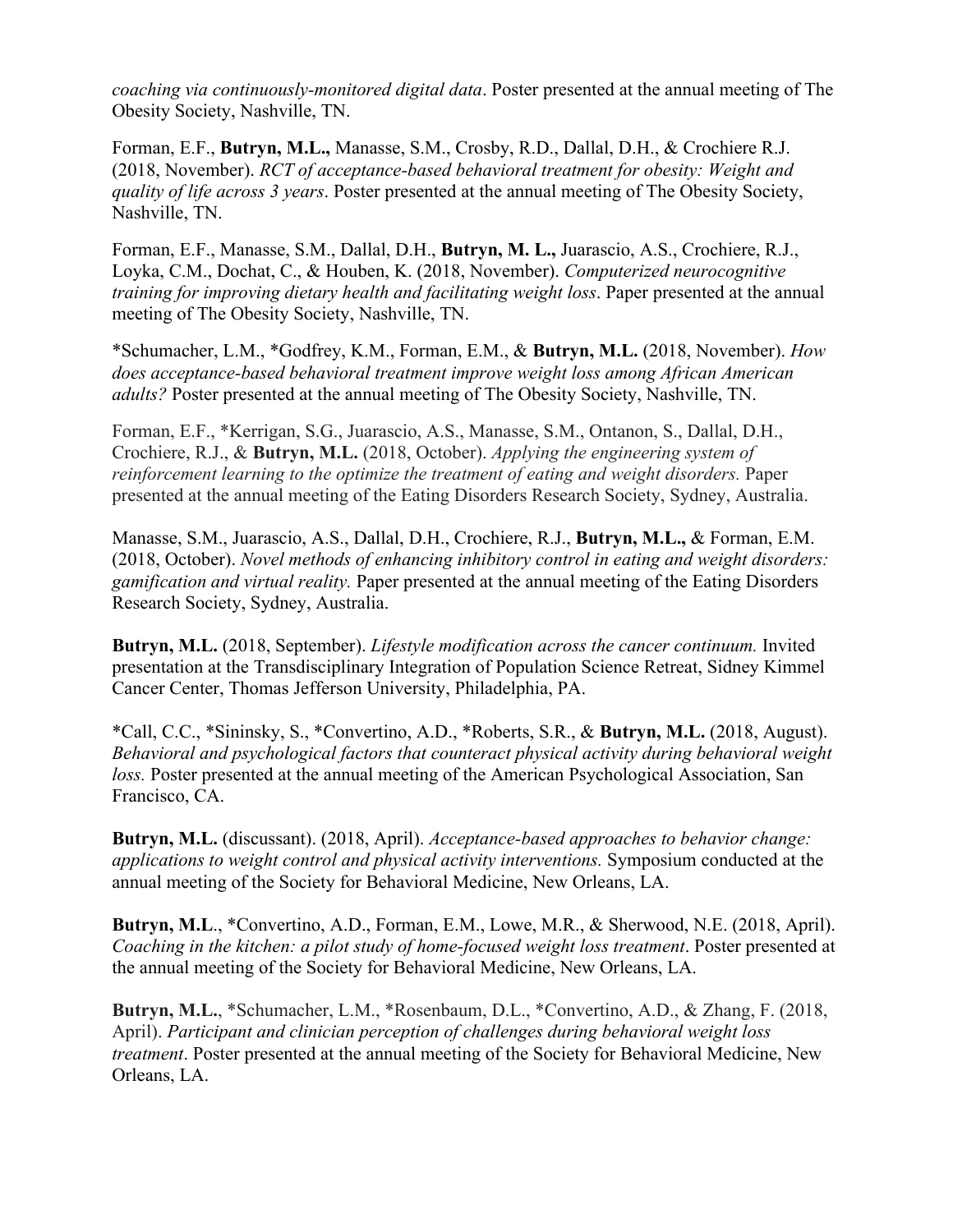**Butryn, M.L.**, Zhang, F., \*Remmert, J.E., \*Roberts, S.R., & Forman, E.M. (2018, April). *Baseline executive functioning predicts weight loss and physical activity outcomes in a lifestyle modification program*. Paper presented at the annual meeting of the Society for Behavioral Medicine, New Orleans, LA.

\*Call, C.C., Piers, A.D., Wyckoff, E.P., \*Roberts, S.R., Lowe, M.R., Forman, E.M., & **Butryn, M.L.** (2018, April). *Weight suppression in behavioral weight loss: relationship to weight loss and treatment satisfaction.* Poster presented at the annual meeting of the Society for Behavioral Medicine, New Orleans, LA.

\*Call, C.C., \*Schumacher, L.M., \*Remmert, J.E., \*Kerrigan, S.G., Forman, E.M., & **Butryn, M.L.** (2018, April). *Perceived barriers to physical activity during behavioral weight loss: association with activity levels*. Poster presented at the annual meeting of the Society for Behavioral Medicine, New Orleans, LA.

Crochiere, R.J., Manasse, S.M., **Butryn, M.L.**, & Forman, E.M. (2018, April). *Executive function moderates the relation between momentary affective and physical states and subsequent dietary lapses*. Poster presented at the annual meeting of the Society for Behavioral Medicine, New Orleans, LA.

Forman, E.M., **Butryn, M.L.,** Manasse, S.M., & Crosby, R.D. (2018, April). *Acceptance-based versus standard behavioral treatment for obesity: weight loss, regain and quality of life across 3 years.* Poster presented at the annual meeting of the Society for Behavioral Medicine, New Orleans, LA.

Forman, E. M., Goldstein, S. P. Zhang, F., **Butryn, M. L.**, Juarascio, A. S., Manasse, S.M., Martin, G.J. (2018, April). O*nTrack: can a smartphone-based just-time adaptive intervention improve weight loss outcomes?* Poster presented at the annual meeting of the Society for Behavioral Medicine, New Orleans, LA.

Goldstein, S.P., Martin, G.J., Turner, McGrievey, G.M., Foster, G.D., Thomas, J.G., **Butryn, M.L**., Herbert, J.D., & Forman, E.M. (2018, April). *Comparing effectiveness and user behaviors between two versions of a just-in-time adaptive intervention for weight loss*. Poster presented at the annual meeting of the Society for Behavioral Medicine, New Orleans, LA.

\*Kerrigan, S.G., \*Schumacher, L.M., Manasse, S.M**., Butryn, M.L.**, & Forman, E.M. (2018, April). *Physical activity and sedentary behavior predict intraindividual affective variability among overweight and obese adults*. Poster presented at the annual meeting of the Society for Behavioral Medicine, New Orleans, LA.

Lieber, E.W., Goldstein, S.P., Martin, G.M., Forman, E.M., Butryn, M.L., Juarascio, A.S. (2018, April). *Can just-in-time adaptive interventions improve self-efficacy to prevent dietary lapses?* Poster presented at the annual meeting of the Society for Behavioral Medicine, New Orleans, LA.

Manasse, S.M., Dallal, D., Crochiere, R., Lieber, E., \*Schumacher, L.M., Goldstein, S.P., Crosby, R.D., **Butryn, M.L**., & Forman, E.M. (2018, April). Do impulsivity and loss-of-control eating moderate the relationship between internal states and dietary lapses? An EMA Study. In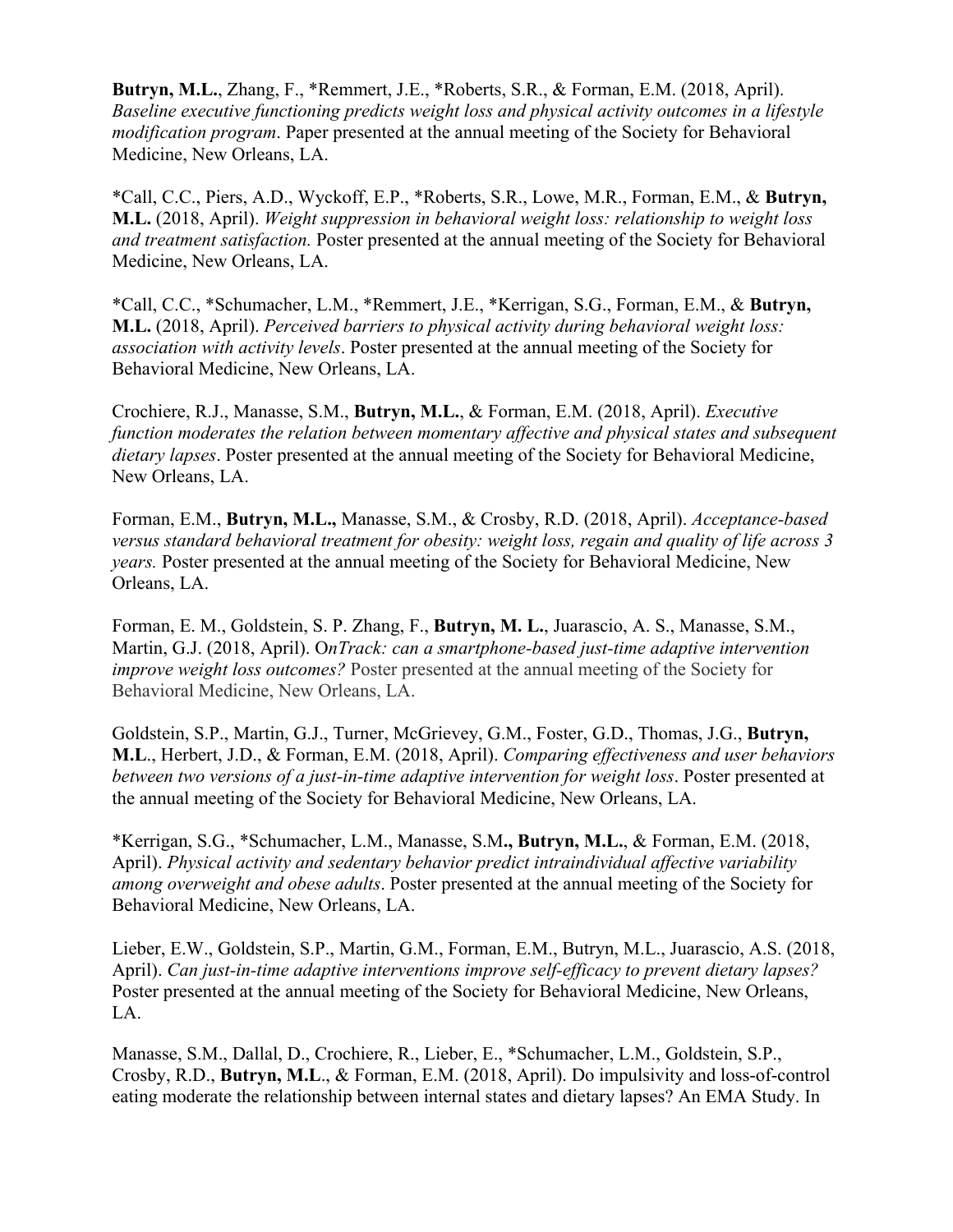L. Schumacher (chair), *What Drives Problematic Eating in Adults with Obesity or Binge Eating? A Series of EMA investigations.* Paper presented at the annual meeting of the Society for Behavioral Medicine, New Orleans, LA.

Martin, G.J., Goldstein, S.P., **Butryn, M.L.**, Juarascio, A.S., & Forman, E.M. (2018, April). *Preventing dietary lapses in social situations: the power of a just-in-time adaptive intervention for weight loss.* Poster presented at the annual meeting of the Society for Behavioral Medicine, New Orleans, LA.

\*Remmert, J.E., \*Kerrigan, S., \*Convertino, A., \*Call, C.C., Forman, E.M., & **Butryn, M.L.** (2018, April). *Happy holidays? Investigating the relationship between holiday season and behavioral weight loss outcomes.* Poster presented at the annual meeting of the Society for Behavioral Medicine, New Orleans, LA.

\*Remmert, J.E., \*Roberts, S., Tsai, A.G., & **Butryn, M.L.** (2018, April). *Communication between patient and primary care physician after lifestyle modification*. Poster presented at the annual meeting of the Society for Behavioral Medicine, New Orleans, LA.

\*Roberts, S.R., **\***Remmert, J.E., \*Convertino, A.D., & **Butryn, M. L.** (2018, April). *Hedonic hunger as a potential barrier to success in behavioral weight loss*. Poster presented at the annual meeting of the Society for Behavioral Medicine, New Orleans, LA.

\*Schumacher, L.M., \*Kerrigan, S.K., \*Call, C.C., \*Remmert, J.E., Zhang, F., & **Butryn, M.L.** (2018, April). *I think therefore I am? Examining the relationship between exercise identity and exercise in obesity treatment.* Poster presented at the annual meeting of the Society for Behavioral Medicine, New Orleans, LA.

\*Sininsky, S.M., **\***Roberts, S.R., \*Call, C.C., Forman, E., & **Butryn, M.L.** (2018, April). *Enjoyment of physical activity as a predictor of greater weight loss.* Poster presented at the annual meeting of the Society for Behavioral Medicine, New Orleans, LA.

**Butryn, M.L.** (2018, March). *Behavioral approaches to diet, exercise, and obesity*. Invited lecture given to the Breast Cancer Research Group, Sidney Kimmel Cancer Center, Thomas Jefferson University, Philadelphia, PA.

**Butryn, M.L.** (2017, December). *The challenges of lifestyle modification.* Invited presentation at the Sidney Kimmel Cancer Center Women's Professional Breakfast, Thomas Jefferson University, Philadelphia, PA.

**Butryn, M.L.** (2017, December). *New directions in adult behavioral weight loss.* Invited lecture presented to the Obesity Research Alliance, University of Florida, Gainesville, FL.

**Butryn, M.L.** (2017, November). *Treatment of obesity in patients with eating disorders.* Invited lecture presented at the annual meeting of the Obesity Society, Washington, D.C.

\*Piers, A.D., \*Rosenbaum, D.L., \*Schumacher, L.M., \*Kase, C.A., & **Butryn, M.L.** (2017, November). *A systematic review of racial and ethnic minority enrollment in behavioral weight*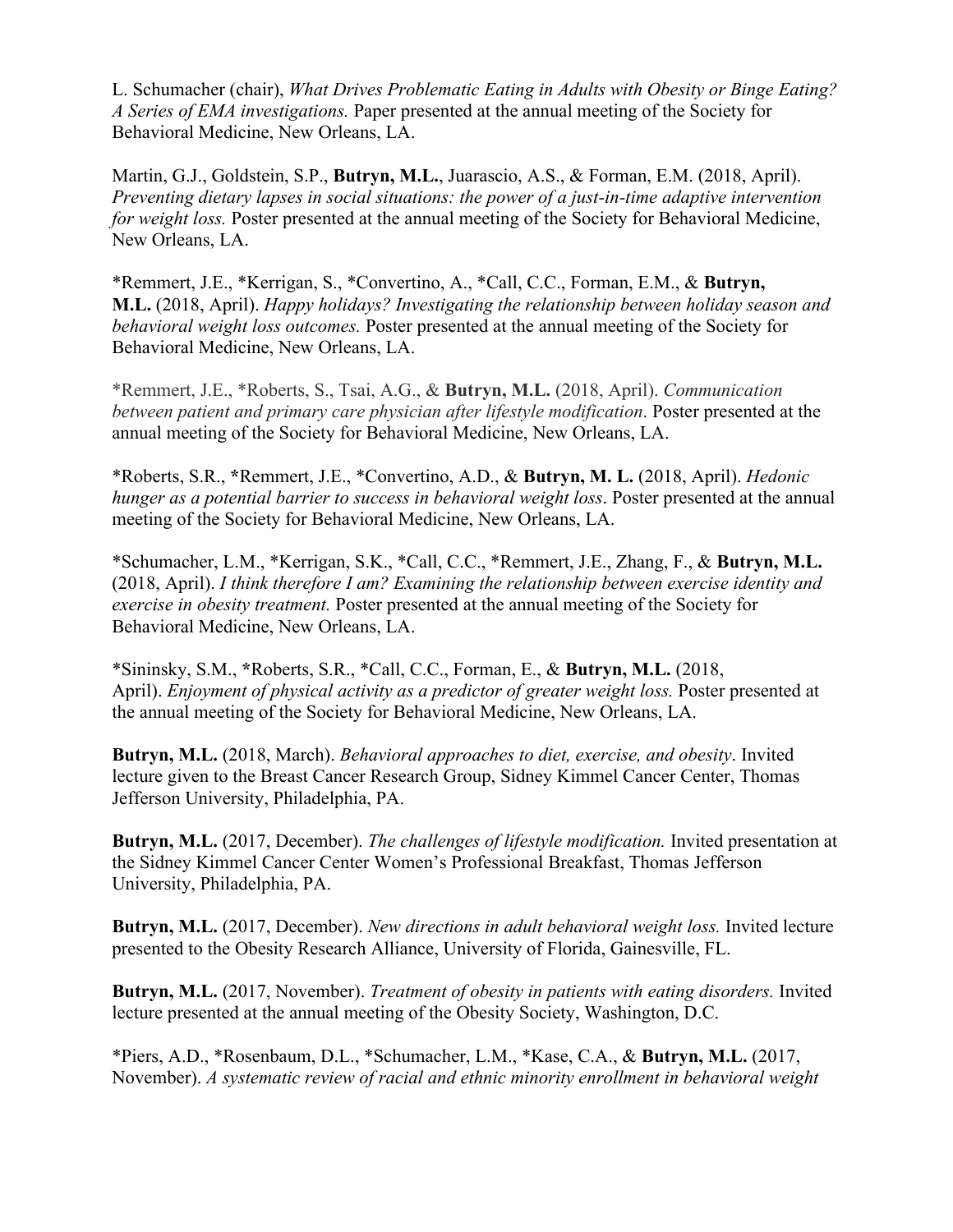*loss treatments utilizing technology.* Poster presented at the annual meeting of the Association for Behavioral and Cognitive Therapies, San Diego, CA.

**Butryn, M.L.**, Forman, E.M., Zhang, F., Lowe, M.R., & Gorin, A. (2017, October). *Environmental and acceptance-based behavioral weight loss: Mechanisms and long-term outcomes.* Poster presented at the annual meeting of the Obesity Society, Washington, D.C.

**Butryn, M.L.** (2017, October). *Innovative approaches to using acceptance-based therapy for lifestyle modification in your practice.* Invited lecture presented at the American Psychological Association Division 42 Fast Forward Conference, Philadelphia, PA.

**Butryn, M.L.** (2017, July). *Improving body image for adolescent females.* Invited lecture and training provided to the Department of Psychiatry, Children's National Medical Center, Washington, D.C.

**Butryn, M.L.** (2017, June). *Eating disorder prevention for health professionals in training.* Invited lecture and training provided to the Student Counseling Center, University of Maryland, Baltimore, MD.

\*Call, C.C., \*Clark, M.H., \*Convertino, A.D., Lowe, M.R., Forman, E.M., **Butryn, M.L.** (2017, June). *Pre-treatment weight suppression, eating pathology, depressive symptoms, and weight outcomes in a behavioral weight loss program.* Poster presented at the 2017 International Conference on Eating Disorders, Prague, Czech Republic.

\*Manasse, S.M., \*Schumacher, L.M., Goldstein, S.P., Crosby, R.D., **Butryn, M.L.**, & Forman, E.M. (2017, June). *Loss-of-control eating and impulsivity moderate the relationship between triggers and dietary lapses: An EMA investigation.* Poster presented at the International Conference on Eating Disorders, Prague, Czech Republic.

\*Remmert, J.E., \*Kerrigan, S., \*Convertino, A., \*Call, C.C., & **Butryn, M.L.** (2017, June). *Effects of season on physical activity in an overweight and obese sample: a perceived but untrue barrier*. Poster presented at the annual meeting of the International Society of Behavioral Nutrition and Physical Activity, Victoria, Canada.

\*Arigo, D., \*Schumacher, L.M., **Butryn, M.L.**, & Forman, E.M. (2017, March). *Daily social comparisons, weight loss, and physical activity consistency in a behavioral weight loss program*. In Voils, C. (Chair), *Examining Root Contributors to Weight Control: Applying Social Psychological Theories in Weight Management Programs*. Symposium conducted at the annual meeting of the Society of Behavioral Medicine, San Diego, C.A.

\*Call, C.C., \*Schumacher, L.M., \*Remmert, J.E., Forman, E.M., **Butryn, M.L.** (2017, March). *Feasibility, acceptability, and initial outcomes of a networked behavioral weight loss program.*  Paper presented at the annual meeting of the Society of Behavioral Medicine, San Diego, CA.

Dochat, C., Goldstein, S., Forman, E., **Butryn, M.**, \*Manasse, S., Crosby, R., Thomas J.G. (2017, March). *Physical, emotional and situational predictors of dietary lapses in weight loss treatment.* Paper presented at the annual meeting of the Society of Behavioral Medicine, San Diego, CA.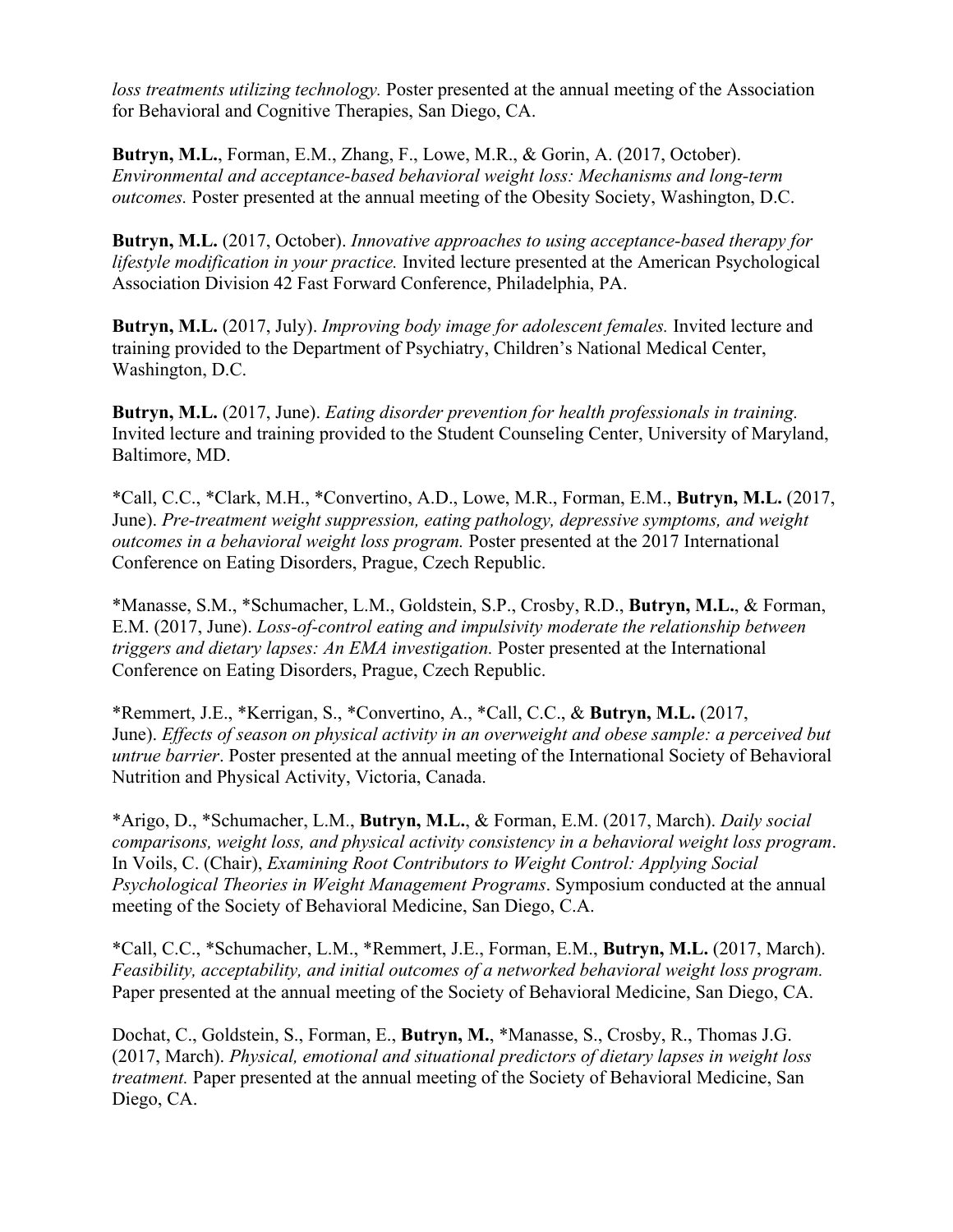Forman, E.M., **Butryn, M.L.**, \*Manasse, S.M., Crosby, R.D., Thomas, J.G. (2017, March). Understanding Lapses and Impulse Management in Diet and Obesity. In *Acceptance-based Behavioral Treatment Outperforms Standard Behavioral Treatment at Post-Treatment and Long-Term Follow-up*. Paper presented at the annual meeting of the Society of Behavioral Medicine, San Diego, CA.

Forman, E.M., Goldstein, S.P., Abichandani, P., Zhang, F., Evans, B.C., \*Manasse, S.M., Juarascio, A.S., **Butryn, M.L.**, Martin, G.M. (2017, March). *Using machine learning and just in time adaptive intervention to predict and prevent dietary lapses: the dietalert app.* Paper presented at the annual meeting of the Society of Behavioral Medicine, San Diego, CA.

\*Manasse, S.M., \*Schumacher, L.M., Goldstein, S.P., Crosby, R.D., **Butryn, M.L.**, & Forman, E.M. (2017, March). *Impulsivity impacts the relationship between affective and physical changes and dietary lapses: An EMA study.* Poster presented at the Society for Behavioral Medicine Annual Meeting, San Diego, CA.

\*Remmert J.E., \*Piers A.D., & **Butryn, M.L.** (2017, March). *Communication between treatment-seeking adults with obesity and their healthcare providers*. Poster presented at the annual meeting of the Society of Behavioral Medicine, San Diego, CA.

\*Schumacher, L.M., \*Clark, M., \*Convertino, A., Forman, E.M., & **Butryn, M.L.** (2017, March). *Obese adults' forecasted and actual experiences during physical activity: Is there a discrepancy?* Poster presented at the annual meeting of the Society of Behavioral Medicine, San Diego, CA.

**Butryn, M.L.** (2017, March). *Clinical approach and efficacy of acceptance-based behavioral weight loss.* Invited lecture presented to the Scientific Advisory Board, Weight Watchers International, New York, NY.

**Butryn, M.L.** (2017, January). *Peer leadership for eating disorder prevention.* Invited lecture and training provided to the Panhellenic Council, Pennsylvania State University, State College, PA.

**Butryn, M.L.** (2017, January). *Improving the efficacy of behavioral weight loss programs: challenges and next steps.* Invited lecture presented to Cancer Risk and Control Program, Thomas Jefferson University, Philadelphia, PA.

**Butryn, M.L.** (2016, November). *Acceptance-based behavioral treatment: Current status and future directions.* Invited lecture presented to the Center for Weight and Eating Disorders, University of Pennsylvania, Philadelphia, PA.

**Butryn, M.L.**, \*Call, C.C., \*Schumacher, L.M., \*Kerrigan, S.G., & Forman, E.M. (2016, November). *Peak weight loss in behavioral treatment: when does it occur and does timing matter?* Poster presented at The Obesity Society annual meeting, New Orleans, LA.

Forman**,** E.M., **Butryn, M.L.**, \*Manasse, S.M., Crosby, R., Wyckoff, E., Thomas, J.G., & Goldstein, S.P. (2016, November). *Acceptance-based behavioral treatment produces greater*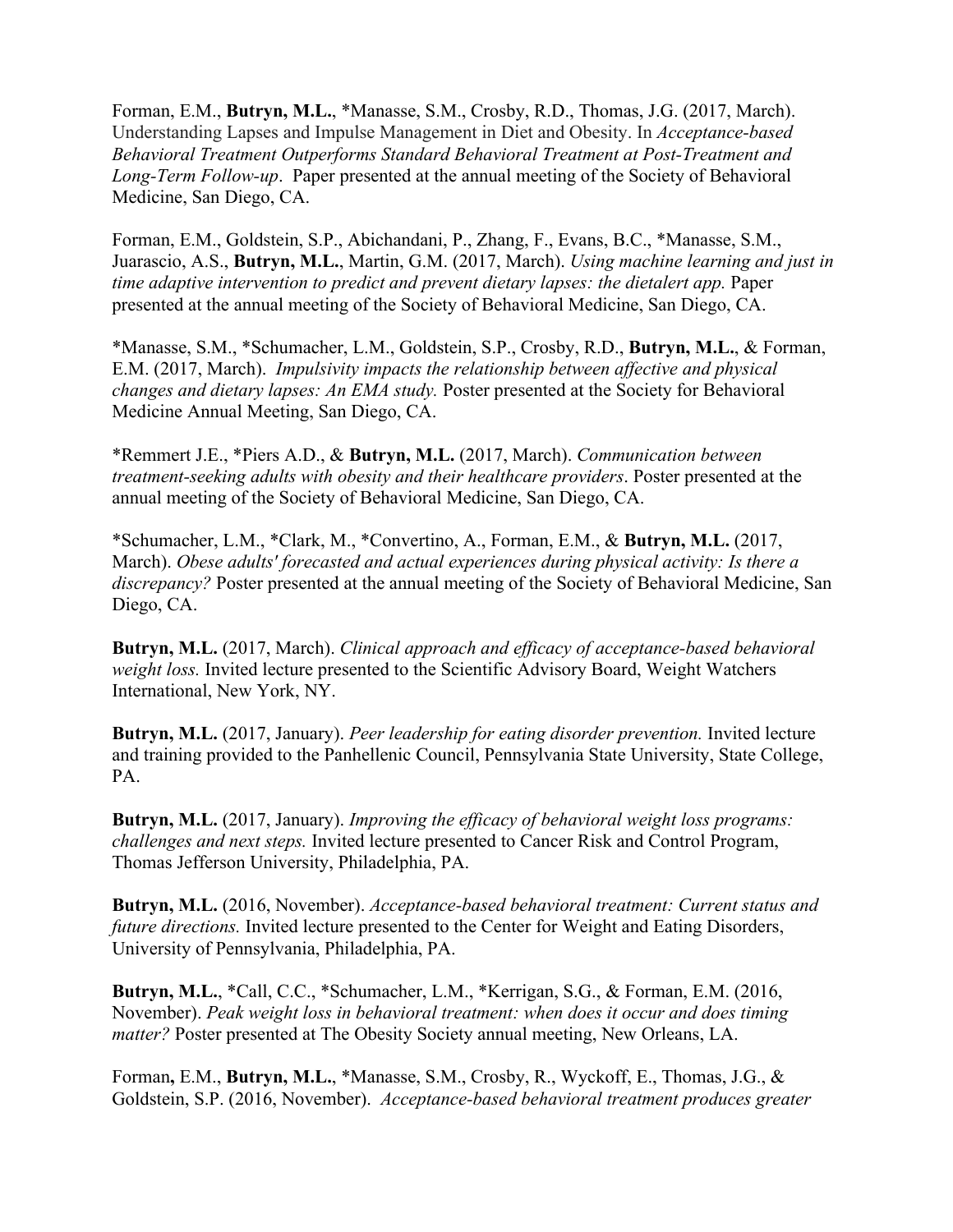*weight loss at post-treatment and at 1-year follow-up.* Paper presented at The Obesity Society annual meeting, New Orleans, LA.

**Butryn, M.L.**, Forman, E.M., Lowe, M.R., Zhang, F., & Gorin, A. (2016, October). Efficacy of acceptance-based and environment enhancements to behavioral weight loss treatment. In B.C. Evans (Chair), *Effectiveness of mindfulness and acceptance-based approaches to obesity: evidence from small- and large-scale trials.* Symposium presented at the Association for Behavioral and Cognitive Therapies annual meeting, New York, NY.

\*Call, C.C.**, Butryn, M.L.**, Forman, E.M. (2016, October). *Sex differences in weight loss expectations and treatment outcome in a behavioral weight loss program*. Poster presented at the Association for Behavioral and Cognitive Therapies annual meeting, New York, NY.

Forman, E.M., **Butryn, M.L.**, Arch J.J., Bradley, L.E., Marando-Blanck, S., & Hayes, S.C. (2016, October). A randomized controlled trial comparing acceptance-based and standard behavioral treatment for obesity: 1-year results of the mind your health project. In B.C. Evans (Chair), *Effectiveness of mindfulness and acceptance-based approaches to obesity: evidence from small- and large-scale trials.* Symposium presented at the Association for Behavioral and Cognitive Therapies annual meeting, New York, NY.

\*Remmert, J.E., \*Rosenbaum, D.L., \*Schaumberg, K., Forman, E., & **Butryn, M.L.** (2016, October). *Driven to learn: Behavioral drive predicts acquisition of food-related acceptance and willingness skills in a behavioral weight loss intervention*. Poster presented at the Association for Behavioral and Cognitive Therapies annual meeting, New York, NY.

Wyckoff, E.P., \*Manasse, S.M., Forman, E.M., & **Butryn, M.L.** (2016, October). *Neuropsychological predictors of weight gain one year after behavioral weight loss treatment*. Poster presented at the Eating Disorders Special Interest Group at the Association for Behavioral and Cognitive Therapies annual meeting, New York, NY.

\*Kerrigan, S.G., \*Call, C.C., \*Schaumberg, K., Forman, E., **Butryn, M.L.** (2016, June). *Changes in sedentary behavior during behavioral weight loss programs*. Poster presented at the European Obesity Summit, Gothenberg, Sweden.

**Butryn, M.L.**, Forman, E.M., Lowe, M.R., Gorin, A., & Zhang, F. (2016, April). *Enhancements to behavioral weight loss improve results for African-American participants: Results of the ENACT clinical trial.* Paper presented at the Society of Behavioral Medicine annual meeting, Washington, D.C.

Forman, E.M., **Butryn, M.L.**, \*Manasse, S.M., Wyckoff, E.P., Goldstein, S.P. (2016, April). *Acceptance-based behavioral weight loss treatment outperforms standard BT: Outcomes from the Mind Your Health study.* Paper presented at the Society of Behavioral Medicine annual meeting, Washington, D.C.

Forman, E.M., Goldstein, S.P., Evans, B.C., \*Manasse, S.M., Juarascio, A.S., **Butryn, M.L.**, & Tapera, T. (2016, April). A preliminary investigation of a personalized risk alert system for weight control lapses. In S.P. Goldstein (Chair), *Harnessing the power of predictive learning to*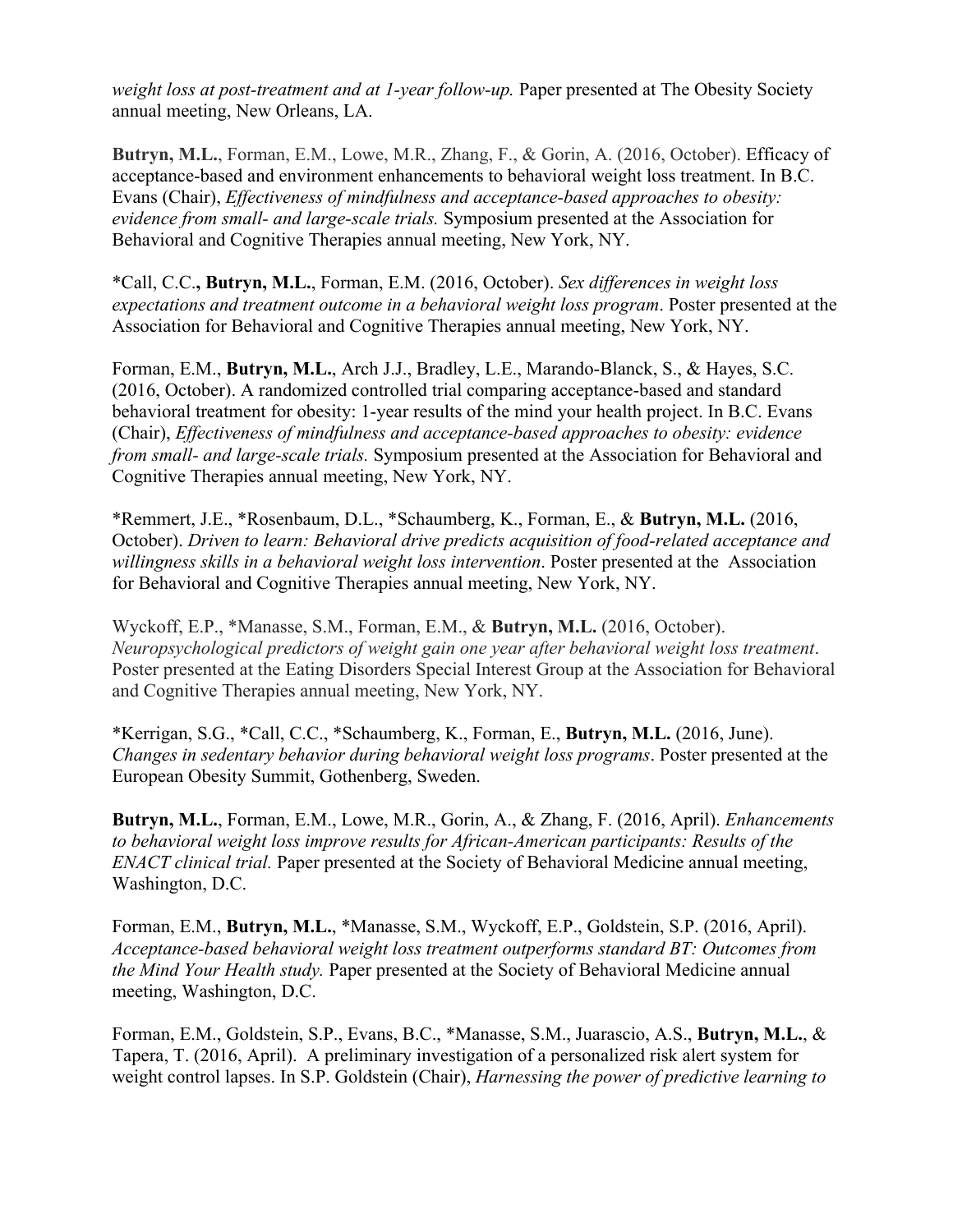*promote health behavior change: developing and testing novel technology.* Symposium presented at the Society of Behavioral Medicine annual meeting, Washington, D.C.

Goldstein, S.P., Evans, B.C., Tinashe, T., Forman, E.M., & **Butryn, M.L.** (2016, April). *Is prompting problematic? Considerations for long-term ecological momentary assessment.* Poster presented at the Society of Behavioral Medicine annual meeting, Washington, D.C.

Goldstein, S.P., Zhang, F, Forman, E.M., Evans, B.C., Juarascio, A.S., \*Manasse, S.M., & **Butryn, M.L.** (2016, April). *Using machine learning to predict dietary lapses from a weight loss program.* Poster presented at the Society of Behavioral Medicine annual meeting, Washington, D.C.

\*Kerrigan, S.G., Thomas, J.G., Forman, E.M., & **Butryn, M.L.**, (2016, April). *Neither distress tolerance nor executive function moderate the relationship between PA Intentions and PA behavior*. Poster presented at the Society of Behavioral Medicine annual meeting, Washington, D.C.

\*Rosenbaum, D.L., \*Schumacher, L.M., \*Schaumberg, K., \*Piers, A.D., \*Gaspar, M.E., Lowe, M.R., Forman, E.M., **Butryn, M.L.** (2016, April). *Calorie highs and lows: How much does consistency matter in weight control?* Poster presented at the Society of Behavioral Medicine annual meeting, Washington, D.C.

\*Schumacher, L., Forman, E.M., & **Butryn, M.L.** (2016, April). *Weight control lapses during obesity treatment: normative or cause for concern?* Paper presented at the Society of Behavioral Medicine annual meeting, Washington, D.C.

Wyckoff, E., Dochat, C., \*Manasse, S., Gosset, J., **Butryn, M.L.**, Forman, E. (2016, April). *Predictors of caloric intake in overweight and obese individuals: Food cue sensitivity and inhibitory control.* Poster presented at the Society of Behavioral Medicine annual meeting, Washington, D.C.

**Butryn, M.L.** (December, 2015). *Integrating acceptance and commitment principles into physical activity promotion: Insights from the third wave of behavioral therapy.* Invited lecture presented to the National Institute of Diabetes and Digestive Diseases, Bethesda, MD.

Bradley, L.E., Forman, E.M., \*Kerrigan, S.G., Goldstein, S.P., **Butryn, M.L.**, Thomas J.G., Herbert, J.D., & Sarwer, D.S*.* (2015, November). *A pilot study to assess feasibility, acceptability, and effectiveness of a remotely-delivered intervention to address weight regain after bariatric surgery.* Paper presented at the American Society for Metabolic and Bariatric Surgery annual meeting, Los Angeles, CA.

**Butryn, M.L.** (2015, November). A*cceptance-based strategies to facilitate adherence to behavioral recommendations in a bariatric surgery patient.* Paper presented at the American Society for Metabolic and Bariatric Surgery annual meeting, Los Angeles, CA.

**Butryn, M.L.** (2015, November). *Dieting 2.0: New developments in psychology and approaches to lifestyle modification.* Invited lecture presented to the College of Arts and Sciences, Drexel University, Philadelphia, PA.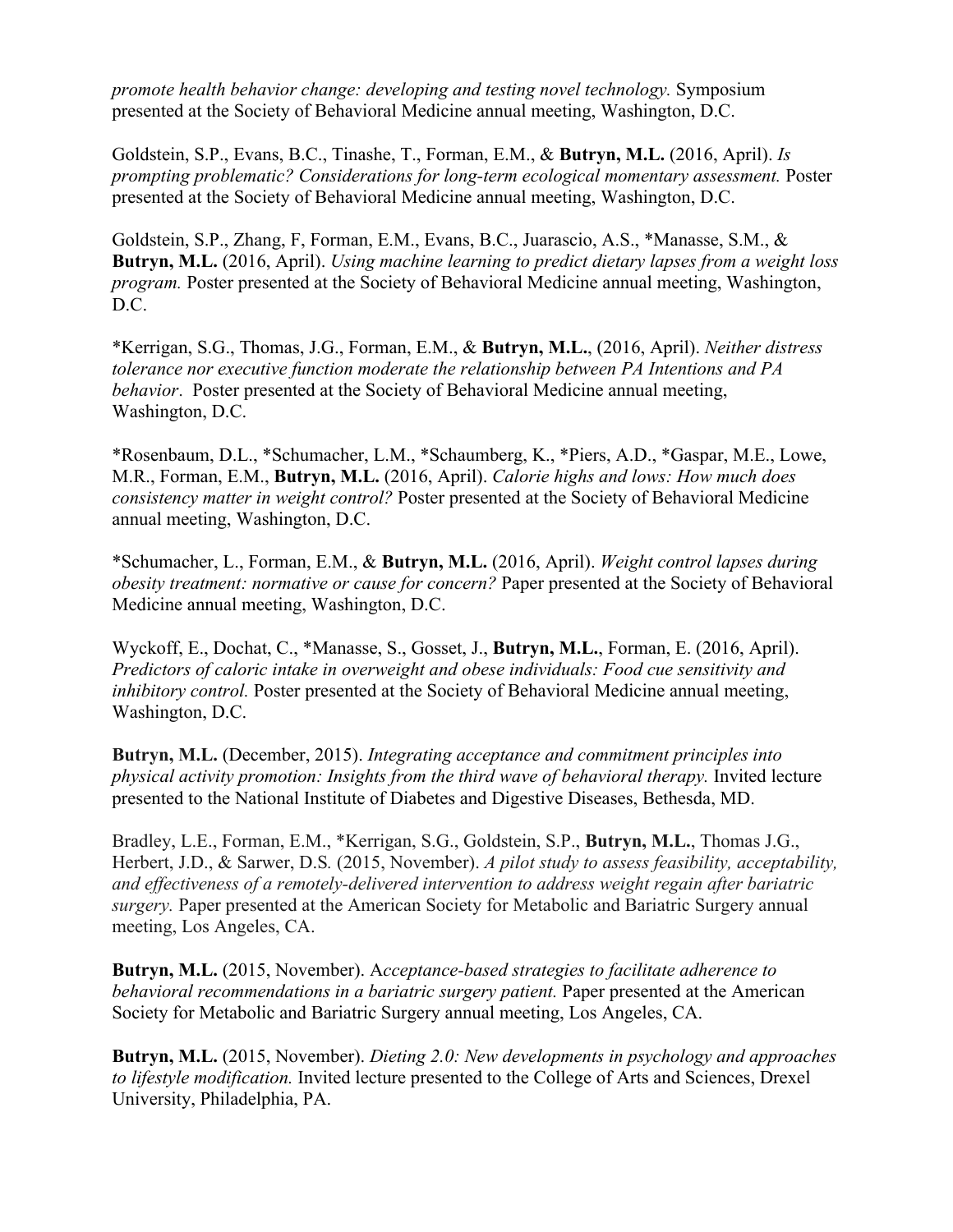Evans, B.C., Forman, E. \*Manasse, S.M., Goldstein, S.P., \*Schumacher, L.M., **Butryn, M.**, Wyckoff, E. (2015, November). *Baseline environmental and affective predictors of dietary lapse frequency early in behavioral weight loss treatment.* Poster presented at The Obesity Society annual meeting 2015, Los Angeles, CA.

Evans, B.C., Forman, E. \*Manasse, S.M., Goldstein, S.P., \*Schumacher, L.M., **Butryn, M.**, Wyckoff, E. (2015, November). *Susceptibility to food environment and affect predict dietary lapse frequency using ecological momentary assessment.* Paper presented at the Association for Behavioral and Cognitive Therapies Obesity and Eating Disorders SIG Meeting, Chicago, IL.

Forman, E.M., **Butryn, M.L.**, \*Manasse, S.M., Wyckoff, E.P., Goldstein, S.P. (2015, November). *Acceptance-based behavioral treatment enhances weight loss especially for those with greater impulsivity*. Poster presented at The Obesity Society annual meeting, Los Angeles, CA.

Forman, E.M., Crosby, R., Schumacher, L.M, Goldstein, S.P, **Butryn, M.** L, Thomas J.G., Wyckoff, E.P., \*Manasse, S.M. (2015, November). *Dietary lapses during behavioral weight loss: Characteristics and relationships with later success*. Paper presented at the Obesity Society annual meeting, Los Angeles, CA.

Goldstein, S.P., Wyckoff, E.P.**,** Zhang, F., **Butryn, M.L.**, Forman, E.M. (2015, November) *Uncovering the mystery of eating choices: a comparison of multinomial processing tree models.*  Poster presented at the Obesity Society annual meeting, Los Angeles, CA.

\*Kerrigan, S.G., Zhang, F., Forman, E.M., & **Butryn, M.L.** (2015, November). *Predicting dropout from behavioral weight loss treatment.* Poster presented at the Obesity Society annual meeting, Los Angeles, CA.

\*Manasse, S.M., Goldstein, S.P., Wyckoff, E.P., Forman, E.M., Juarascio, A.S., **Butryn, M.L.**, & Ruocco, A.C. (2015, November). *Slowing down and taking a second look: inhibitory deficits associated with binge eating are not food-specific*. Poster presented at the Obesity Society annual meeting, Los Angeles, CA.

\*Rosenbaum, D.L., **Butryn, M.L.**, Stice, E., Lowe, M.R. (2015, November). *Self-weighing is associated with prevention of weight gain and body fat over two years.* Poster presented at the Obesity Society annual meeting, Los Angeles, CA.

\*Schumacher, L. M., Zhang, F., Forman, E.M., & **Butryn, M.L.** (2015, November). *Weight gains during the weight loss phase of behavioral weight loss treatment: How common are they and how much do they matter?* Poster presented at the Obesity Society annual meeting, Los Angeles, CA.

\*Schumacher, L.M., \*Schaumberg, K., \*Rosenbaum, D.L., \*Piers, A., \*Kase, C., Forman, E.M., Lowe, M.R., & **Butryn, M.L.** (November, 2015). *Negative reinforcement eating expectancies mediate the relation between experiential avoidance and eating-related disinhibition among obese, treatment-seeking adults.* Poster presented at the Association for Behavioral and Cognitive Therapies annual meeting, Chicago, IL.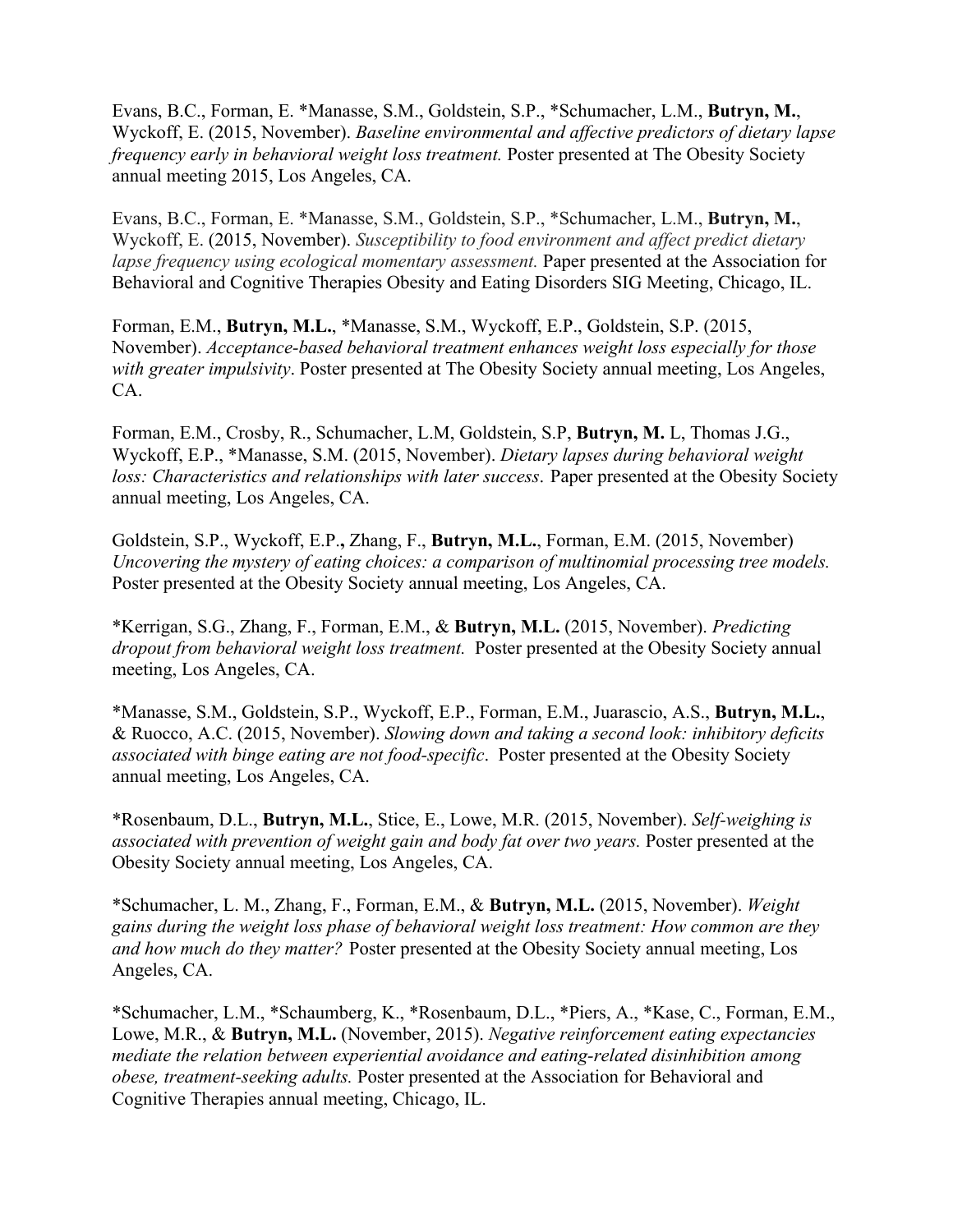Shaw, J.A., Forman, E.M., Espel, H.M., **Butryn, M.L.**, Herbert, J.D., Lowe, M.R., & Nederkoorn, C. (2015, November). *The effect of evaluative conditioning on implicit attitudes and consumption of sugar-sweetened soft drinks.* Poster presented at The Obesity Society annual meeting, Los Angeles, CA.

Wyckoff, E.P., \*Manasse, S.M., Forman, E.M., **Butryn, M.L.** (2015, November). *For whom is weekly accountability necessary? Neuropsychological predictors of weight change in the second phase of behavioral weight loss.* Paper presented at the Obesity Society annual meeting, Los Angeles, CA.

\*Manasse, S.M., \*oldstein, S.P., Wyckoff, E.P., Forman, E.M., Juarascio, A.S., **Butryn, M.L.**, Ruocco, A.C., & Engel, S. (September, 2015). A*re inhibitory control deficits in individuals with binge eating pathology general or stimuli-specific?* Poster presented at the Eating Disorders Research Society annual meeting, Taormina, Sicily.

\*Arigo, D.R., \*Schumacher, L.M., \*Pinkasavage, E., \*Colasanti, M., \*Martin, L.M., \*Kerrigan, S.G., & **Butryn, M.L.** (2015, April). *Using social networking and technology to address physical activity barriers among overweight women.* Paper presented at the Society of Behavioral Medicine annual meeting, San Antonio, TX.

**Butryn, M.L.**, Forman, E.M., Sherwood, N.E., Stevens, V.J., & Keefe, F. (2015, April). *Building and managing a clinical research team.* Panel discussion presented at the annual meeting of the Society for Behavioral Medicine, San Antonio, TX.

Espel, H.M., **Butryn, M.L.**, Goldstein, S.P., & Forman, E.M. (April, 2015). *Eating behavior and emotional state: differential effects of implicit liking and hedonic hunger*. Paper presented at the annual meeting of the Society of Behavioral Medicine, San Antonio, TX.

Forman, E.M., \*Schumacher, L.M., \*Manasse, S.M., **Butryn, M.L.** (2015, April). *Early dietary lapse frequency predicts 12-month success in a behavioral weight loss program*. Paper presented at the annual meeting of the Society of Behavioral Medicine, San Antonio, TX.

\*Kerrigan, S.G., \*Kase, C., \*Schaumberg, K., Forman, E., Lowe, M., & **Butryn, M.L.** (2015, April). *Who gains weight before behavioral weight loss treatment and what are implications for treatment success?* Paper presented at the annual meeting of the Society of Behavioral Medicine, San Antonio, TX.

\*Schaumberg, K., **Butryn, M.L.**, Lowe, M., Gorin, A.A., & Forman, E. (2015, April). *Power of food moderates the relationship between an obesogenic home environment and caloric intake.* Poster presented at the annual meeting of the Society of Behavioral Medicine, San Antonio, TX.

\*Schumacher, L.M., \*Arigo, D., \*Kerrigan, S.G., & **Butryn, M.L.** (2015, April). *Understanding physical activity adoption among women: self-perceptions following activity lapses.* Poster presented at the annual meeting of the Society of Behavioral Medicine, San Antonio, TX.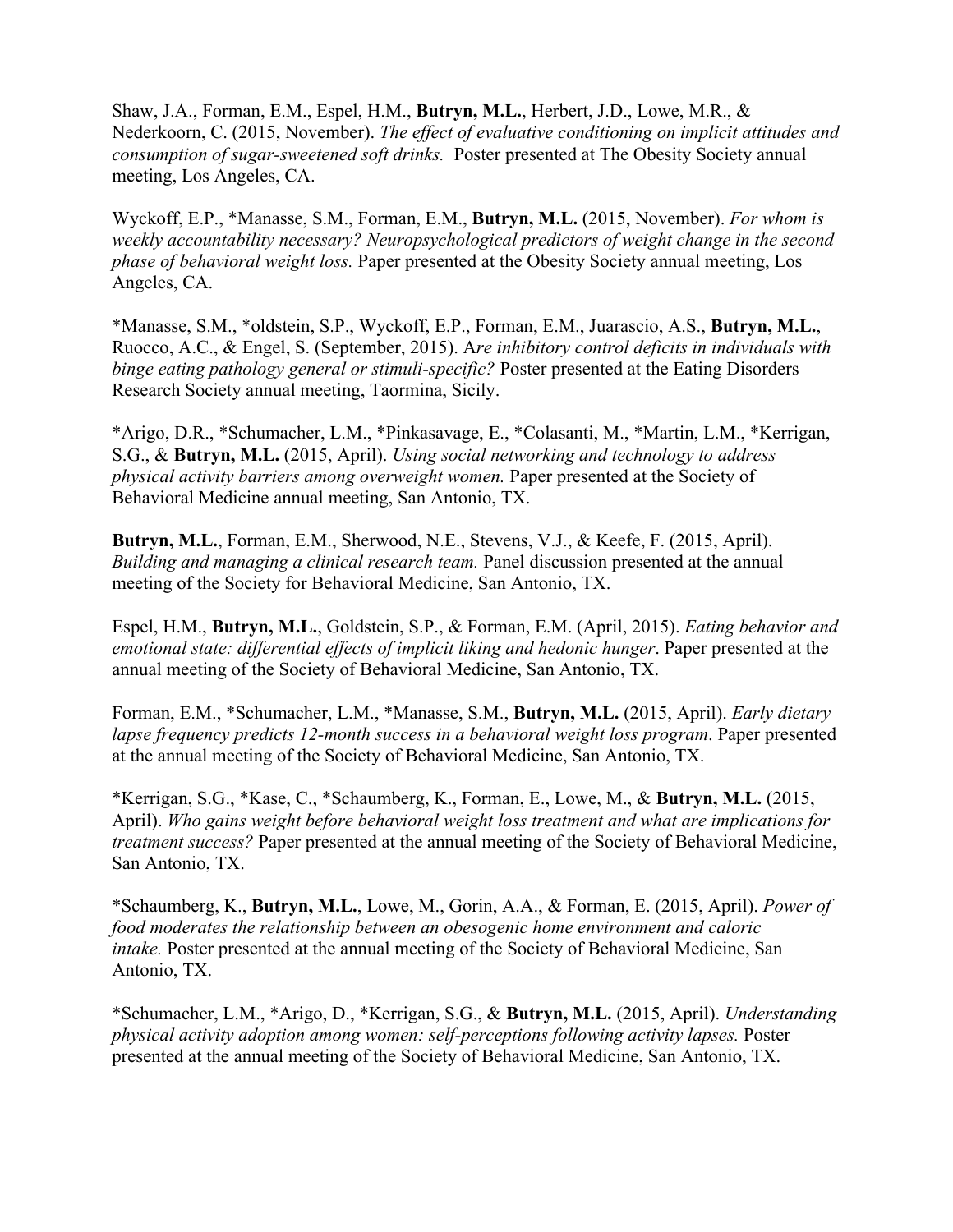Wyckoff, E., \*Schumacher, L., \*Manasse, S., \*Schaumberg, K., Forman, E., **Butryn, M.**, Lowe, M. (2015, April). *An examination of weight suppression as a predictor of outcomes in behavioral weight loss treatment.* Poster presented at the annual meeting of the Society of Behavioral Medicine, San Antonio, TX.

\*Kase, C., \*Piers, A.D., \*Schaumberg, K., Forman, E.M., & **Butryn, M.L.** (2015, April). *Alcohol use, disinhibition, and treatment outcome in overweight and obese adults*. Poster presented at the International Conference on Eating Disorders, Boston, MA.

\*Manasse, S.M., Forman, E.M., Juarascio, A.S., & **Butryn, M.L.** (2015, April). *Planning binge episodes: A viable construct for examining binge eating severity?* Poster presented at the International Conference on Eating Disorders, Boston, MA.

\*Manasse, S.M., Forman, E.M., Ruocco, A.C., **Butryn, M.L.**, Juarascio, A.S., & Fitzpatrick, K.K. (2015, April). *Do executive functioning deficits underpin binge eating disorder? A comparison of overweight women with and without binge eating pathology.* Paper presented at the International Conference on Eating Disorders, Boston, MA.

\*Manasse, S.M., Juarascio, A.S., Forman, E., **Butryn, M.L.**, & Lejuez, C. (2014, November). *Balloon analogue risk task as predictor of loss-of-control eating and binge episodes in a treatment-seeking sample of overweight and obese women.* Poster presented at the annual meeting of the Association for Behavior and Cognitive Therapies, Philadelphia, PA.

\*Kerrigan, S.G., **Butryn, M.L.**, Forman, E., & Thomas, J. (2014, November). *Novel predictors of physical activity intention among individuals in a weight loss program.* Poster presented at the annual meeting of the Association for Behavior and Cognitive Therapies, Philadelphia, PA.

\*Matteucci, A.J., \*Manasse, S.M., Forman, E., Frohn, A., Berner, L., Ruocco, A., & **Butryn, M.L.** (2014, November). *Comparing executive functioning in obese patients and normal weight controls: implications for approaches to treatment.* Poster presented at the annual meeting of the Association for Behavior and Cognitive Therapies, Philadelphia, PA.

\*Matteucci, A.J., **Butryn, M.L.**, Forman, E.M., \*Raggio, G.A., \*Mikorski, R., & \*Kerrigan, S.G. (2014, November). *Decision-making ability predicts success in a behavioral intervention for physical activity promotion.* Poster presented at the annual meeting of the Association for Behavior and Cognitive Therapies, Philadelphia, PA.

\*Matteucci, A.J., Berner, L.A., \*Kerrigan, S.G., Forman, E.M., & **Butryn, M.L.** (2014, November). *Decision-making impairment predicts weight loss outcome.* Poster presented at the annual meeting of the Association for Behavior and Cognitive Therapies, Philadelphia, PA.

\*Arigo, D., \*Schumacher, L.M., **Butryn, M.L.**, & Forman, E.M. (2014, November). *Daily social comparisons and initial weight loss among participants in a behavioral weight loss program.* Poster presented at the annual meeting of the Association for Behavior and Cognitive Therapies, Philadelphia, PA.

**Butryn, M.L.**, \*Kerrigan, S.G., \*Arigo, D., \*Raggio, G.A., & Forman, E.M. (2014, November). *Project Impact: A pilot test of an acceptance-based approach to physical activity during weight*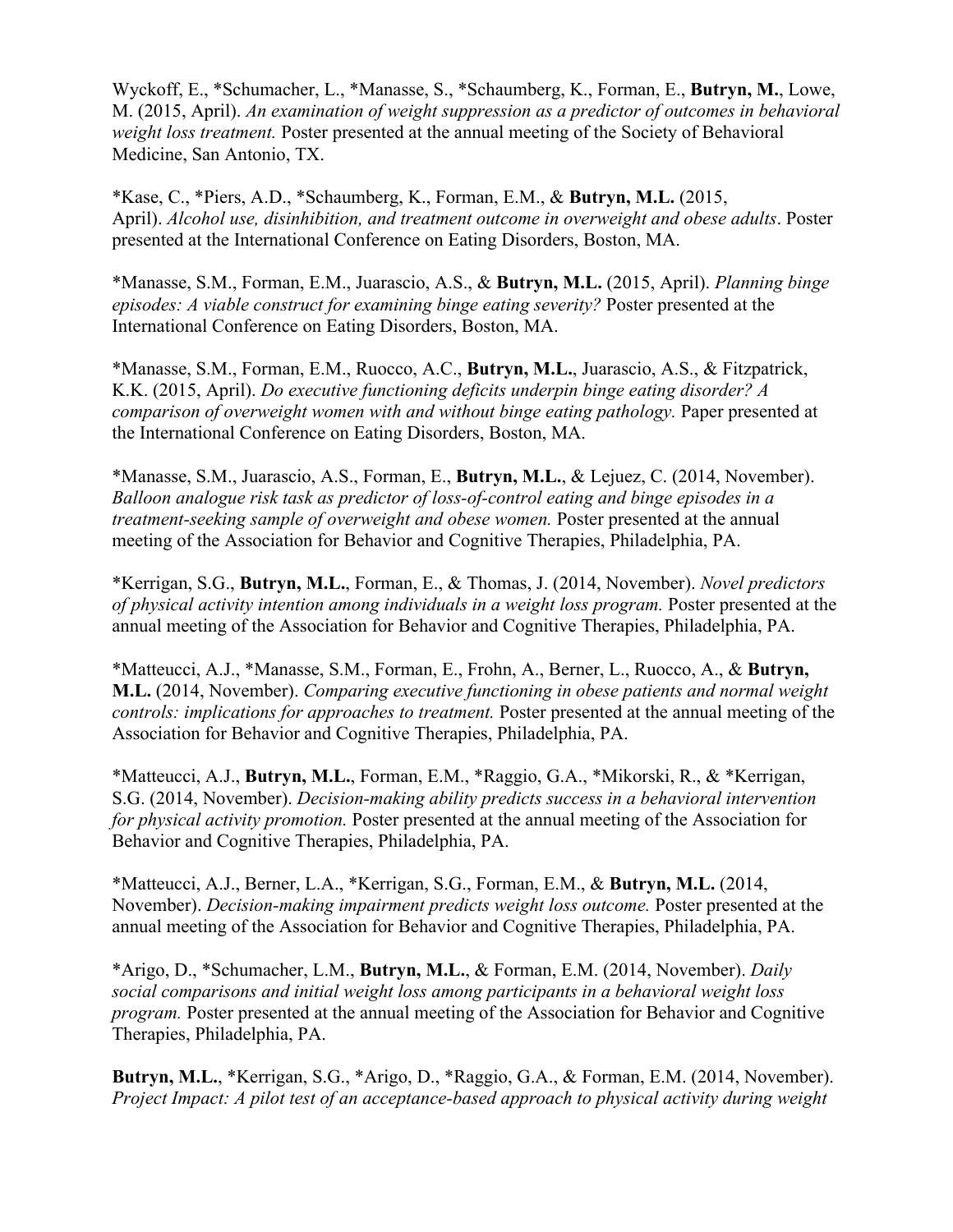*loss maintenance.* Poster presented at the annual meeting of the Association for Behavior and Cognitive Therapies, Philadelphia, PA.

**Butryn, M.L.** (2014, November). *Innovative uses of technology to enhance intervention in the domains of binge eating, obesity, and physical activity.* Symposium chaired at the annual meeting of the Association for Behavior and Cognitive Therapies, Philadelphia, PA.

**Butryn, M.L.** (2014, November). *Enhancing physical activity with technology-based selfmonitoring and social connectivity.* In M.L. Butryn (chair), *Innovative uses of technology to enhance intervention in the domains of binge eating, obesity, and physical activity.* Symposium conducted at the annual meeting of the Association for Behavior and Cognitive Therapies, Philadelphia, PA.

Bradley, L., Forman, E., Sarwer, D., \*Kerrigan, S.G, Goldstein, S., **Butryn, M.L.**, Thomas, G., & Herbert, J. (2014, November). *The development of a remotely-delivered behavioral intervention for weight regain following bariatric surgery.* Poster presented at annual meeting of the Obesity Society, Boston, MA.

**Butryn, M.L.**, \*Arigo, D., \*Raggio, G., \*Colasanti, M., \*Pinkasavage, E., & Forman, E. (2014, November). *Next Steps: A pilot study of innovative lifestyle modification for midlife women.*  Poster presented at annual meeting of the Obesity Society, Boston, MA.

\*Colasanti, M., \*Arigo, D., \*Pinkasavage, E., \*Raggio, G., & **Butryn, M.L.** (2014, November). *Processes associated with success in lifestyle modification programs.* Poster presented at annual meeting of the Obesity Society. Boston, MA.

\*Kerrigan, S., **Butryn, M.L.**, Forman, E., & Thomas, G. (2014, November). *Distress tolerance as a predictor of physical activity intentions and engagement.* Poster presented at annual meeting of the Obesity Society, Boston, MA.

\*Schumacher, L., Forman, E., **Butryn, M.L.**, & \*Arigo, D. (2014, November). *Ecological momentary assessment of dietary lapse experiences among overweight and obese adults in a behavioral weight loss study.* Poster presented at annual meeting of the Obesity Society, Boston, MA.

Espel, H., \*Manasse, S., Forman, E., **Butryn, M.L.**, & Ruocco, A. (2014, November). *Gender, inhibitory control and food cue sensitivity predict intake of highly palatable foods.* Poster presented at annual meeting of the Obesity Society, Boston, MA.

\*Manasse, S., Forman, E., Juarascio, A., **Butryn, M.L.**, & Ruocco, A. (2014, November). *An examination of neuropsychological deficits in overweight women with binge eating disorder.* Poster presented at annual meeting of the Obesity Society, Boston, MA.

**Butryn, M.L.**, \*Arigo, D., \*Kaufman, A., \*Raggio, G., \*Kerrigan, S.G., & Forman, E.M. (2014, April). *The Physical Activity Acceptance Questionnaire (PAAQ): A validated measure of the ability to tolerate activity-related discomfort.* Poster presented at the annual meeting of the Society of Behavioral Medicine, Philadelphia, PA.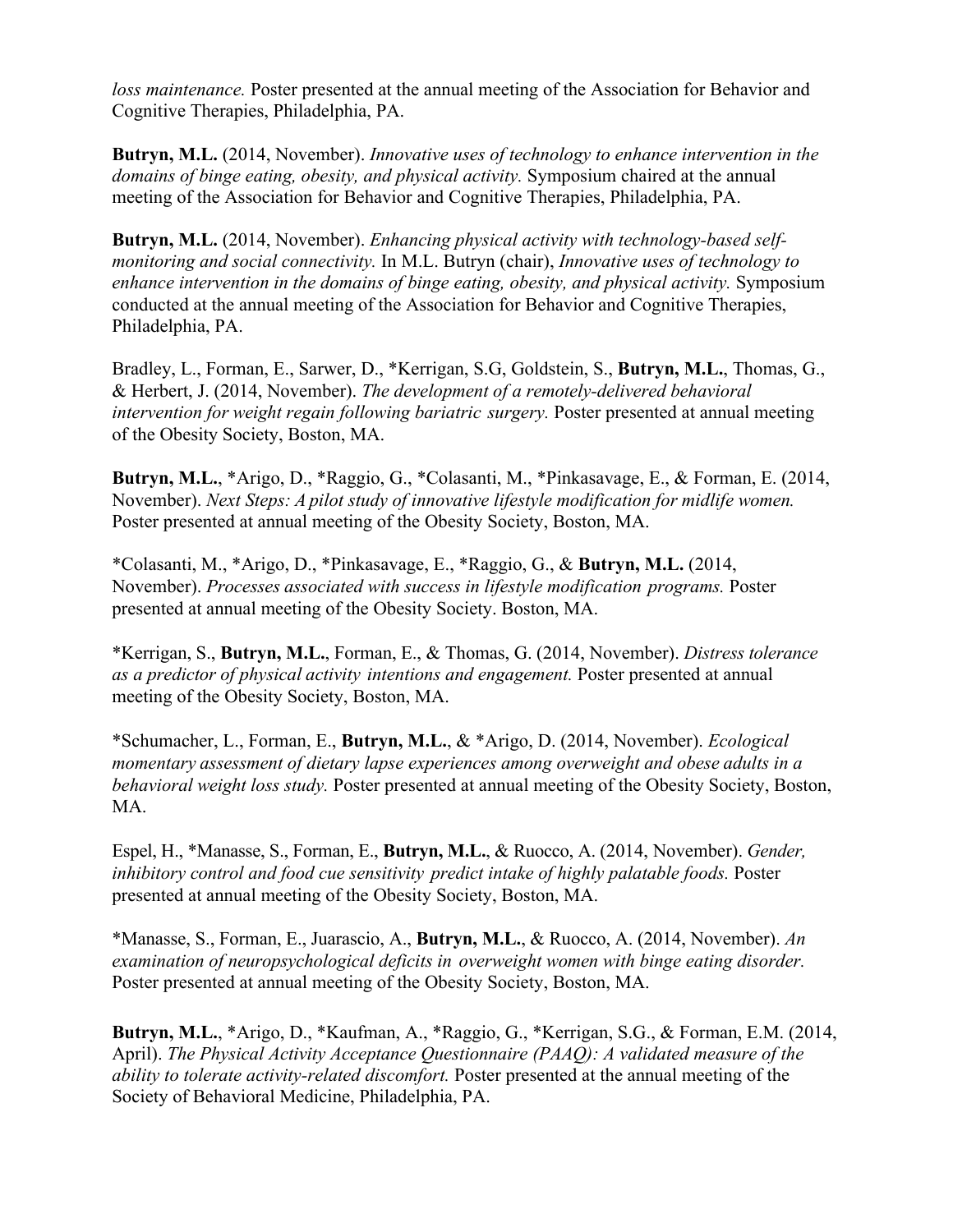**Butryn, M.L.**, & Forman, E.M. (2014, April). *Acceptance-based behavioral intervention for health-related behavior change: theory and clinical applications.* Seminar presented at the annual meeting of the Society for Behavioral Medicine, Philadelphia, PA.

Forman, E.F., Martin, L.M., Shaw, J.A., **Butryn, M.L**., Goldstein, S.P., Meiran, N., Tilson, A.M., Bradley, L.E., Ibrahim, A.Y., \*Manasse, S.M., & \*Schumacher, L.M. (2014, April). Technology-assisted interventions for binge eating and overconsumption of snack foods. In S. P. Goldstein (Chair), *Challenges and Considerations in Creating Ecological Momentary Interventions for Disordered Eating Behaviors*. Symposium presented at the annual meeting of the Society of Behavioral Medicine, Philadelphia, PA.

\*Manasse, S.M., \*Matteucci, A.J., Berner, L.A., \*Kerrigan, S.G., Forman, E.M., **Butryn, M.L.**, & Ruocco, A.C. (2014, April). *Weight status and outcome in behavioral weight loss interventions: What can cognitive neuroscience tell us that the client cannot?* Poster presented at the annual meeting of the Society of Behavioral Medicine, Philadelphia, PA.

**Butryn, M.L.**, Becker, C., & Kilpela, L.S (2014, March). *The Body Project: disseminating evidence-based eating disorders prevention.* Workshop presented at the annual meeting of the Academy for Eating Disorders, New York, NY.

\*Arigo, D.R., \*Kerrigan, S.G., & **Butryn, M.L.** (2013, November). *Clustering of accelerometerverified physical activity outcomes within behavioral weight loss groups.* Poster presented at the annual meeting of The Obesity Society, Atlanta, GA.

\*Arigo, D.R., **Butryn, M.L.**, \*Raggio, G.A., \*Kirch, M., & Lowe, M.R. (2013, November). *Changes in body satisfaction eating behaviors, and weight over the first two years of college: Relationships with pedometer-assessed physical activity.* Poster presented at the annual meeting of The Obesity Society, Atlanta, GA.

Bradley, L.E., Forman, E.M., Sarwer, D.B., **Butryn, M.L.**, & Herbert, J.D. (2013, November). *A role for acceptance-based interventions to stop weight regain in bariatric surgery patients*. Paper presented at the annual meeting of The Obesity Society, Atlanta, GA.

**Butryn, M.L.**, \*Arigo, D., & Gorin, A.A. (2013, November). *More support that support matters: perceived support from spouses is associated with weight loss success.* Poster presented at the annual meeting of The Obesity Society, Atlanta, GA.

Goldstein, S.P., Forman, E.M., **Butryn, M.L.**, Frohn, A.F., & Herbert, J.D. (2013, November). *Distress tolerance moderates the relationship between implicit attitudes and overeating*. Poster presented at the annual meeting of the Association for Behavior and Cognitive Therapies, Nashville, Tennessee.

Goldstein, S.P., Forman, E.M., Herbert, J.D., & **Butryn, M.L.** (2013, November). *Building an innovative physical activity program for college students.* Poster presented at the annual meeting of The Obesity Society, Atlanta, GA.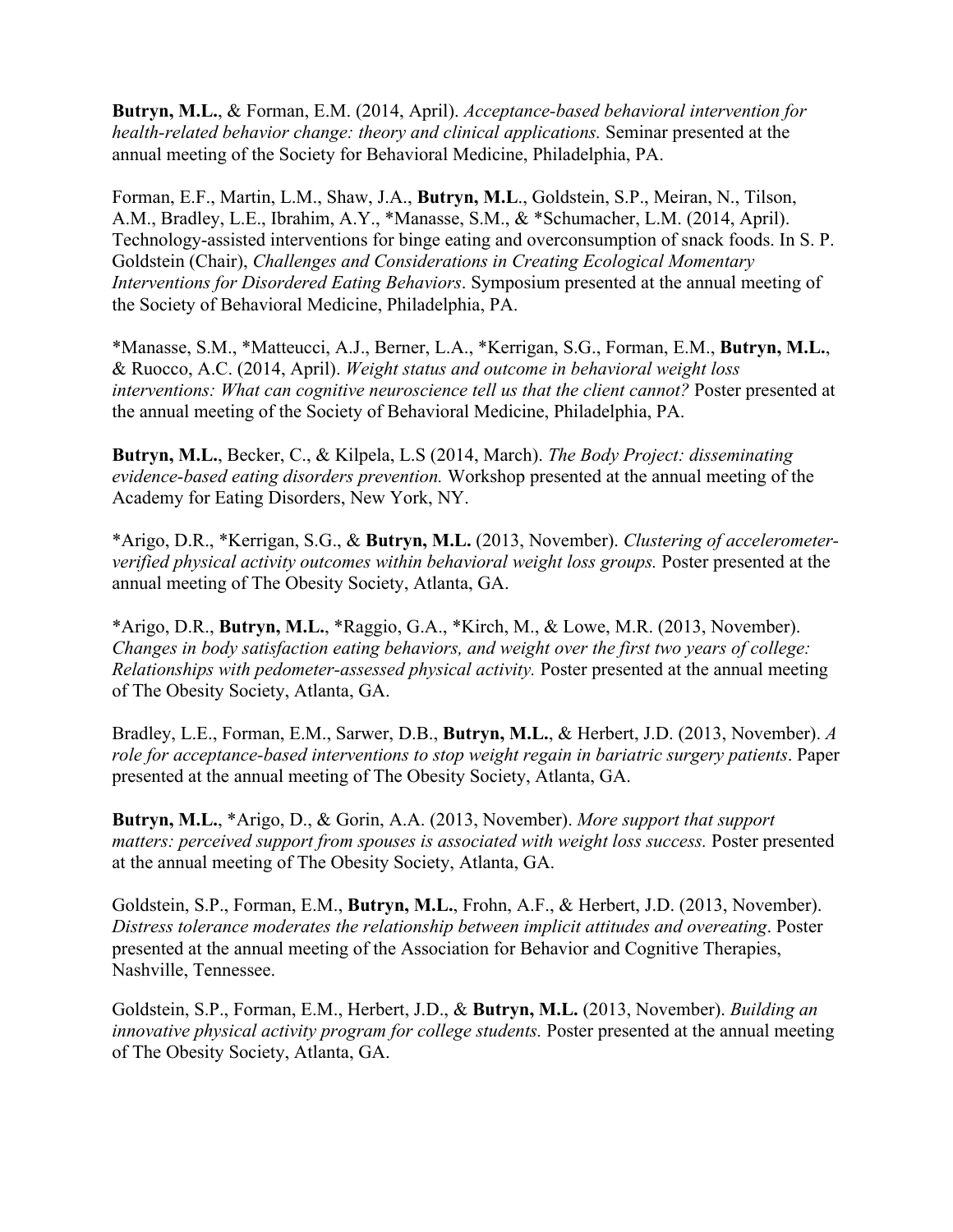Goldstein, S.P., \*Manasse, S.M., Forman, E.M., Berner, L.A., **Butryn, M.L.**, & \*Frohn, A. (2013, November). *The Power of Food: Relationships between delay discounting and eating behavior.* Poster presented at the annual meeting of The Obesity Society, Atlanta, Georgia.

\*Kerrigan, S.G., **Butryn, M.L.**, & Forman, E.M. (2013, November). *Individual differences in physical activity and weight losses within a behavioral weight loss program*. Poster presented at the annual convention of The Obesity Society, Atlanta, GA.

\*Manasse, S., Forman, E.M., Frohn, A., \*Matteucci, M., Ruocco, A., & **Butryn, M.L.** (2013, November). *Neurocognitive performance as a predictor of early response to behavioral weight loss treatment.* Poster presented at the annual convention for the Association for Behavioral and Cognitive Therapies, Nashville, TN.

\*Manasse, S., Forman, E.M., Frohn, A., \*Matteucci, M., Ruocco, A., & **Butryn, M.L.** (2013, November). *Overweight individuals with and without loss of control eating: an examination of neurocognitive ability.* Poster presented at the annual convention for the Association for Behavioral and Cognitive Therapies, Nashville, TN.

\*Manasse, S.M., Goldstein, S.P., Forman, E.M., Berner, L.A., **Butryn, M.L.**, & Ruocco, A.C. (2013, November). *Does implicit attraction to high calorie foods moderate the relationship between executive function and BMI?* Poster presented at the Obesity Society annual meeting. Atlanta, GA.

\*Matteucci, A.J., Berner, L.A., \*Kerrigan, S.G., Forman, E.M., & **Butryn, M.L.** (2013, November). *Decision-making impairment predicts weight-loss outcome.* Poster presented at the annual meeting of The Obesity Society, Atlanta, GA.

\*Mikorski, R., \*Schumacher, L.M., \*Arigo, D.R., \*Kerrigan, S.G., & **Butryn, M.L.** (2013, November). *The effects of a cognitive defusion intervention on body image, body-focused anxiety and negative affect after viewing ultra-thin media ideals.* Poster presented at the annual convention for the Association for Behavioral and Cognitive Therapies, Nashville, TN.

Stice, E., **Butryn, M.L.**, Rohde, P., & Shaw, H. (2013, September). *[Pilot trial of a group](http://www.edresearchsociety.org/EDRS_ONLINE/core_routines/view_abstract_no.php?show_close_window=yes&abstractno=53)  [dissonance-based treatment for DSM-5 eating disorders.](http://www.edresearchsociety.org/EDRS_ONLINE/core_routines/view_abstract_no.php?show_close_window=yes&abstractno=53)* Poster presented at the annual meeting of the Eating Disorder Research Society, Bethesda, MD.

\*Mikorski, R., Martin, L.M., & **Butryn, M.L.** (2013, May). Exploring the role of cognitive fusion in body image dissatisfaction. In Sandoz, E.K. (Chair), *Body Image.* Symposium presented at the annual convention of the Association for Behavioral Analysis International, Minneapolis, MN.

**Butryn, M.L.**, \*Matteucci, A.J., Forman, E.M., \*Raggio, G., \*Mikorski, R., & \*Kerrigan, S.G. (2013, March, 2013). *An experimental pilot test of an acceptance-based physical activity intervention.* Poster presented at the annual meeting of the Society for Behavioral Medicine, San Francisco, CA.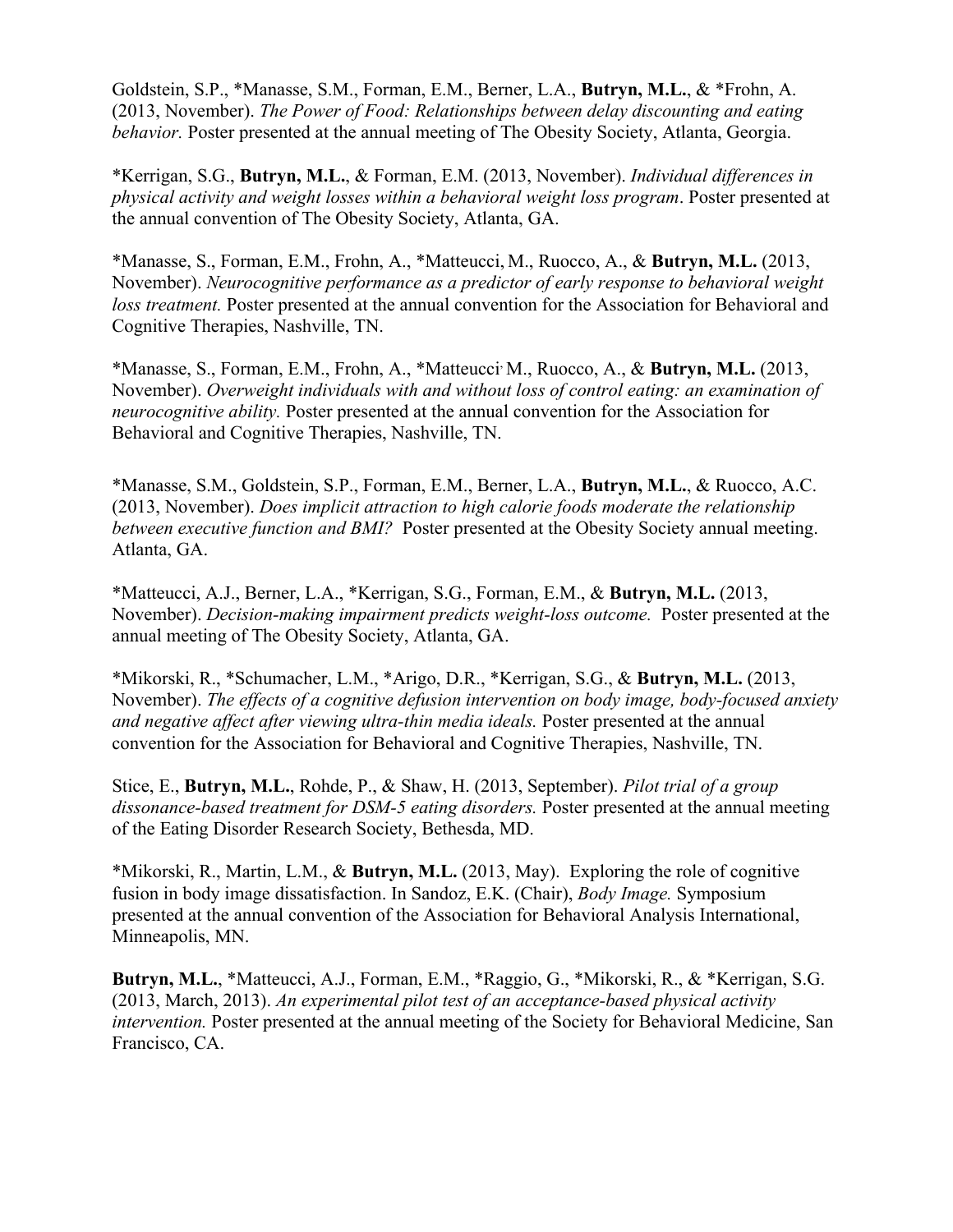\*Raggio, G., Palmer, S., \*Mikorski, R., & **Butryn, M.L.** (2013, March). *Sexual problems and mindfulness in breast cancer survivors.* Poster presented at the annual meeting of the Society for Behavioral Medicine, San Francisco, CA.

Doshi, S.D., **Butryn, M.L.**, Annunziato, R.A., Coletta, M.C., & Lowe, M.R. (2012, November). *An investigation of body composition, eating and weight concerns, and motivations for weight control behavior among South Asian and European-American young adult women.* Poster presented at the annual convention of the Association for Behavioral and Cognitive Therapies, National Harbor, MD.

Forman, E.M., **Butryn, M.L.**, Shaw, J.A., Kelly, M., Bradley, L., Lowe, M.R., & Herbert, J.D. (2012, November). Outcomes from the Mind Your Health Project: A randomized controlled trial comparing standard behavioral and acceptance-based behavioral interventions for obesity. In M.L. Butryn (Chair), *Innovative Behavioral Approaches to Weight Loss.* Symposium conducted at the annual convention of the Association for Behavioral and Cognitive Therapies, National Harbor, MD.

Katterman, S.N., Goldstein, S.P., **Butryn, M.** L., Forman, E., & Lowe, M. (2012, November). *Targeted obesity prevention: Evidence that young adult women with a BMI of 23-30 kg/m2 represent a cost-effective group with whom to intervene.* Poster presented at the annual convention of the Association for Behavioral and Cognitive Therapies, National Harbor, MD.

\*Kerrigan, S.G., & **Butryn, M.L.** (2012, November). A*cceptance as a target for intervention to increase physical activity in overweight and obese adults.* Poster presented at the annual convention of the Association for Behavioral and Cognitive Therapies, National Harbor, MD.

\*Raggio, G., Lowe, M.R., & **Butryn, M.L.** (2012, November). E*xamination of consumptionrelated cognitive changes during weight loss intervention as predictors of long-term QOL*. Poster presented at the annual convention of the Association for Behavioral and Cognitive Therapies, National Harbor, MD.

Bradley, L.E., Forman, E.F., & **Butryn, M.L.** (2012, September). *Long-term weight control strategies and their association with weight maintenance in a behavioral weight loss program*. Poster presented at The Obesity Society, San Antonio, TX.

**Butryn, M.L.**, \*Kerrigan, S.G., Katterman, S., & \*Matteucci, A.J. (2012, September). *Initial validation of the Physical Activity Acceptance and Action Questionnaire.* Poster presented at the annual convention of The Obesity Society, San Antonio, TX.

**Butryn, M.L.** (2012, June). *Novel interventions for obesity and eating disorders on college campuses.* Invited workshop presented at University of Illinois annual Counseling Center Core Clinical Competency Day.

**Butryn, M.L.**, Forman, E.M., & Bradley, L. (2012, May). *Acceptance-based behavioral treatment for obesity: 6-month follow-up outcomes and moderators of effectiveness from a randomized clinical trial.* Paper presented at the European Congress on Obesity, Lyon, France.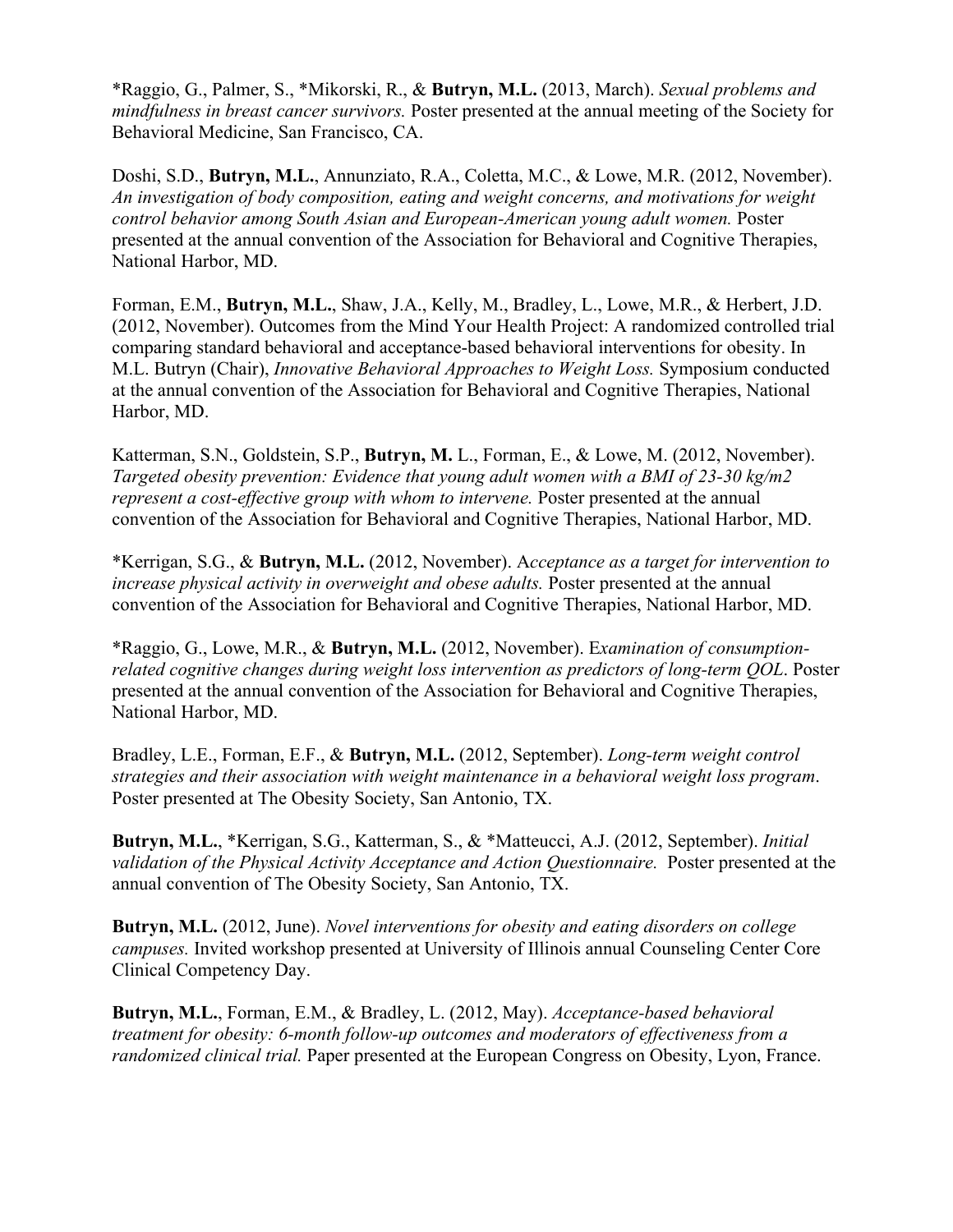Goldstein, S.P., Katterman, S.N., **Butryn, M.L.**, Forman, E., & Lowe, M.R. (2012, May). An examination of changes in distress tolerance and changes in eating behavior. Poster presented at the annual convention of the Midwestern Psychological Association, Chicago, IL.

Juarascio, A.S., Forman, E.M., Herbert, J.D., Timko, C. A., **Butryn, M.L.**, & Lowe, M.R. (2012, May). *Acceptance and commitment therapy as a novel treatment for eating disorders: an initial test of efficacy and mediation*. Paper presented at the International Conference of Eating Disorders, Austin, TX.

Martin, L. Forman, E.M., & **Butryn, M.L.** (2012, May). *A functional contextual approach to the obesity epidemic*. Paper presented at the Association for Behavior Analysis International conference. Seattle, WA.

\*Matteucci, A.J., Shaw, J.A., Juarascio, A.S., Forman, E.M., Bradley, L., Herbert, J.D., **Butryn, M.L.**, & Lowe, M.R. (2012, May). *The role of values in the change of eating disorder symptomatology.* Poster presented at the International Conference of Eating Disorders, Austin, TX.

Shaw, J.A., Juarascio, A.S., Forman, E.M., Bradley, L., \*Matteucci, A.J., Herbert, J.D., **Butryn, M.L.**, & Lowe, M.R. (2012, May). *Controlled trial of residential-based acceptance and commitment therapy for eating disorders: changes in behavioral outcomes.* Poster presented at the International Conference of Eating Disorders, Austin, TX.

**Butryn, M.L.** (2012, April). *Empirically-supported eating disorders prevention.* Training session presented at the Fifth Annual Eating Disorders Institute, Plymouth, NH.

\*Greenberg, L.M., **Butryn, M.L.**, & \*Kerrigan, S.G. (2012, April). *Preliminary exploration of acceptance and distress tolerance in patients with type 2 diabetes.* Poster presented at the Society for Behavioral Medicine, New Orleans, LA.

Forman, E.M., **Butryn, M.**L., Martin, L., Bradley, L. (2012, March). *Weight management and acceptance-based behavior therapies: mindful developments.* Invited talk presented to the annual meeting of the Weight Management Practice Group of the Academy of Nutrition and Dietetics, Las Vegas, NV.

Juarascio, A., Shaw, J., \*Matteucci, A., Forman, E., Timko, C.A., Herbert, J. D., **Butryn, M.**, & Lowe, M. (2011, November). *Acceptance and commitment therapy as a novel treatment for eating disorders: An initial test of efficacy and mediation.* Poster presented at the 45th annual meeting of the Association for Behavioral and Cognitive Therapies, Toronto, Ontario, Canada.

Shaw, J.A., Juarascio, A.S., Forman, E.M., Bradley, L., Herbert, J.D., **Butryn, M.**, Berner, L., Doshi, S., & Lowe, M.R. (2011, November). *Controlled trial of residential-based ACT for eating*  disorders: Impact on behavioral measures of eating psychopathology. Poster presented at the 45th annual meeting of the Association for Behavioral and Cognitive Therapies, Toronto, Ontario, Canada.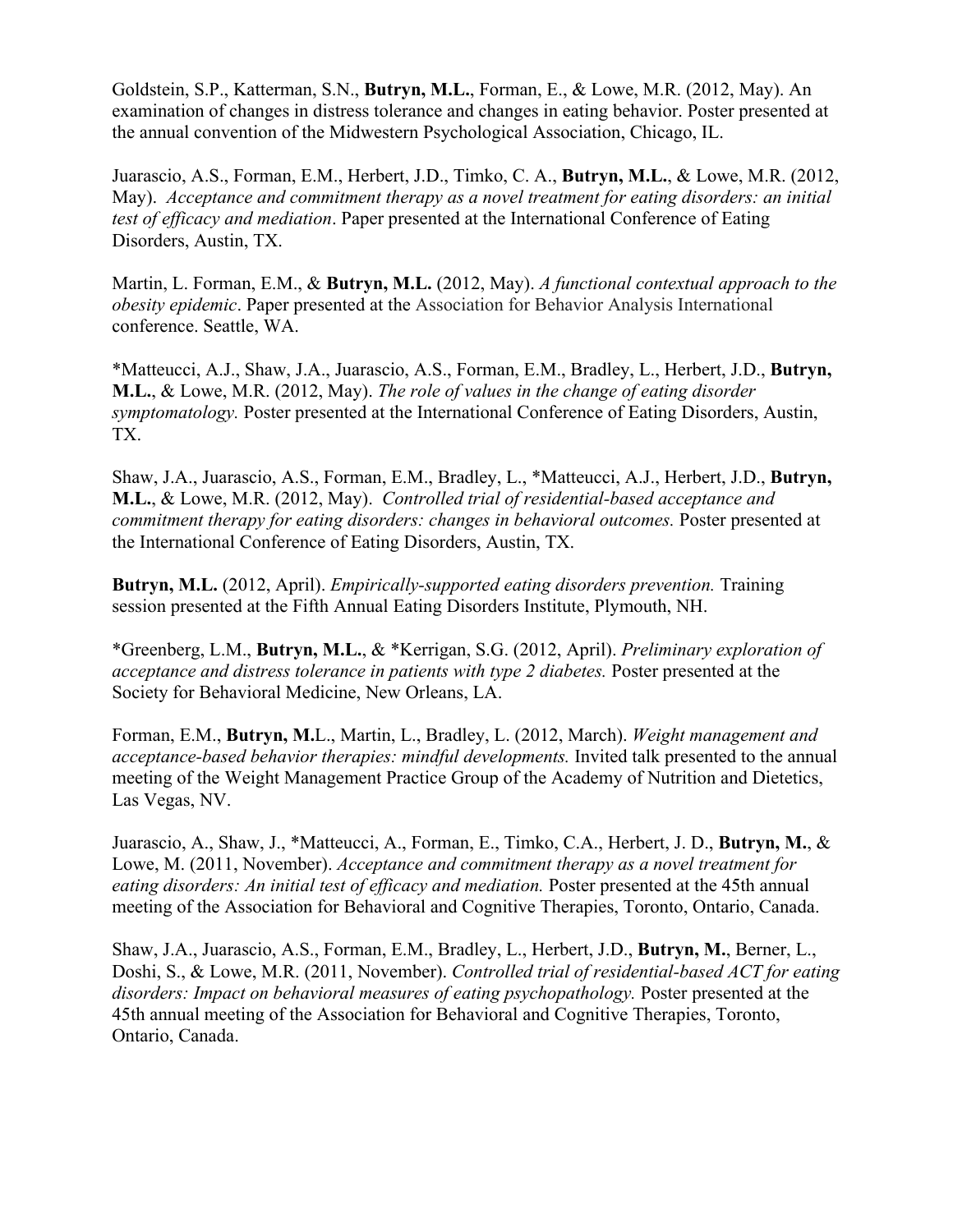**Butryn, M.L.**, Kelly, M., & Forman, E.M. (2011, October). *Moderators of outcome in an RCT comparing standard behavioral treatment and acceptance-based behavioral treatment for obesity.* Poster presented at the annual convention of the Obesity Society, Orlando, FL.

\*Kerrigan, S.G., **Butryn, M.L.**, & Lowe, M.R. (2011, October). Weight suppression in young adult females. Poster presented at the annual convention of the Obesity Society, Orlando, FL.

Lowe, M.R., **Butryn, M.L.**, & Thomas, J.G. (2011, October). *Randomized, controlled trial of the effect of meal replacement and energy density interventions on weight loss maintenance.* Poster presented at the annual convention of the Obesity Society, Orlando, FL.

Berner, L.A., **Butryn, M.L.**, Mayer, L., Stice, E., & Lowe, M.R., (September, 2011). *Body fat deposition: biological predictor of eating disturbance?* Poster presented at the annual convention of the Eating Disorder Research Society, Edinburgh, Scotland.

**Butryn, M.L.**, Forman, E.M., Hoffman, K.L., Shaw, J.A., & Juarascio, A.S. (2010, November). A pilot study of ACT for promotion of physical activity. In E.M. Forman & C.D. Tart (Chairs), *The relationship between physical activity and anxiety processes: basic and clinical findings.* Symposium conducted at the annual convention of the Association for Behavioral and Cognitive Therapies, San Francisco, CA.

Forman, E.M., **Butryn, M.L.**, Shaw, J.A., Glassman, L.H., Clark, V., Lowe, M.R., & Herbert, J.D. (2010, November). Preliminary outcomes from the Mind Your Health project: a randomized clinical trial comparing standard behavioral and acceptance-based behavioral interventions for obesity. In M. Craske (Chair), *Acceptance-based therapies for anxiety disorders and obesity.* Symposium conducted at the annual convention of the Association for Behavioral and Cognitive Therapies, San Francisco, CA.

**Butryn, M.L.**, Thomas, J.G., Coletta, M., & Lowe, M.R. (2010, October). *A randomized, controlled trial of nutritionally innovative weight loss maintenance interventions delivered by telephone*. Poster presented at the annual convention of the Obesity Society, San Diego, CA.

**Butryn, M.L.**, & Forman, E.M. (November, 2009). *An introduction to acceptance and commitment therapy and its application to the treatment of eating disorders.* Workshop presented at the annual convention of the Renfrew Center Foundation, Philadelphia, PA.

**Butryn, M.L.**, Lowe, M.R., Clark, V.L., Shaw, J., Ice, S., & Bunnell, D. (2009, November). Acceptance and commitment therapy for eating disorders: a pilot study. In A. Moskovitch  $\&$ R.M. Merwin (Chairs), *Altering the experience of arousal and the body: processes of change in acceptance-based treatments for eating and anxiety disorders*. Symposium conducted at the annual convention of the Association for Behavioral and Cognitive Therapies, New York, NY.

Collins, J., Herbert, J.D., Forman, E., & **Butryn, M.L.** (2009, November). *Dietary restraint, physical activity and body image satisfaction: a study of college freshman women.* Poster presented at the annual convention of the Association for Behavioral and Cognitive Therapies, New York, NY.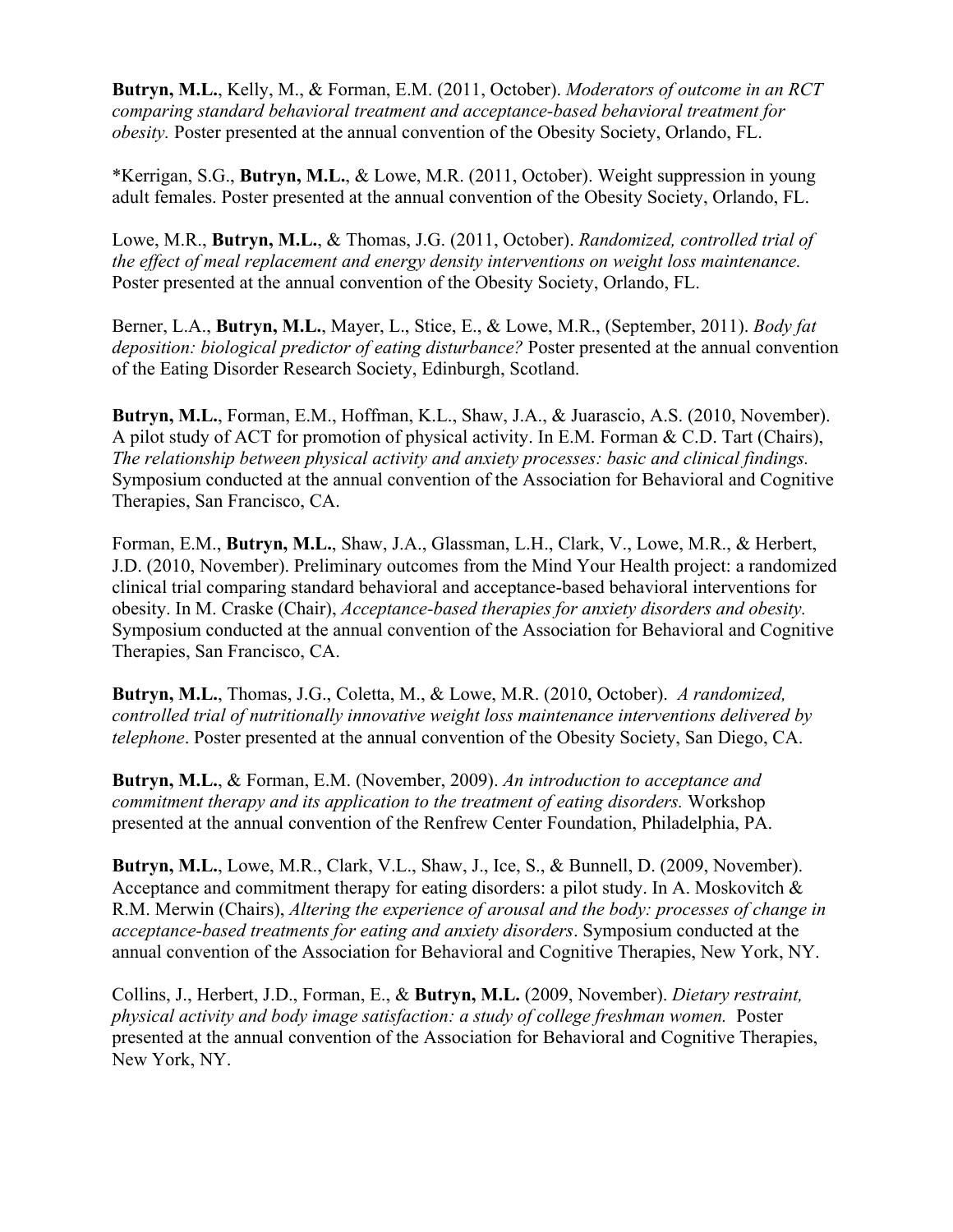Hoffman, K.L., Forman, E.L., Herbert, J.D., **Butryn, M.L.**, Juarascio, A.S., & \*Ryan, N.M. (2009, November). Comparison of acceptance-based and standard cognitive-based coping strategies for craving sweets in overweight and obese women. In J.D. Herbert (Chair), *Cognitive reappraisal vs. experiential acceptance*. Symposium conducted at the annual convention of the Association for Behavioral and Cognitive Therapies, New York, NY.

Juarascio, A.S., Timko, C., Forman, E., Chubski, J.L., **Butryn, M.L.**, & Hoffman, K.L. (2009, November). *The development and validation of the Food Acceptance and Awareness Questionnaire.* Poster presented at the annual convention of the Association for Behavioral and Cognitive Therapies, New York, NY.

**Butryn, M.L.**, O'Planick, A., Ice, S., Bunnell, D.W., Brooks, G.E., Tahilani, K., & Lowe, M.R. (2009, September). *High weight suppression and low BMI interact to predict high levels of objective binge eating in bulimia nervosa.* Poster presented at the annual convention of the Eating Disorders Research Society, Brooklyn, NY.

Doshi, S., **Butryn, M.L.**, & Lowe, M.R. (2009, September). *Adjusting for BMI, normal weight Asian relative to Caucasian women have greater body dissatisfaction.* Poster presented at the annual convention of the Eating Disorders Research Society, Brooklyn, NY.

Fabricatore, A.N., Wadden, T.A, Moore, R.H., **Butryn, M.L.**, Gravallese, E.A., Erondu, N.E., Heymsfield, S.B., & Nguyen, A. (2009, May). *Attrition from randomized controlled trials of pharmacological weight loss agents: a systematic review and analysis.* Poster presented at the annual convention of the Society for Clinical Trials, Atlanta, GA.

Forman, E. M., **Butryn, M.** L., Hoffman, K. L., Herbert, J. D. & Brown, L. (2008, November). An open pilot trial of an acceptance-based behavioral intervention for weight loss: Postintervention and six-month follow-up findings. In P. Wupperman & S. R. Axelrod (Chairs), *Mindfulness training for problems of self-regulation: New applications and mechanisms of change.* Paper presented at the annual convention of the Association for Behavioral and Cognitive Therapies, Orlando, FL.

**Butryn, M.L.**, Thomas, J.G., & Lowe, M.R. (2008, October). *Reductions in internal disinhibition during weight loss predict better weight loss maintenance.* Poster presented at the annual convention of the Obesity Society, Phoenix, AZ.

Lowe, M.R., Tappe, K.A., **Butryn, M.L.**, Annunziato, R., Coletta, M.C., & Ochner, C.N. (2008, October). *Evaluation of a weight gain prevention program in workplace cafeterias.* Poster presented at the annual convention of the Obesity Society, Phoenix, AZ.

Thomas, J.G., Markowitz, J., Tappe, K.A., Chernyak, Y., Ochner, C., **Butryn, M.L.**, & Lowe, M.R. (2008, October). *Telephone-based weight loss maintenance interventions for patients referred from primary care clinics.* Poster presented at the annual convention of the Obesity Society, Phoenix, AZ.

**Butryn, M.L.**, Forman, E.M., Hoffman, K.L., Brown, L.A., Johnson, A., & Herbert, J.A. (March, 2008). *A pilot test of acceptance-based behavioral treatment for obesity.* Paper presented at the annual meeting of the Society for Behavioral Medicine, San Diego, CA.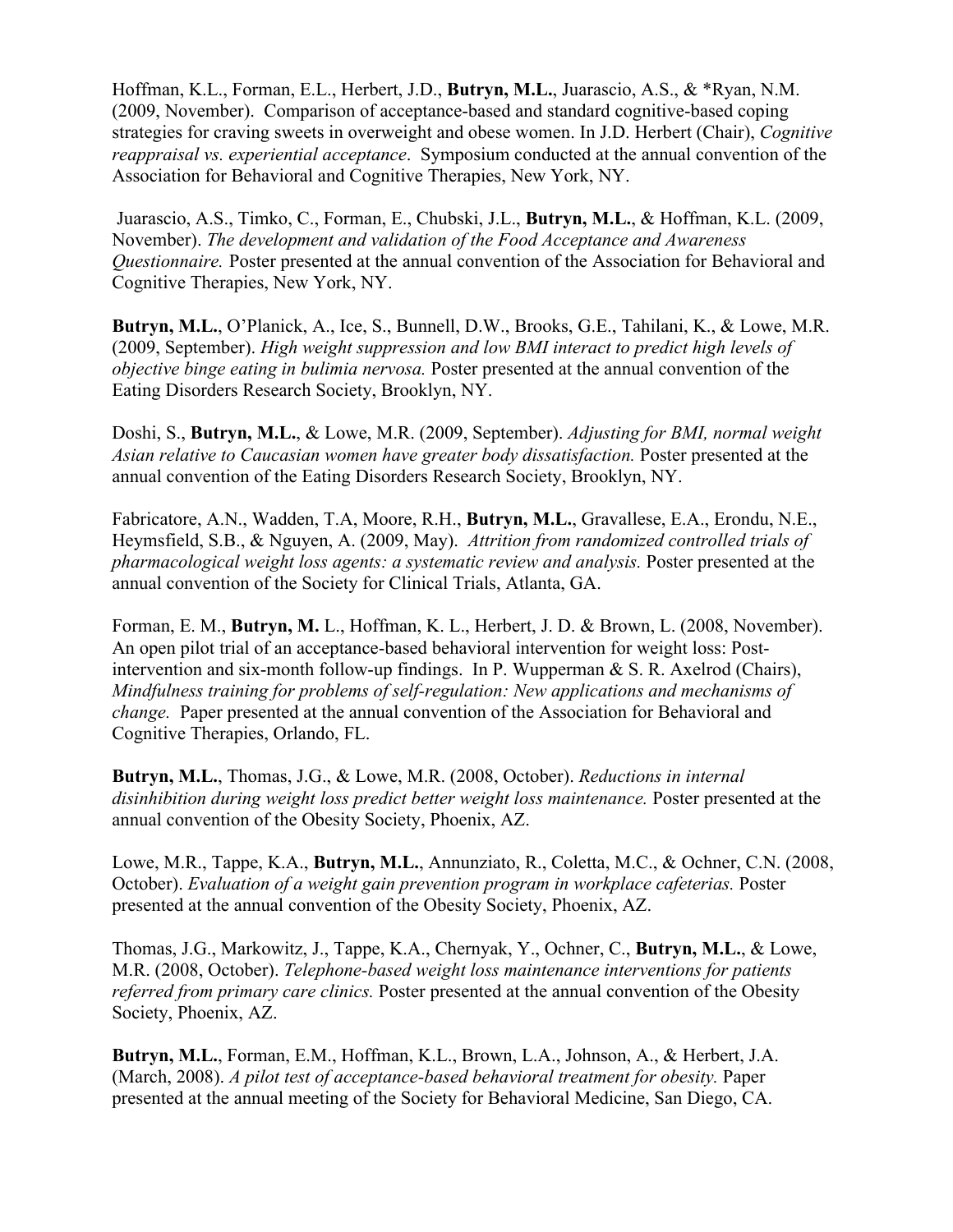**Butryn, M.L.**, Tappe, K.A., Thomas, J.G., & Lowe, M.R. (November, 2007). Innovative nutritional approaches for the prevention of weight gain and weight regain. In M.R. Lowe (Chair) *Innovative Interventions for the Prevention of Weight Gain and Weight Regain.* Symposium conducted at the annual meeting of the Association for Behavioral and Cognitive Therapies, Philadelphia, PA.

**Butryn, M.L.**, Phelan, S., Hill, J.O., & Wing, R.R. (October, 2006). *Frequent and consistent self-monitoring of weight: A key component of successful weight loss maintenance.* Poster presented at the annual meeting of the North American Association for the Study of Obesity, Boston, MA.

Raynor, H.A., Niemeier, H., **Butryn, M.L.**, Wing, R.R. (October, 2006). *Using food packaged in single servings may help with reducing intake during a weight loss intervention.* Poster presented at the annual meeting of the North American Association for the Study of Obesity, Boston, MA.

**Butryn, M.L.**, Lowe, M.R., & Markowitz, J.T. (October, 2005). *A randomized trial of weight gain prevention interventions in young women.* Poster presented at the annual meeting of the North American Association for the Study of Obesity, Vancouver, BC.

**Butryn, M.L.** *The caregiver participant.* (September, 2005). Case presentation at the annual training meeting for the Look Ahead: Action for Health in Diabetes clinical trial, Chicago, IL.

**Butryn, M.L.**, Didie, E., Annunziato, R.A., Coletta, M., & Lowe, M.R. (November, 2004). *The Power of Food Scale: Reliability, validity and factor structure.* Poster presented at the annual meeting of the North American Association for the Study of Obesity, Las Vegas, NV.

Lowe, M.R., Annunziato, R.A., **Butryn, M.L.**, Didie, E.R., & Ochner, C.O. (July, 2004). *The conundrum of weight suppression: Findings from three studies.* Poster presented at the annual meeting of the Society for Ingestive Behaviors, Cincinnati, OH.

Lowe, M.R., & **Butryn, M.L.** (November, 2003). *The ever-widening gap between psychological science and psychological therapy: Diagnosis and treatment.* Paper presented at the annual meeting of the Renfrew Center Foundation, Philadelphia, PA.

Lowe, M., Annunziato, R., Riddell, L., Didie, E., Crerand, C., **Butryn, M.**, Lucks, D., Ochner, C., Coletta, M., & McKinney, S. (October, 2003). *Reduced energy density eating and weight loss maintenance: 18-Month follow-up results from a randomized controlled trial.* Paper presented at the annual meeting of the North American Association for the Study of Obesity*,*  Fort Lauderdale, FL.

**Butryn, M.L.**, Lowe, M.R., Safer, D.L., & Agras, W.S. (May, 2003). *Predictors of treatment completion in CBT for bulimia nervosa.* Paper presented at the annual meeting of the Academy of Eating Disorders, Denver, CO.

Annunziato, R., **Butryn, M.**, Didie, L., Lucks, D., McKinney, S., Ochner, C., et al. (March, 2003). A prospective test of weight gain in college women. In *Predictors and enhancers of*